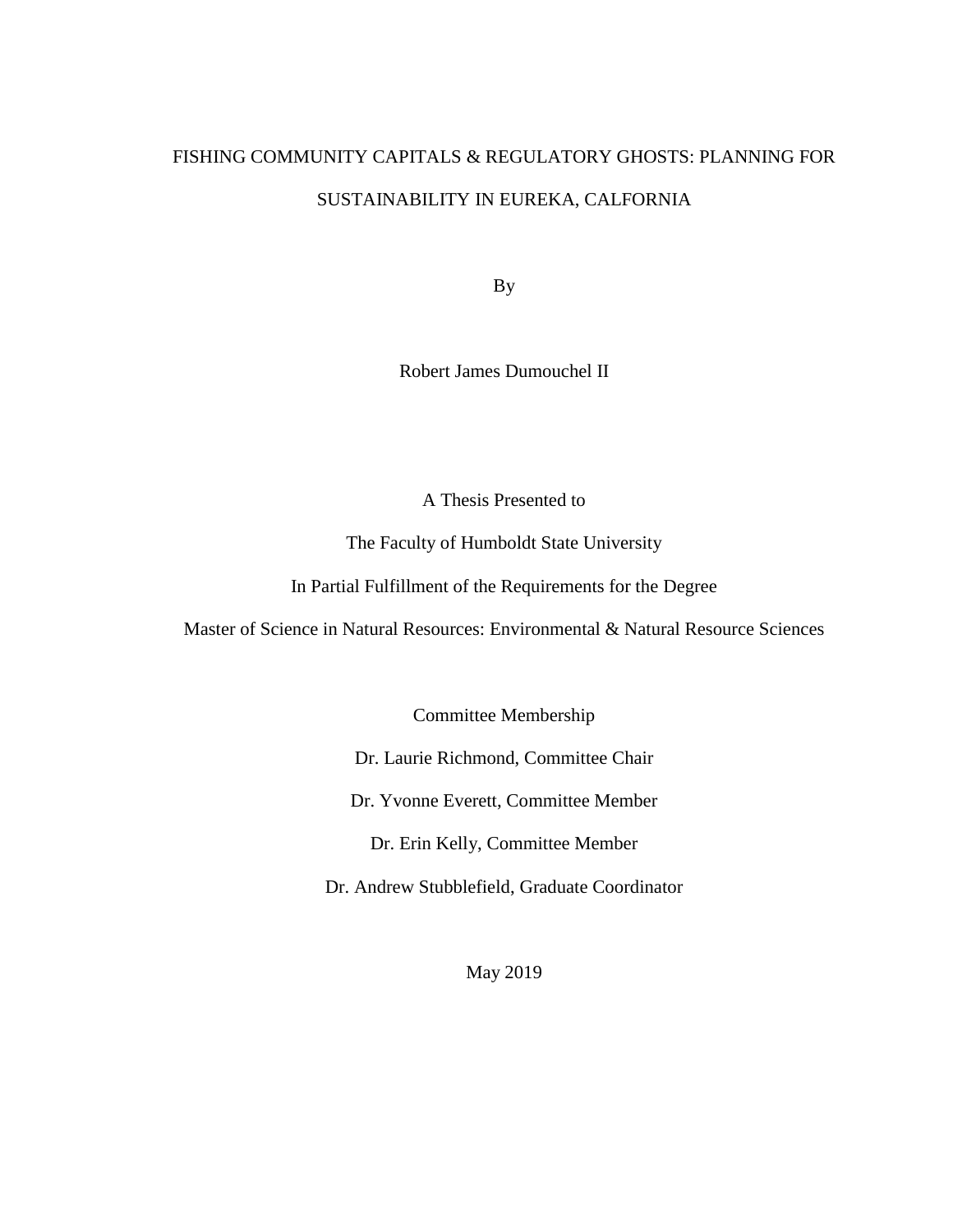# ABSTRACT

# <span id="page-1-0"></span>FISHING COMMUNITY CAPITALS & REGULATORY GHOSTS: PLANNING FOR SUSTAINABILITY IN EUREKA, CALIFORNIA

#### Robert James Dumouchel II

The Port of Eureka, a fishing community set in a rural micropolitan city, is planning for a sustainable future by participating in a proactive strategic planning process. This thesis draws from a mixed-methods approach that included semi-structured interviews; public meetings and workshops; document review and secondary data analysis; and participant observation to evaluate sustainability and regulatory relationships in the port.

This thesis finds that fishing community planning data can be effectively analyzed using the Community Capitals Framework (CCF) which uses a set of interdependent capitals (social, cultural, political, human, financial, built and natural) to assess the sustainability of a community and produce recommendations for future actions. Further, the thesis investigates the regulatory environment of the port and perceptions of the relationships between port stakeholders and regulators. Research shows that port stakeholders view themselves as largely powerless and disconnected from non-local regulatory agencies. These challenges are further explored through the metaphor of a "regulatory ghost."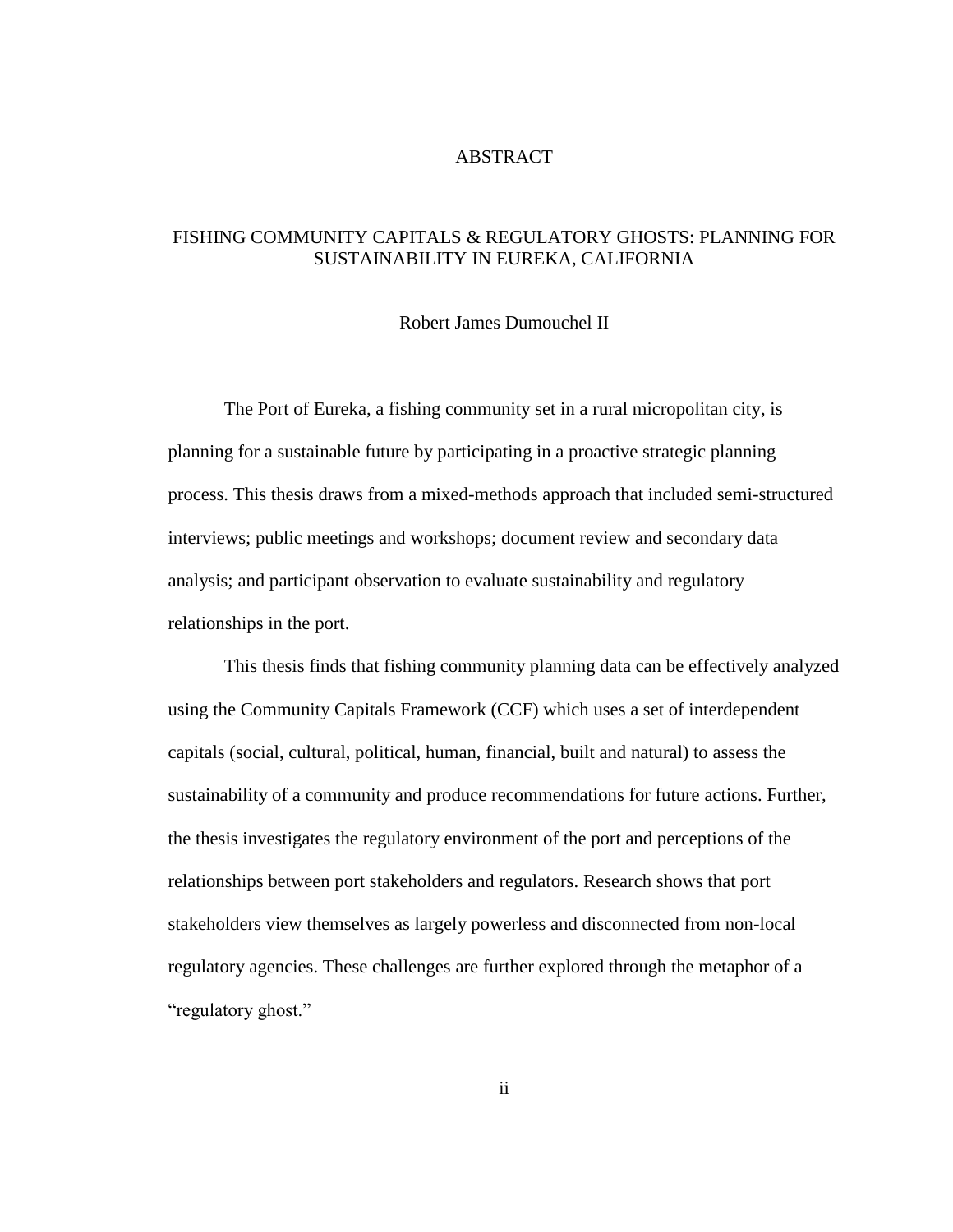#### ACKNOWLEDGEMENTS

<span id="page-2-0"></span>I would like to thank Dr. Laurie Richmond for continually finding interesting opportunities (and funding!) for me to grow professionally and academically as both an undergraduate and a graduate student. I am extremely appreciative of the support over the last five years.

The Fishing Community Sustainability Planning team (including Laura Casali, Wyatt Smith, Henry Pontarelli, Kathryn Gillick, Michele Dowling, and others) was great to collaborate with and I'm very happy to have had the opportunity to work with a crew of smart, fun, and dedicated researchers. I would like to specifically thank Laura Casali who was the best partner I could have had in the Fishing Community Sustainability Planning project. Her relentless drive was a major contributor to the success of the project and I am very grateful to have had Laura as a teammate and member of our twoperson ENRS cohort.

Research described in this thesis was supported by funding from the National Fish and Wildlife Foundation Fishery Innovation Fund, the NOAA Saltonstall-Kennedy Grant Program, and the California State University Agricultural Research Institute.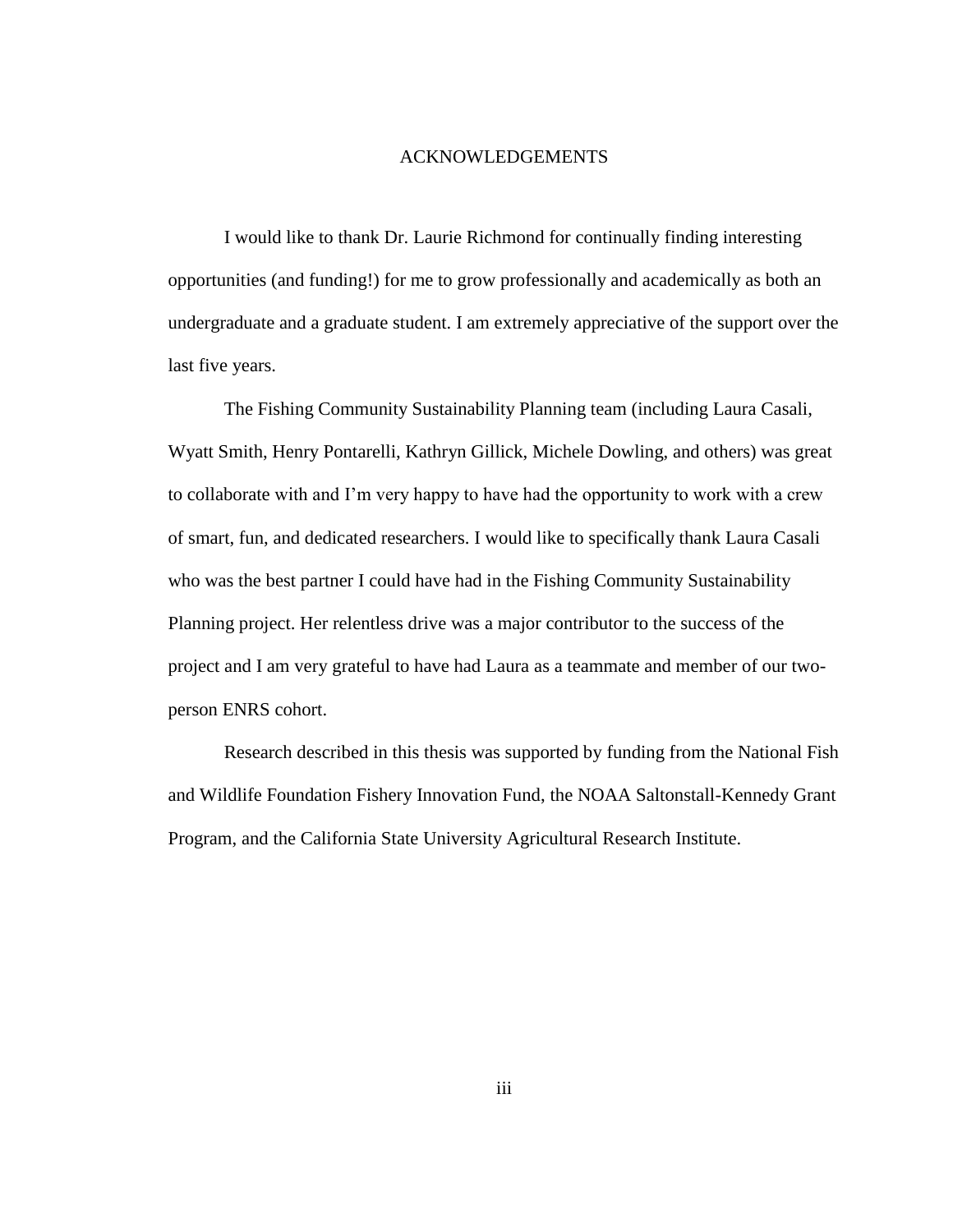# TABLE OF CONTENTS

| CHAPTER 1 - ASSESSING FISHING COMMUNITY SUSTAINABILITY WITH THE<br>COMMUNITY CAPITALS FRAMEWORK: AN EXAMPLE FROM EUREKA, |    |
|--------------------------------------------------------------------------------------------------------------------------|----|
|                                                                                                                          |    |
|                                                                                                                          |    |
|                                                                                                                          |    |
|                                                                                                                          |    |
|                                                                                                                          |    |
|                                                                                                                          |    |
|                                                                                                                          |    |
|                                                                                                                          |    |
|                                                                                                                          |    |
|                                                                                                                          |    |
|                                                                                                                          | 39 |
| CHAPTER TWO - REGULATORY GHOSTS: A FISHING COMMUNITY'S<br>PERCEPTIONS OF REGULATORY RELATIONSHIPS IN EUREKA, CALIFORNIA  |    |
|                                                                                                                          |    |
|                                                                                                                          |    |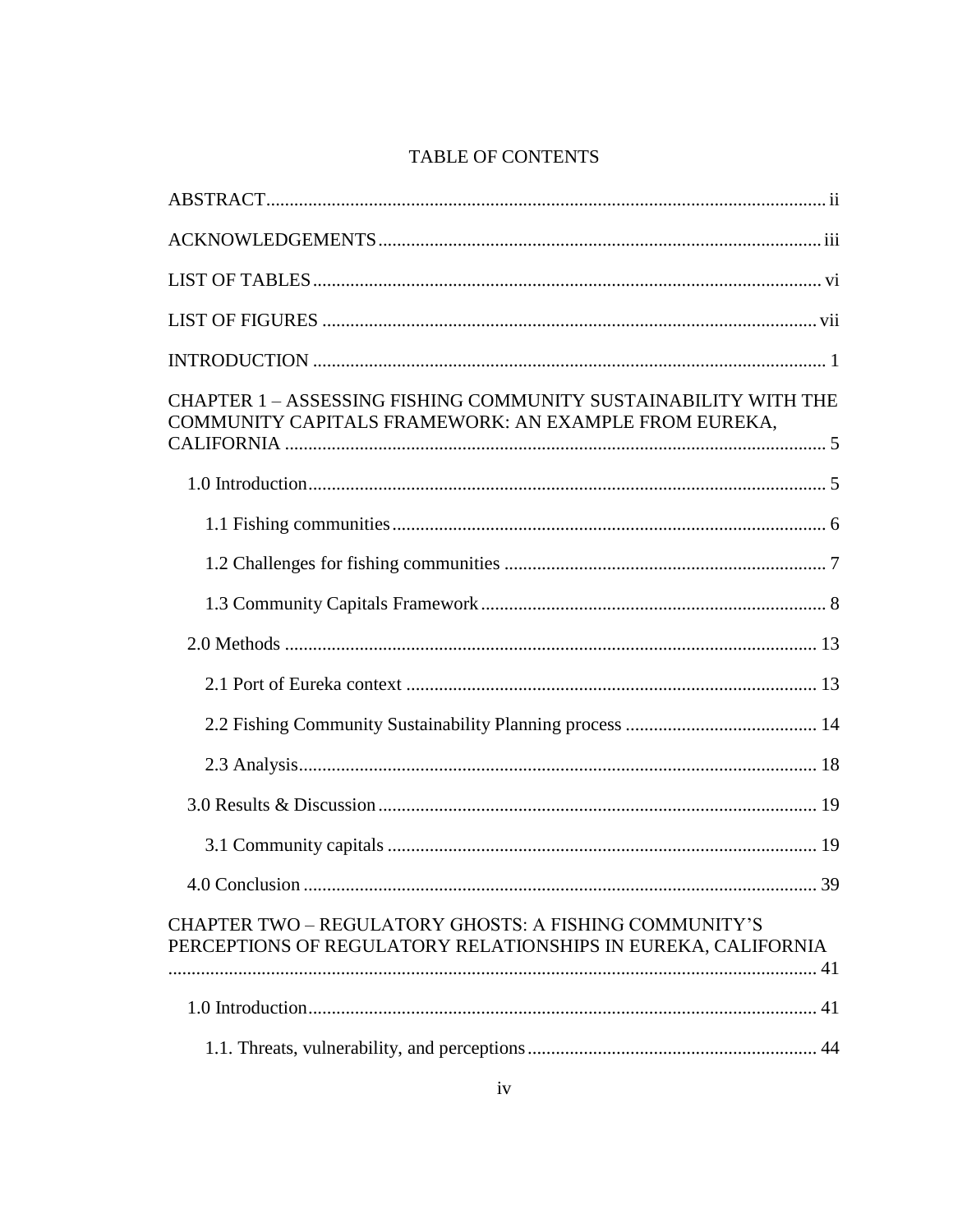| 3.1 Stakeholder perceptions of challenges created by to the regulatory environment |
|------------------------------------------------------------------------------------|
|                                                                                    |
|                                                                                    |
|                                                                                    |
|                                                                                    |
|                                                                                    |
|                                                                                    |
|                                                                                    |
|                                                                                    |
|                                                                                    |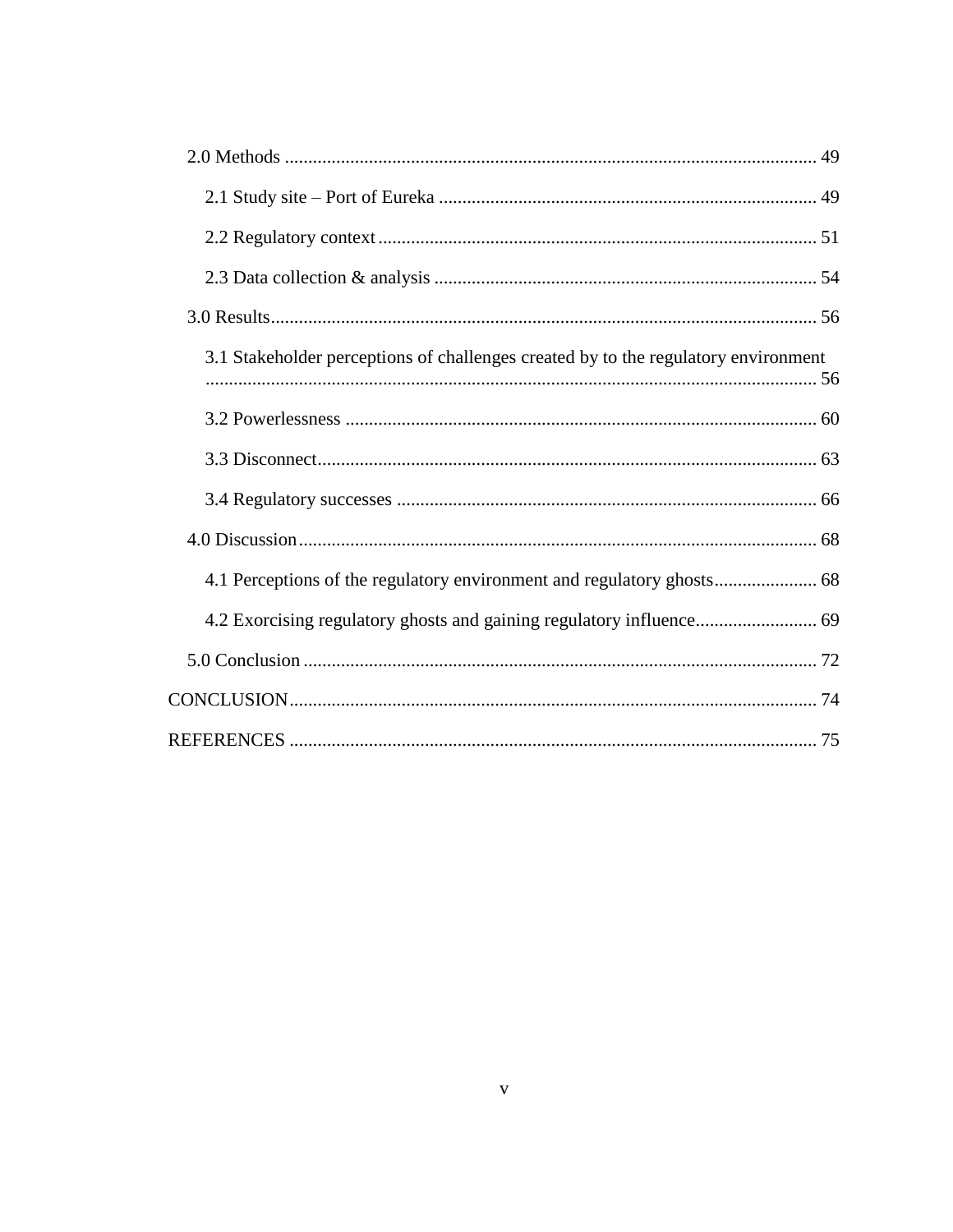# LIST OF TABLES

<span id="page-5-0"></span>

| Table 2: Classification of individuals interviewed for Eureka's FCSP 16                 |  |
|-----------------------------------------------------------------------------------------|--|
| Table 3: A selection of entities with political and regulatory influence over Eureka's  |  |
| Table 4: Selected regulatory agencies connected to the Eureka waterfront with locations |  |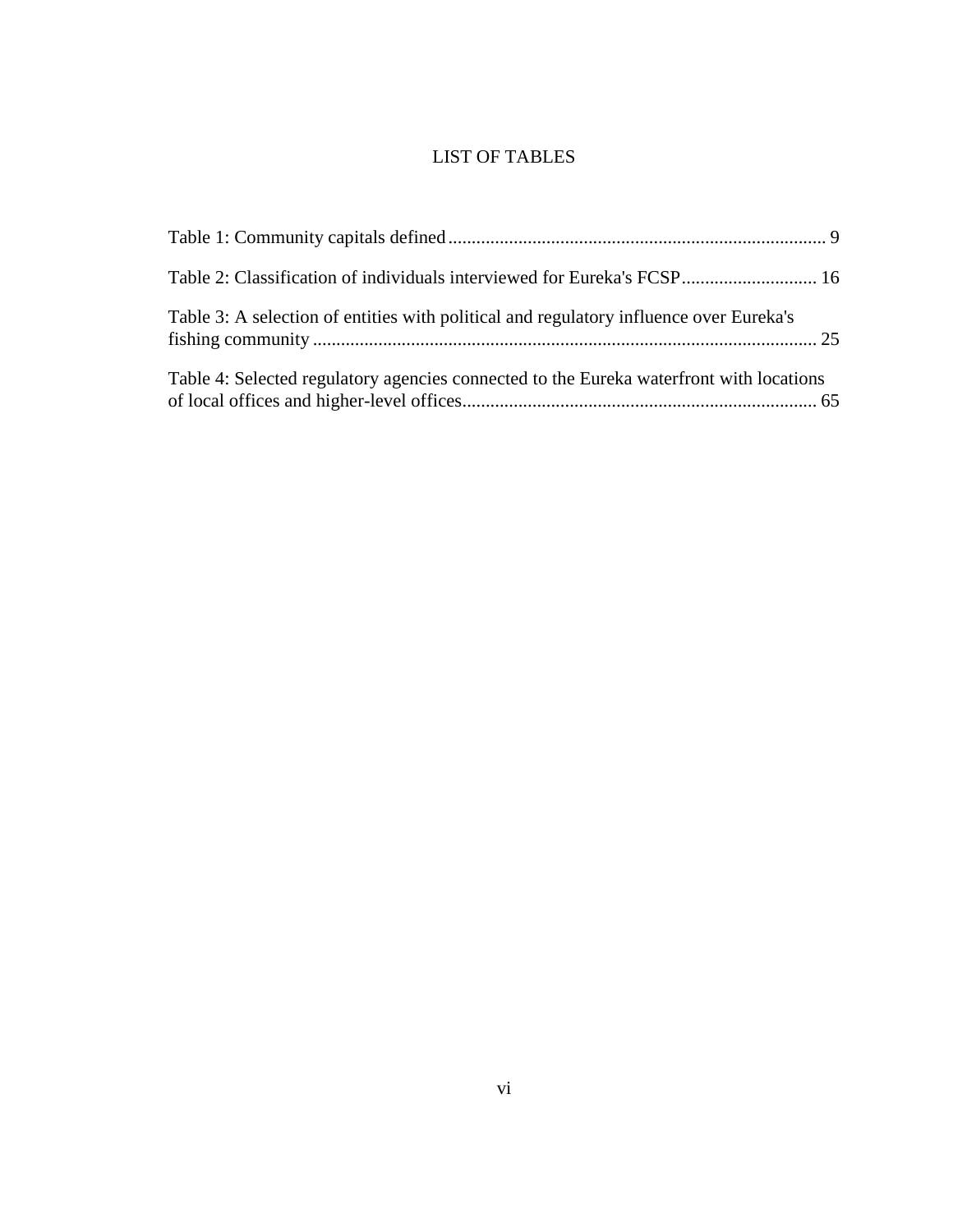# LIST OF FIGURES

<span id="page-6-0"></span>

| Figure 2: Number of interviews in which each community capital was mentioned 20                                                                                         |
|-------------------------------------------------------------------------------------------------------------------------------------------------------------------------|
| Figure 3: North Coast fishermen age distribution based on data collected by Hackett et                                                                                  |
| Figure 4: Photo from May 2017 planning meeting involving key stakehoders connected                                                                                      |
| Figure 5: Map of Humboldt Bay and the Port of Eureka (base map source: Google Maps)                                                                                     |
| Figure 6: Eureka Public Marina at low tide on April 28, 2017 with the bottom of the                                                                                     |
| Figure 7: Top challenges for the Port of Eureka from semi-structured interviews<br>completed in 2017 as part of a fishing community sustainability planning project  57 |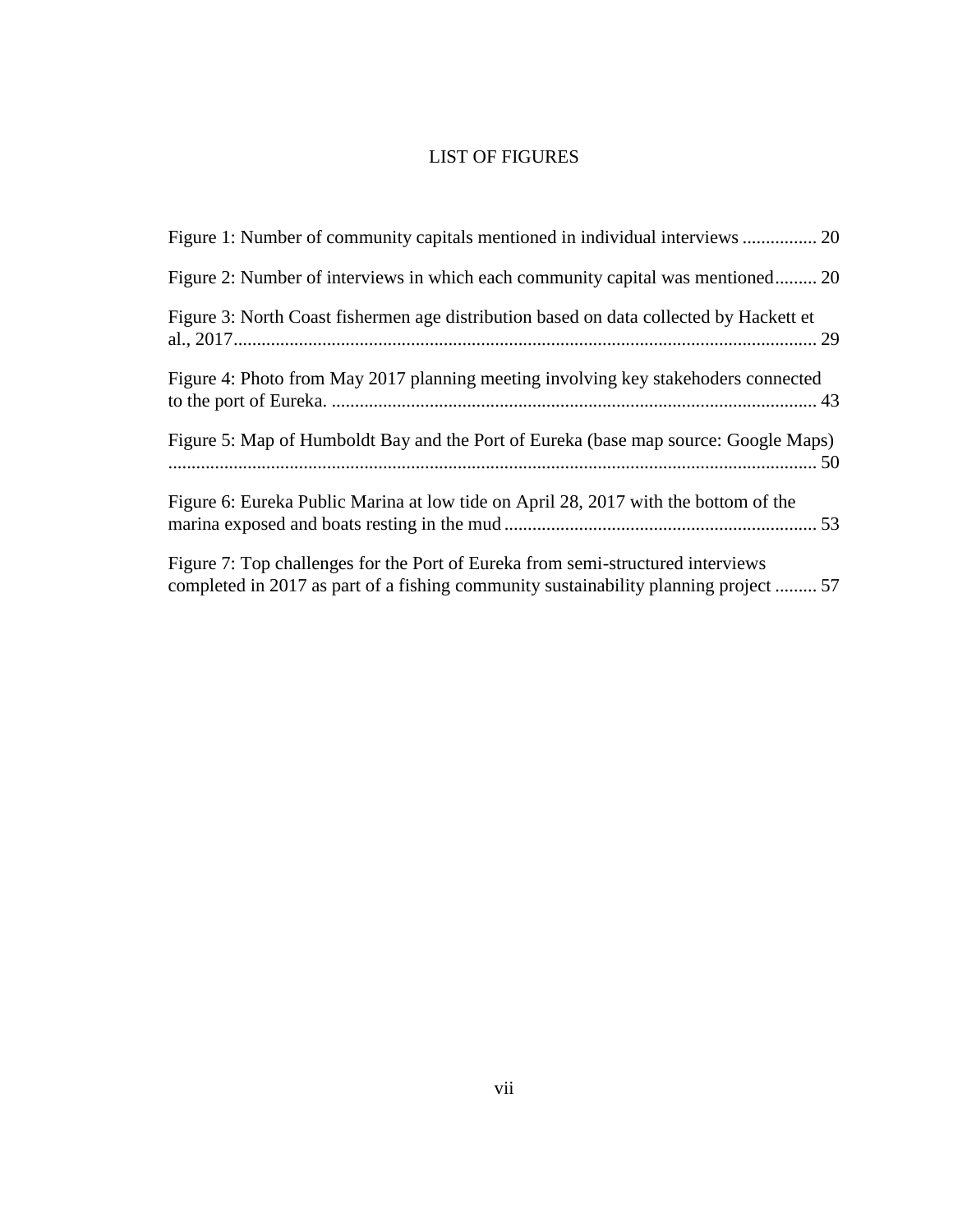## INTRODUCTION

<span id="page-7-0"></span>Fishing communities throughout America are facing challenges on social, economic and environmental fronts. Fishing, while a big part of community identity and sense of place in many coastal communities, is under pressure from regulations, competing land uses, work force succession challenges, and ecological change. In order to remain relevant and prosperous in the future, fishing communities need to plan with a focus on sustainability that balances many different factors in a complex regulatory and economic environment.

The Port of Eureka, also referred to as the Port of Humboldt Bay, is a deep-water port on the North Coast of California. The port takes advantage of Humboldt Bay which provides both valuable ecosystem services and a platform for coastal dependent industrial uses related to lumber, fishing, and shipping. The urban center of the port is the City of Eureka, a micropolitan city of under 30,000 residents which is also the biggest city for hours in any direction by automobile. Fishing-related infrastructure including marinas, a processing plant, and gear storage are found along Eureka's shoreline as well as other stretches in towns like Samoa, Fairhaven, and Fields Landing. The port is also a very important location for oyster mariculture with an estimated 70% of all oysters in California having a Humboldt Bay connection (HBHRCD, 2016).

Humboldt Bay was originally fished by the Wiyot people since time immemorial and tribal members still fish and gather resources from the Bay. The commercial development of the Port of Eureka was initially driven by European settlers who were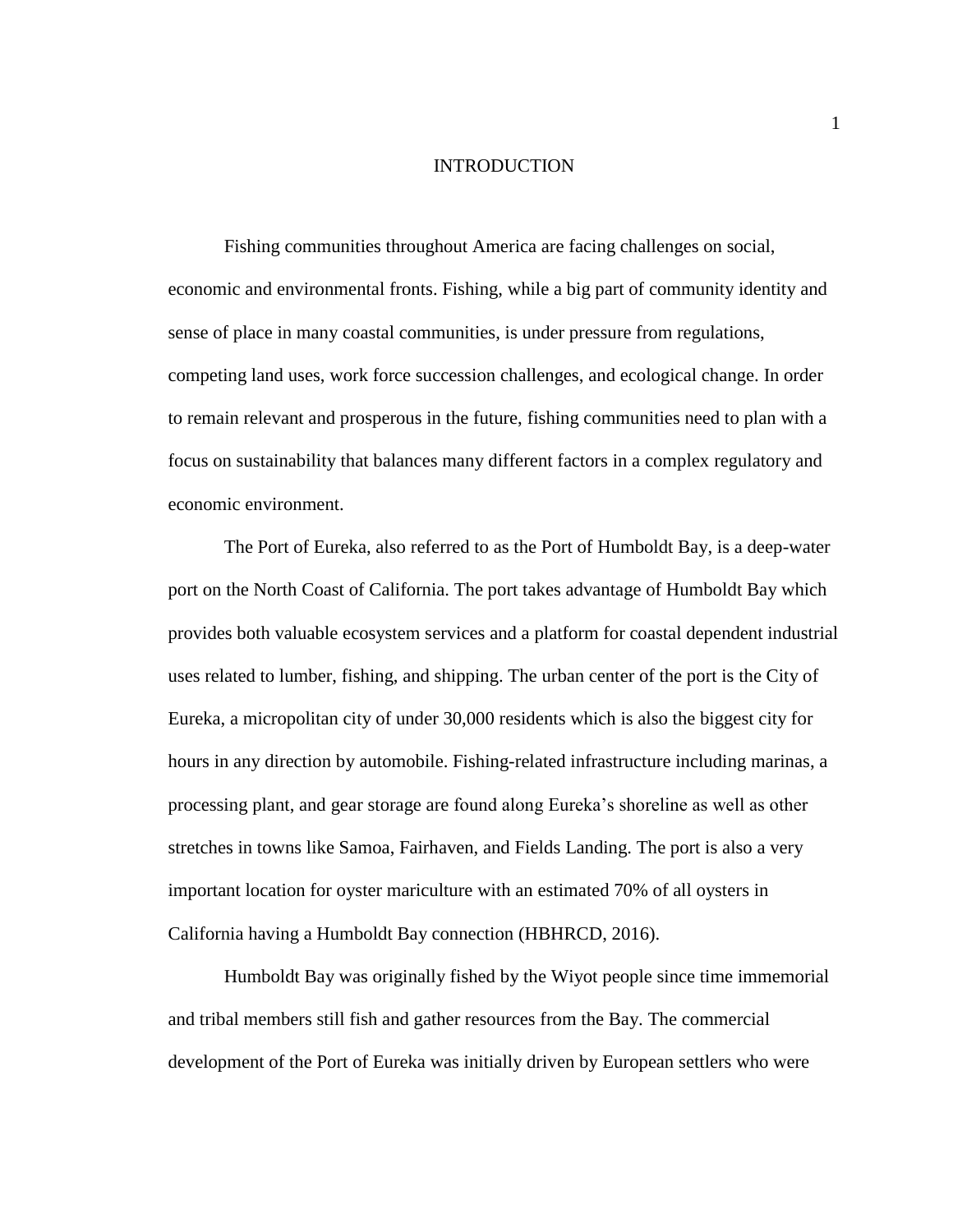shipping supplies to gold mines in California's interior in the 1850s, this activity was later followed by development for logging and fishing (Scofield, 1954). In 1857, the original commercial fishermen of Humboldt Bay were Chinese fishermen who used seine nets and shipped dried fish to San Francisco by steam ship (Scofield, 1954). Over time, the industry expanded to European settlers who trolled for salmon and trapped crabs which they would ship to San Francisco via rail (Scofield, 1954). An economic survey in 1947 found that commercial fishing was Humboldt County's third largest industry at that time and was rapidly growing with five hundred participants and eleven processing plants (Humboldt County Chamber of Commerce, 1947). A similar report in 1962 showed that both the commercial and recreational fishing industries continued to grow and prosper in the Humboldt Bay Area (Eureka Chamber of Commerce, 1962). Fishing continued to expand into the 1980s but the growth and level of take by the fishing industry wasn't sustainable and a large decline was seen throughout the North Coast of California in the 1990s and 2000s as economic and regulatory environments changed (Select Committee on Rural Economic Development, 1998; Pomeroy et al., 2010). Today, the fleet fishes for many different species including salmon, rockfish, halibut, hagfish, sablefish and tuna, however the main focus is on Dungeness crab. Fishing remains an important contributor to Humboldt County's economic health bringing in an average of \$12 million per year in landings (LWC, 2018), but it plays a reduced role in the overall economic health of the region.

The Port of Eureka lays beneath a great many jurisdictional overlays representing federal, state, and local government agencies. This complex regulatory environment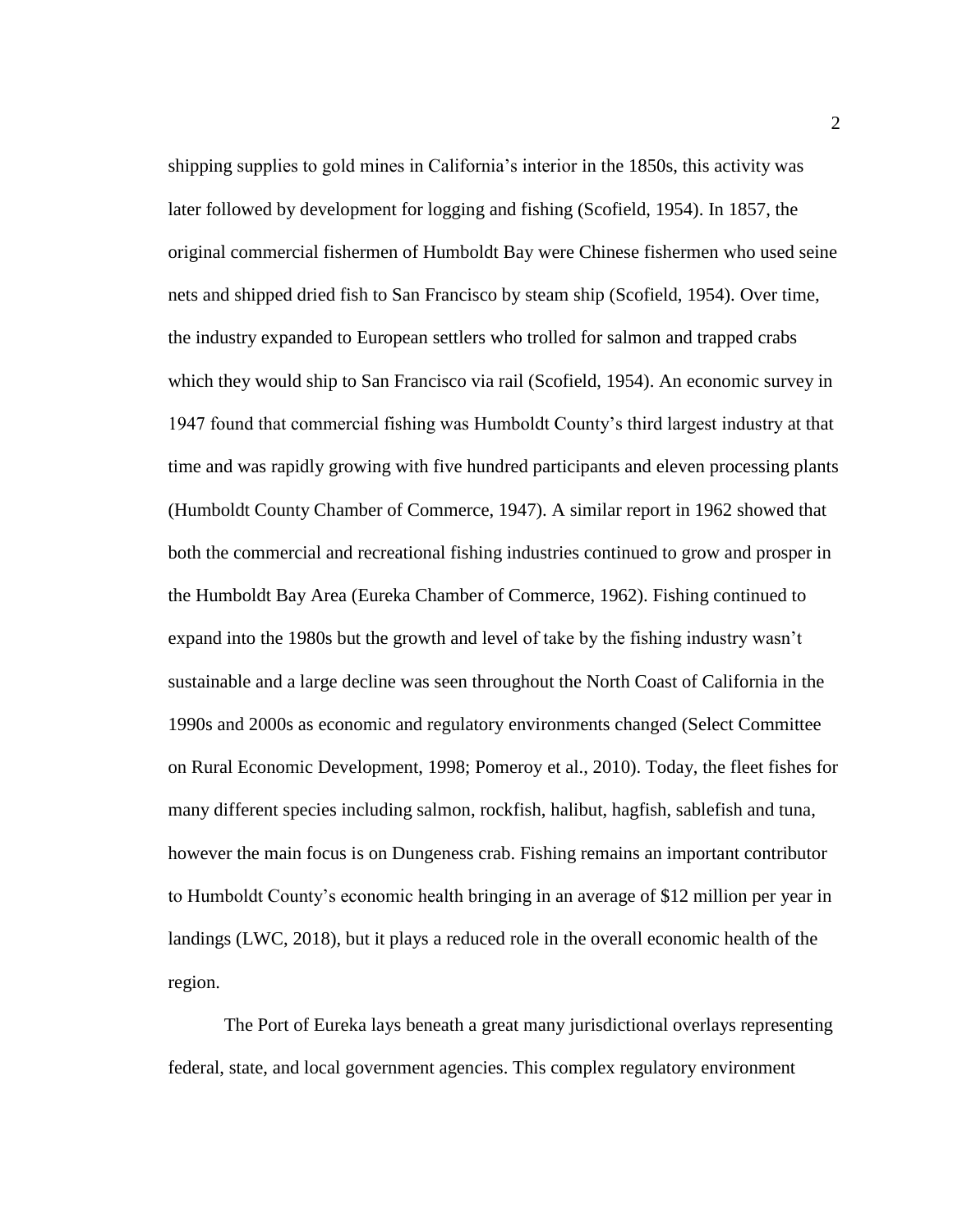creates challenges and confusion, a sentiment echoed by a 1973 report by the California Department of Fish and Game which noted that "there has never been a single administrative entity charged with overall responsibility for development of Humboldt Bay" (pg. 140). This remains true today as multiple agencies at each echelon of government continue to have an interest in the port. Having a large number of regulatory stakeholders increases the importance of planning and the region has seen a great many plans and planning processes. Some agencies have a very specific planning focus. For instance, the US Army Corps of Engineers has been working on dredging and jettyrelated planning projects for Humboldt Bay since 1881 (USACE, 2012). Others, like the City of Eureka, have a broader jurisdiction which includes topics such as land use, transportation, natural resources management, and recreation as found in general plans adopted as recently as 2018 (City of Eureka, 2018) and going back as far as 1966 (City of Eureka, 1966).

Some planning projects don't start with local, state, or federal governments, instead these projects have more of a "bottom-up" process. The Fishing Community Sustainability Planning (FCSP) project for the Port of Eureka started in 2017 with grassroots support from the fishing community and a research/planning partner in Humboldt State University. This planning process took a proactive approach to planning for the fishing community by asking them to help envision what a sustainable future looks like according to their perspectives and values as opposed to forcing the community to react to actions or mandates from a government agency. A team of researchers used various methods to engage the fishing community and collect data on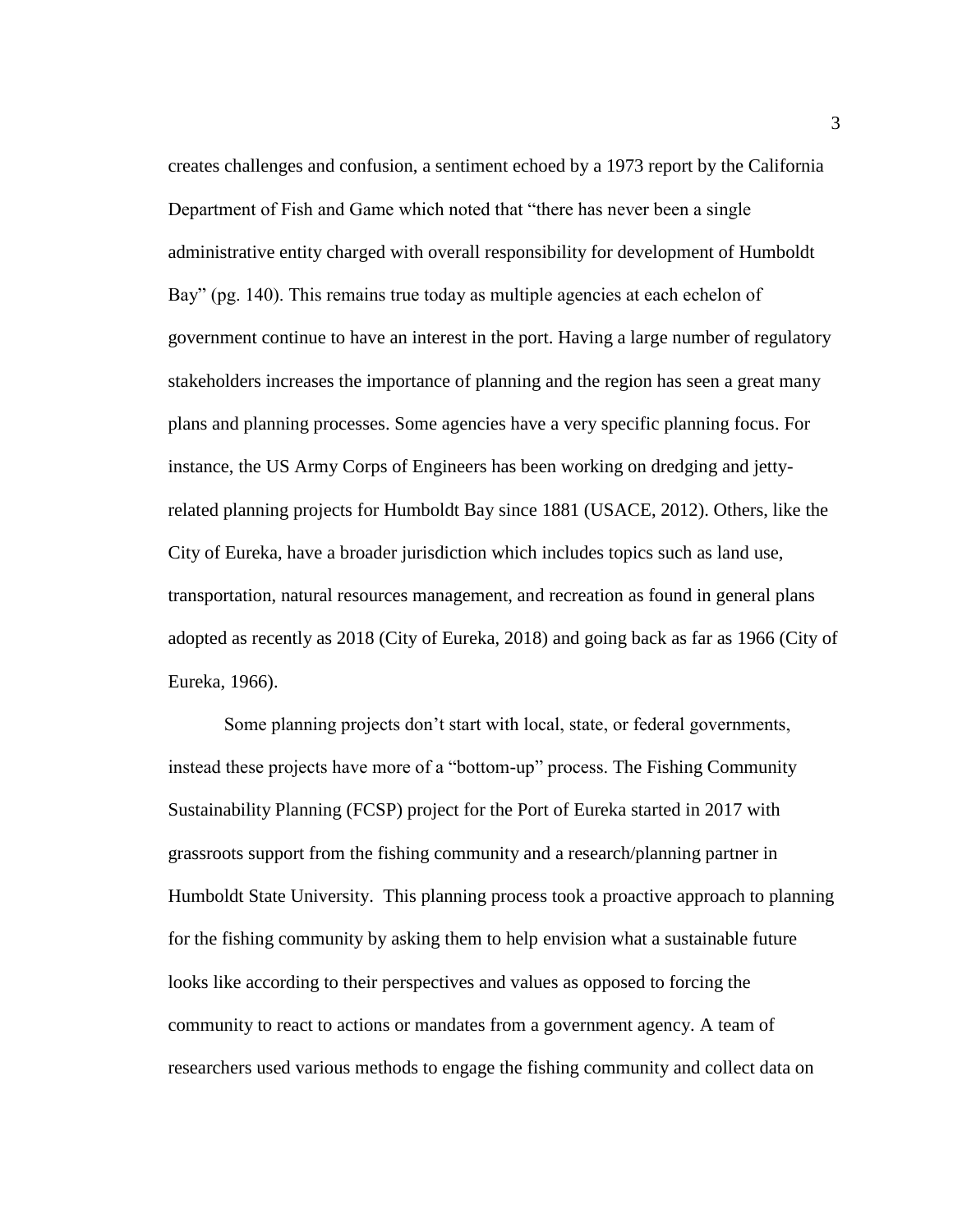perceptions of the port as well as ideas as to how to improve the sustainability of the community (Richmond et al., 2019).

This thesis examines questions related to the fishing community located in the Port of Eureka on California's North Coast. I spent 2017 and 2018 engaging with the port as a planner and researcher through a strategic planning process focused on fishing community sustainability. I was part of a team that conducted semi-structured stakeholder interviews; hosted public meetings and workshops; and performed document review and secondary data analysis. Besides this thesis, the research team will also be publishing a Fishing Community Sustainability Plan for the Port of Eureka.

This thesis is split into two chapters which are written as stand-alone articles. Chapter One takes a high-level view of the current state of the port. It takes data collected by the fishing community sustainability project and analyzes it with the Community Capitals Framework (CCF). The CCF, common in rural economic development literature, breaks down a community into a set of interdependent community capitals for analysis. This chapter examines capital broken into the following categories: cultural, social, political, human, financial, built, and natural. Chapter Two narrows its focus to regulatory relationships within the port which are heavily influenced by the social and political factors discussed in the first chapter. It looks at regulatory-related challenges identified in the port; perceptions of powerlessness and disconnectedness felt by fishing community members; and considers the concept of "regulatory ghosts," a metaphor used to understand the state of the relationship between port stakeholders and non-local regulatory agencies.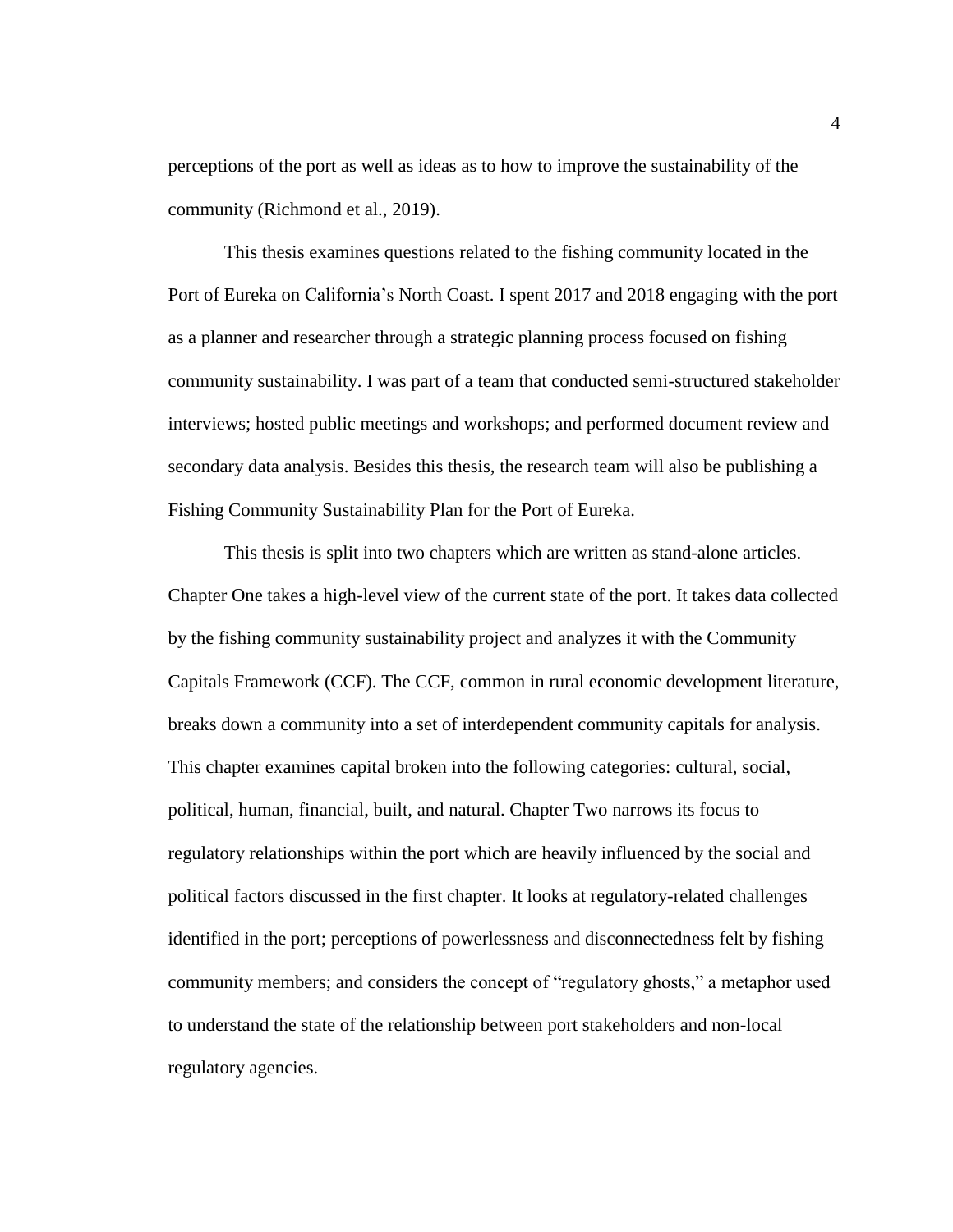# <span id="page-11-0"></span>CHAPTER 1 – ASSESSING FISHING COMMUNITY SUSTAINABILITY WITH THE COMMUNITY CAPITALS FRAMEWORK: AN EXAMPLE FROM EUREKA, CALIFORNIA

# 1.0 Introduction

<span id="page-11-1"></span>Many coastal cities and towns, even some of the largest, started with fishing as a core component of their economic and social composition. As ports have grown and industrialized over time, fishing communities have become intertwined in a more complicated web of social, economic, and environmental relationships that extend well past local shorelines into global markets. While cities, towns, and ports attempt to manage themselves with an eye towards sustainability, it is important for the fishing communities within them to proactively protect their own sustainability interests and plan strategically for the future. A sustainable fishing community can have an impact on community character, sense of place, local livelihoods, and the health of fish resources.

The sustainability of a fishing community can't be judged on catch alone. Fishing communities are complicated socio-economic-ecological systems that are frequently embedded in larger social systems (Holling, 1973; Walker et al. 2004). A sustainable fishery requires a sustainable fishing community (Jentoft, 2000). Fishing communities in the U.S. face many threats to their sustainability such as environmental changes like climate change and sea level rise; reductions in participation and a lack of new entrants to fishing fleets known as "the graying of the fleet"; the financial pressures of global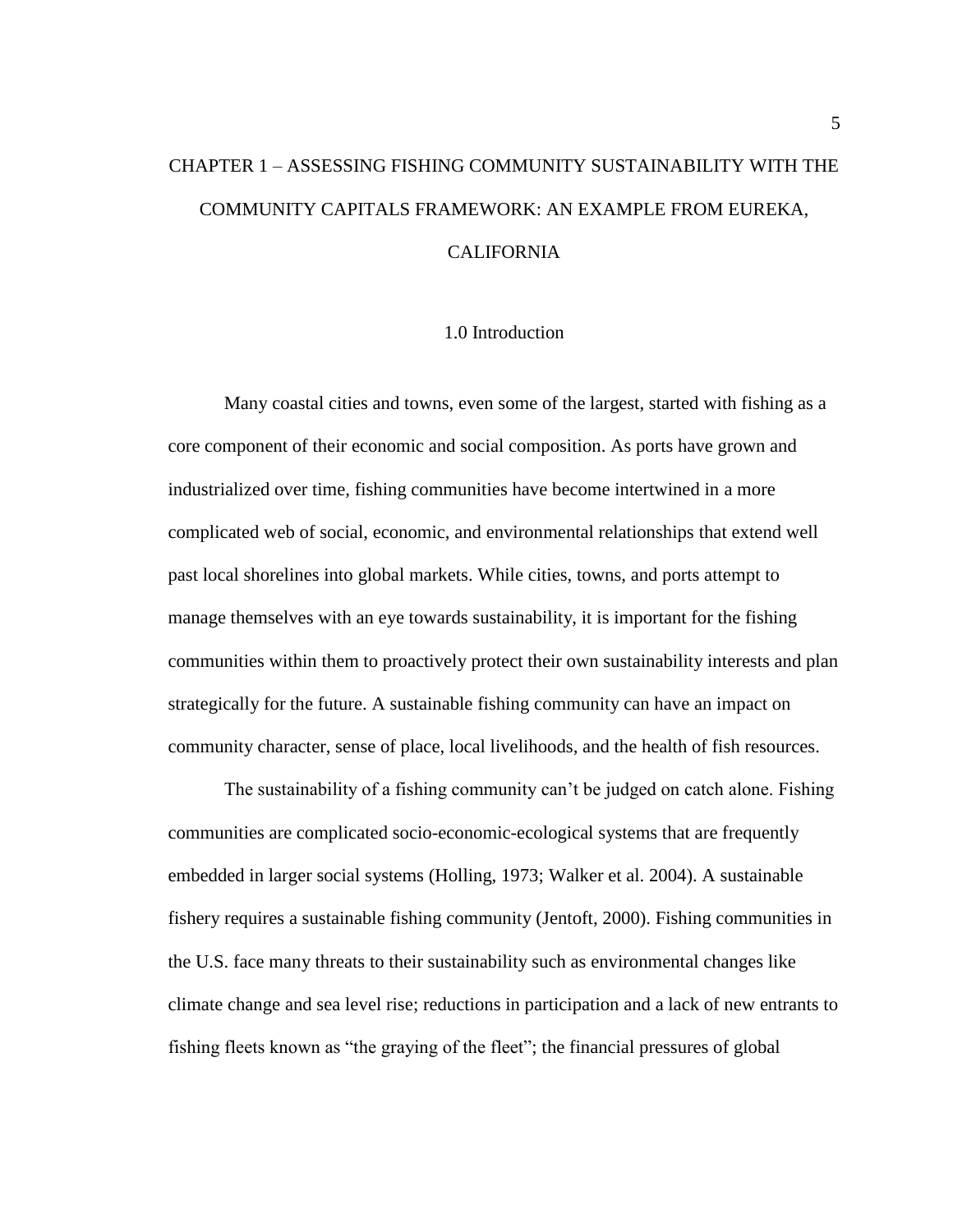markets; and encroachment from other waterfront land uses (Clay & Olson, 2008; Donkersloot & Carothers, 2016; Gale, 1991; Robards & Greenberg, 2007). Assessing the sustainability of a fishing community is an important first step in planning for the future which requires tools and methods that allow for an interdisciplinary approach integrating social sciences, environmental sciences, and economics.

This paper explores how the Community Capitals Framework (CCF), a tool used by researchers and practitioners interested in rural economic development (Flora et al., 2015), could be used to assess fishing community sustainability. While the CCF is frequently applied to a whole community (Emery & Flora, 2006; Sseguya et al., 2009; Pitzer et al., 2015), this paper will attempt to target a fishing community which is a subcommunity within a larger micropolitan area in Northern California. The CCF breaks a community down into a series of seven interdependent capitals (natural, cultural, human, social, political, financial, and built) and uses that collection of lenses to view and analyze a community (Flora et al., 2015). By combining data collected in a strategic planning process with the CCF, this paper seeks to address whether the CCF can be successfully transferred from agricultural and upland resource extraction communities to U.S. fishing communities which are typically embedded in coastal communities with broader economic bases than towns which focus on farming, timber, or mining.

#### <span id="page-12-0"></span>1.1 Fishing communities

Fishing communities are found along bays, rivers, lakes, and oceans all over the world. It can be easy to spot a fishing community, but it can be a struggle to define a fishing community because they exist along a broad spectrum of sizes and levels of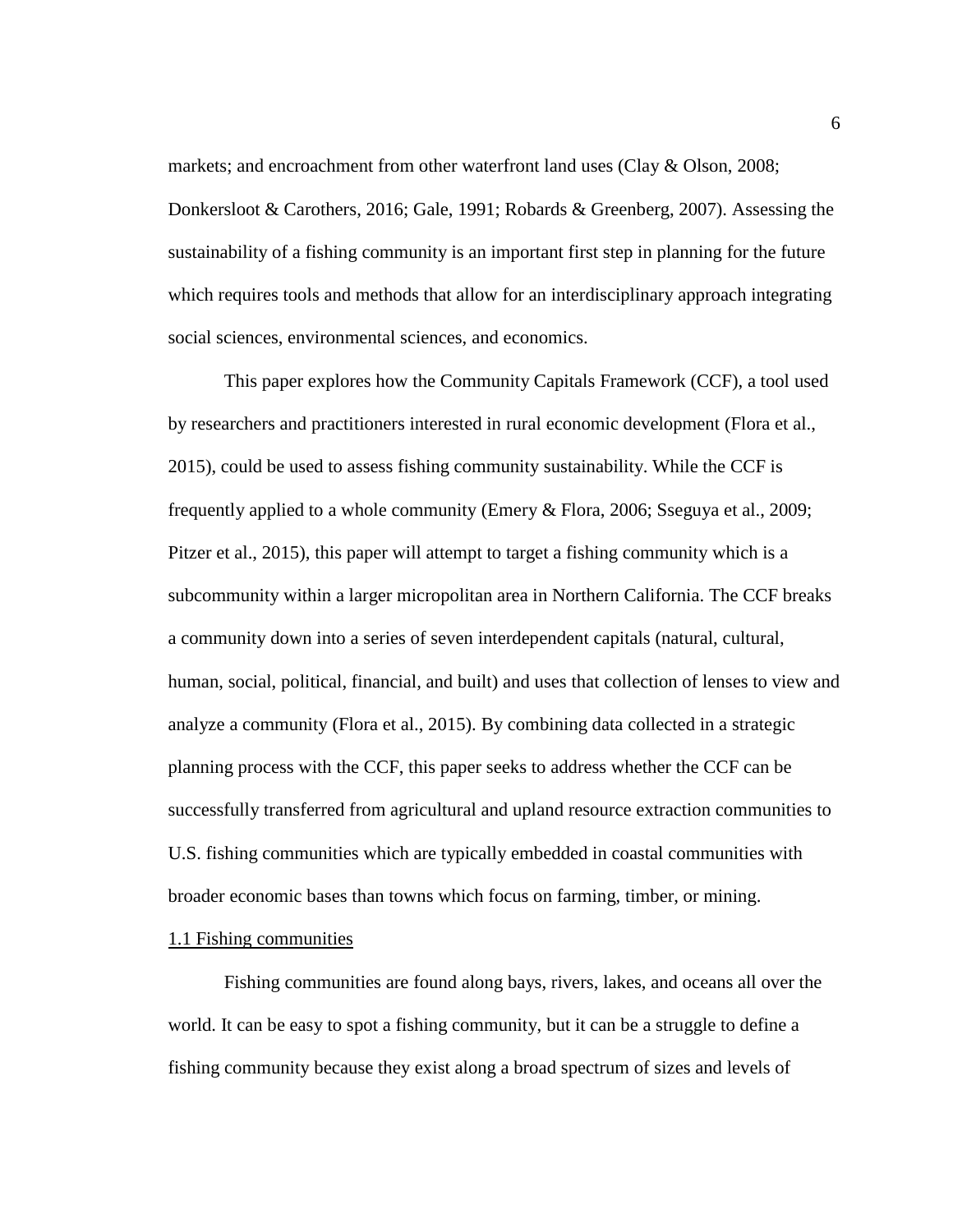fishing dependence (Clay & Olson, 2007; Jacob et al., 2001). Fishing communities range from small fishing villages that are heavily dependent on fishing to large urban centers which are minimally dependent on fishing but have strands of fishing infrastructure woven throughout their waterfronts and a sense of place that celebrates a historical or cultural connection to the fishing fleet.

This paper grounds its idea of a fishing community in the Magnuson-Stevens Act's (MSA) definition. The MSA uses a place-based definition of a fishing community and further defines it as being "a community which is substantially dependent on or substantially engaged in the harvest or processing of fishery resources to meet social and economic needs, and includes fishing vessel owners, operators, and crew and United States fish processors that are based in such a community" (50 CFR  $\S$  600.345(b)(3)). 1.2 Challenges for fishing communities

<span id="page-13-0"></span>Fishing communities exist in a state of uncertainty (Acheson, 1981; Cochrane, 2000), and just because a fishing community presently exists does not guarantee that it will persist into the future. Fishing communities, like other resource extraction communities, can be vulnerable to impacts from external forces such as regulation, climate change, economic markets, and encroachment of competing uses through waterfront redevelopment (Colburn & Jepson, 2012; McKnight et al., 2017). On the waterfront, fishermen have also seen impacts from changes in technology, waterfront redevelopment trends (Hoyle, 2000), environmental change, and workforce succession challenges (Donkersloot & Carothers, 2016).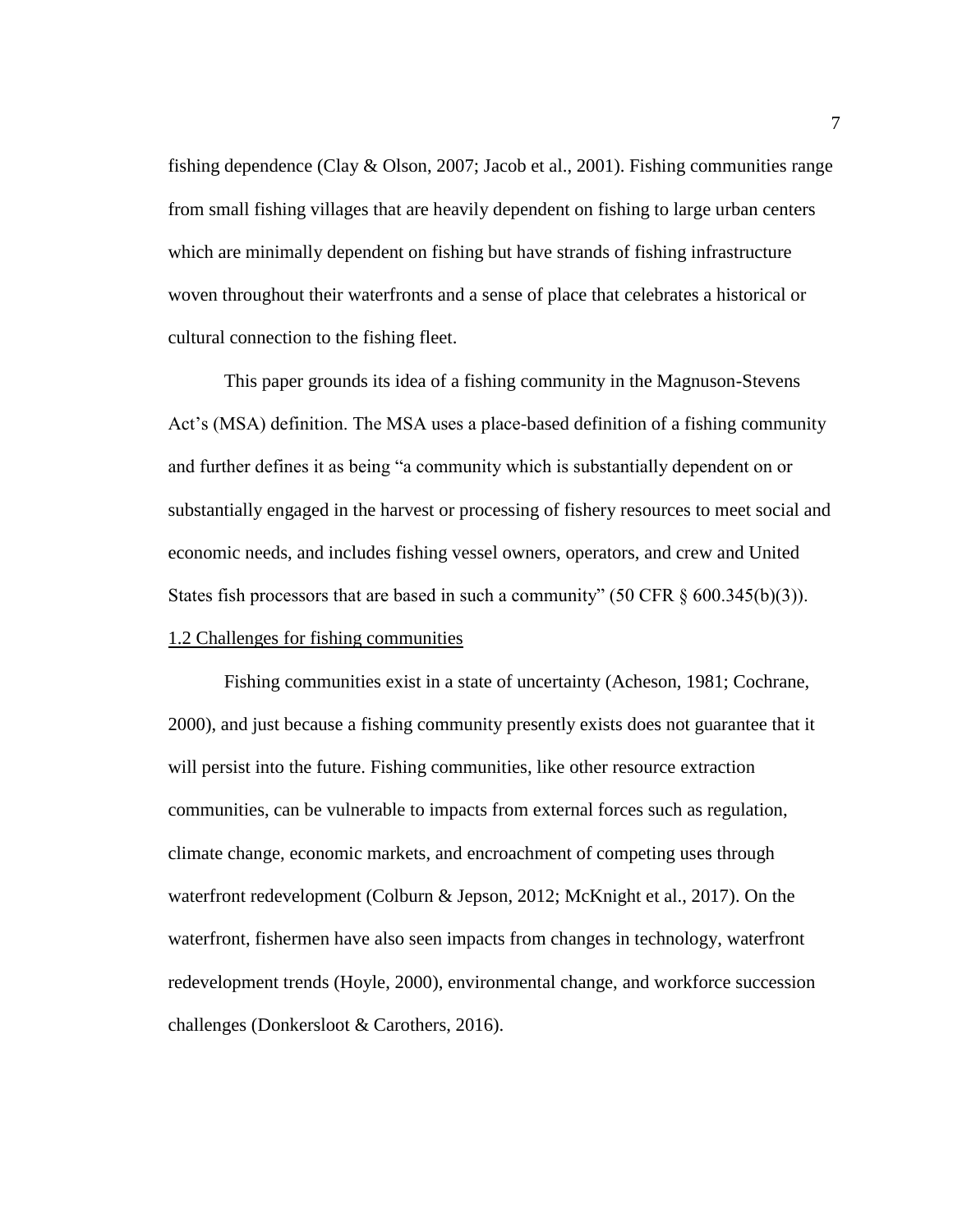## <span id="page-14-0"></span>1.3 Community Capitals Framework

The Community Capitals Framework (CCF) is a tool which can be used to investigate a community's sustainability by considering a set of seven interdependent community capitals [\(Table 1\)](#page-15-0) (Emery & Flora, 2006; Flora et al., 2015; Pigg et al., 2013; Sseguya et al., 2009). Capital is frequently associated with financial or built assets, however, in the CCF context, capital can be any kind of asset that fits into one of the following categories: natural, cultural, human, social, political, financial, and built. CCF takes a systems approach to the analysis of a community's interdependent stocks and flows for the seven community capitals (Emery & Flora, 2006; Stofferahn, 2012). The CCF can be used to inventory a community's capital stocks and assess their vitality (Gutierrez-Montes, 2009; Crowe & Smith, 2012). The CCF model is useful for organizing information (Pigg et al., 2013) and investigating community changes (Emery & Flora, 2006). The general goal of CCF analysis in a planning context is to determine the balance of the seven capitals and determine which may be over- or undercapitalized and then prioritize planning decisions to focus on those capitals (Gutierrez-Montes et al., 2009).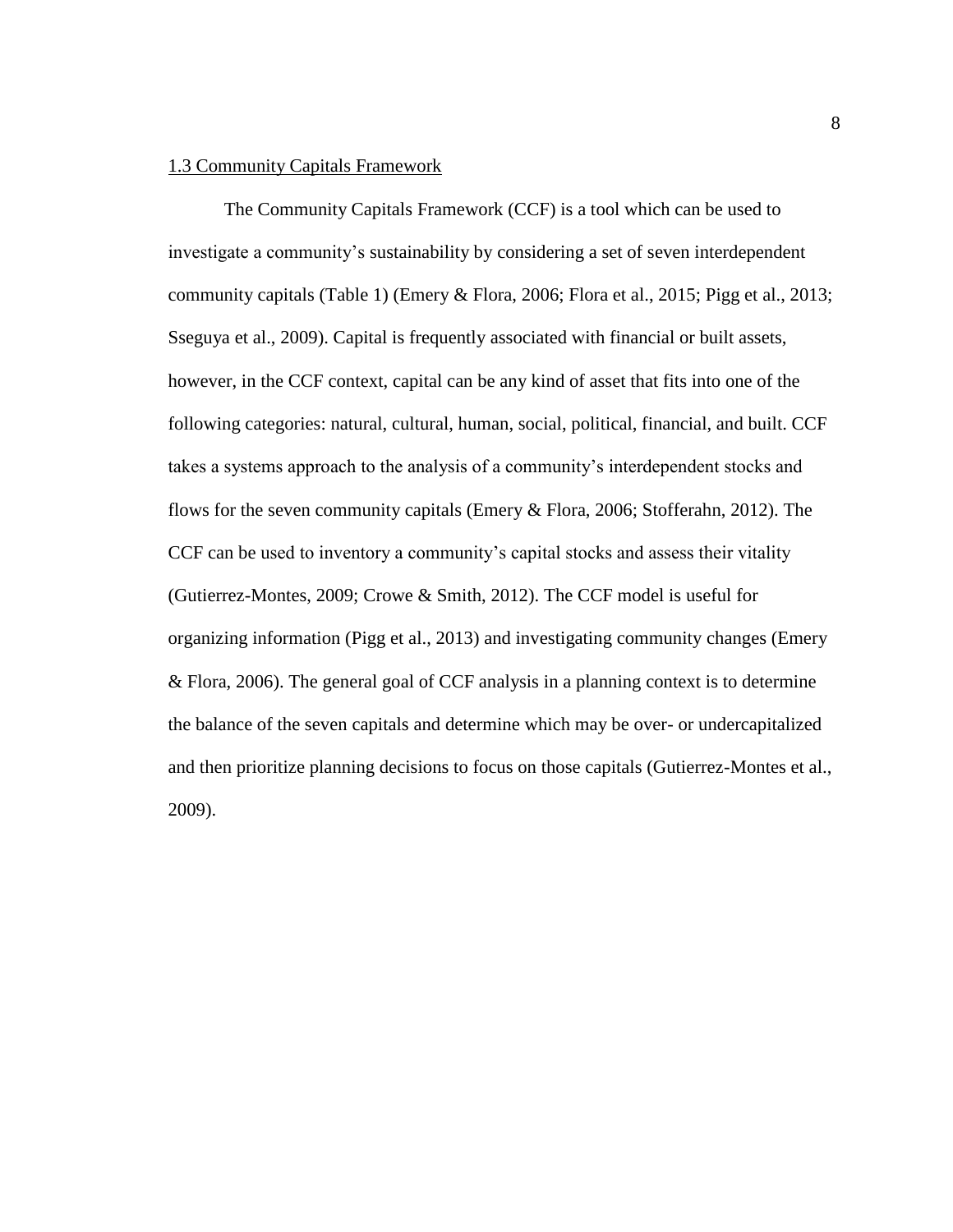<span id="page-15-0"></span>Table 1: Community capitals defined

| Capital          | <b>Definition</b>                                                                                                                                                                                                                                                                                                                           | <b>Fishing Community Context</b>                                                                                                                                                                                                                                                                                                                                                                                        |
|------------------|---------------------------------------------------------------------------------------------------------------------------------------------------------------------------------------------------------------------------------------------------------------------------------------------------------------------------------------------|-------------------------------------------------------------------------------------------------------------------------------------------------------------------------------------------------------------------------------------------------------------------------------------------------------------------------------------------------------------------------------------------------------------------------|
|                  |                                                                                                                                                                                                                                                                                                                                             |                                                                                                                                                                                                                                                                                                                                                                                                                         |
| <b>Social</b>    | Social capital facilitates<br>cooperation and consists of the<br>connections between<br>individuals and groups; social<br>capital comes in three variants:<br>bonding, bridging, and linking<br>(Pretty et al., 2003; Emery &<br>Flora, 2006)                                                                                               | Because of the dangerous nature of<br>fishing and the interdependence of<br>fishing community members on each<br>other as well as outside economic and<br>political influencers, social capital is a<br>key element to a prosperous fishing<br>community. Ability to self-organize<br>and connect with others to achieve<br>development/progress.                                                                       |
| <b>Cultural</b>  | Cultural capital is defined by a<br>group's worldview, is shaped<br>by language and traditions, and<br>can be expressed through art,<br>customs, clothing, etc. (Emery<br>& Flora, 2006; Fey et al.,<br>2006; Flora et al., 2015)                                                                                                           | Culture is based in a community<br>sharing knowledge and practices in a<br>way that maintains a connection to<br>fishing as a way of life. In many<br>communities the cultural value of<br>fishing exceeds the direct economic<br>value. Fishing is deeply embedded in<br>community character and sense of<br>place for many ports.                                                                                     |
| <b>Political</b> | Political capital encapsulates a<br>community's ability to wield<br>political power locally through<br>the creation and enforcement<br>of rules and regulations as well<br>as its ability to influence other<br>communities, agencies, and<br>organizations (Emery & Flora,<br>2006; Stofferahn, 2012; Flora<br>et al., 2015).              | Fishing communities can be vulnerable<br>to the actions of governments and<br>regulatory bodies, they must find<br>appropriate ways to organize in order<br>to influence political decisions that<br>could impact their livelihoods and their<br>access to the resource.                                                                                                                                                |
| <b>Human</b>     | Human capital includes a wide<br>range of individual attributes<br>belonging to those who live in<br>a community which include<br>skills and abilities,<br>intelligence, health, leadership,<br>and access to resources and<br>knowledge from local and<br>nonlocal sources (Emery &<br>Flora, 2006; Magis, 2010;<br>Crowe $& Smith, 2012)$ | Human capital deals with the supply of<br>individuals willing and able to enter the<br>fishing-connected labor force. Fishing<br>communities are having a difficult time<br>maintaining a steady flow of captains,<br>crew, vessel owners, and workers for<br>marine-related businesses with the<br>right skills and abilities to maintain<br>existing fishing fleets. This well-<br>documented phenomenon is knowns as |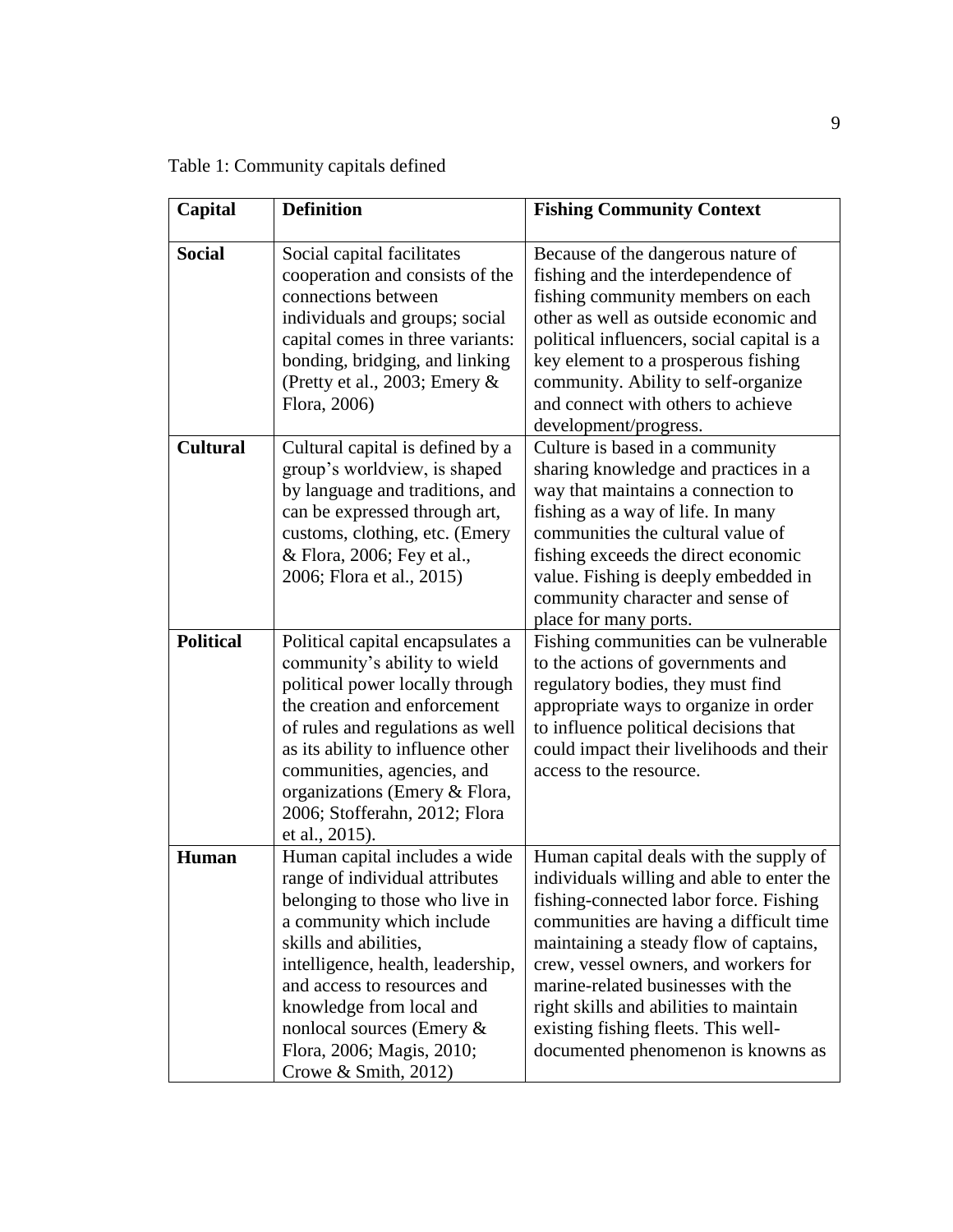| Capital          | <b>Definition</b>                                                                                                                                                                                                                                                                                                                     | <b>Fishing Community Context</b>                                                                                                                                                                                                                                                                                                                                                                                                                                                                                                                                                                                     |
|------------------|---------------------------------------------------------------------------------------------------------------------------------------------------------------------------------------------------------------------------------------------------------------------------------------------------------------------------------------|----------------------------------------------------------------------------------------------------------------------------------------------------------------------------------------------------------------------------------------------------------------------------------------------------------------------------------------------------------------------------------------------------------------------------------------------------------------------------------------------------------------------------------------------------------------------------------------------------------------------|
|                  |                                                                                                                                                                                                                                                                                                                                       | "greying of the fleet" (Donkersloot &<br>Carothers, 2016)                                                                                                                                                                                                                                                                                                                                                                                                                                                                                                                                                            |
| <b>Financial</b> | Financial capital consists of<br>the community's financial<br>resources which can include<br>income, savings, taxes, and<br>loans; financial capital is<br>invested in community<br>development, business<br>development,<br>entrepreneurship, and<br>accumulated as wealth (Magis,<br>2010; Stofferahn, 2012; Flora<br>et al., 2015) | Deals with the availability of funds and<br>capital to invest in the fishing fleet and<br>related working waterfront. Includes<br>investment in infrastructure such as<br>marinas, docks, fuel stations,<br>processing plants, ice facilities, repair<br>stations, and dredging. Includes the<br>availability of low interest loans for<br>fishermen to purchase boats, permits,<br>and gear. Also considers the financial<br>solvency of industry participants -<br>participation in multiple fisheries,<br>ability to weather bad years, ability to<br>pool money for lobbying and other<br>community investments. |
| <b>Built</b>     | Built capital consists of the<br>physical assets and human-<br>constructed infrastructure<br>which supports a community's<br>activities (Emery & Flora,<br>2006; Magis, 2010; Stofferahn,<br>2012; Flora et al., 2015).                                                                                                               | There is a relationship between the<br>availability of fishing infrastructure<br>and how productive a fishing<br>community can be. A community<br>without docks, processing facilities, or<br>access to high quality transportation<br>networks is at a disadvantage on the<br>global market.                                                                                                                                                                                                                                                                                                                        |
| <b>Natural</b>   | Natural capital makes up the<br>foundation of a community; it<br>includes a community's<br>location, geology, soil, water<br>systems, wildlife, weather,<br>ecosystem services, and<br>presence of commodifiable<br>natural resources (Fey et al.,<br>2006; Stofferahn, 2012; Magis,<br>2010; Flora et al., 2015)                     | State of the resource, ability of<br>regulations to protect the resources,<br>water quality, habitat, oceanographic<br>conditions, reducing threats, etc.                                                                                                                                                                                                                                                                                                                                                                                                                                                            |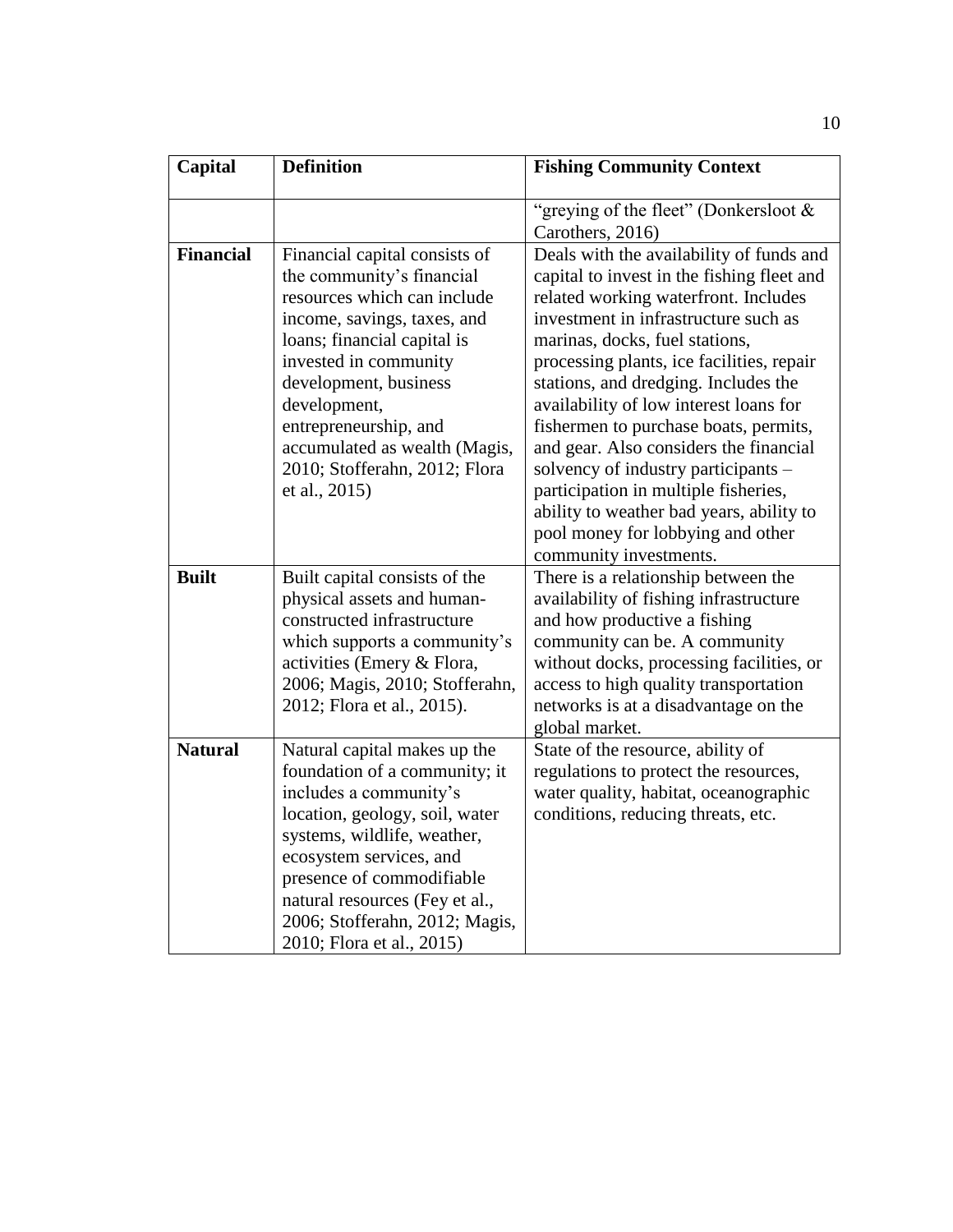The CCF is a flexible framework that has been used to investigate diverse problems in diverse settings to include food insecurity in the United States (Crowe & Smith, 2012), livelihoods in the Kamuli district of Uganda (Sseguya et al., 2009), and post-disaster recovery in Northwood, North Dakota (Stofferahn, 2012). The CCF is a valuable tool to focus decision-making and economic development efforts in a community. Because of the many ways the CCF is used, researchers have found it efficient to group, combine, or exclude capitals from their analysis. Gutierrez-Montes et al. (2009) found it logical to cluster the capitals into two "factors": human (social, human, cultural, and political capitals) and material (natural, financial, and built capitals). Pigg et al. (2013) agree with the clustering concept, however they disagree with the inclusion of cultural capital, finding that its relationship to the other capitals is not strong enough for including into either cluster. Other authors found it most efficient to combine or remove capitals completely, for instance, Fey et al. (2006) combined built and financial capital, while Crowe and Smith (2012) only considered social, cultural, and human capitals in their analysis of food insecurity. The analysis in this paper will discuss cultural capital but with the understanding that elements of culture factor into all the remaining capitals.

Community capitals can be difficult to tease apart and measure because they can be so heavily interdependent, it can be even more difficult to determine how one capital impacts a community's overall sustainability (Fey et al., 2006). This interdependence means that a change in one type of capital can have cascading impacts across other capitals, some researchers have referred to this phenomenon as either "spiraling up" or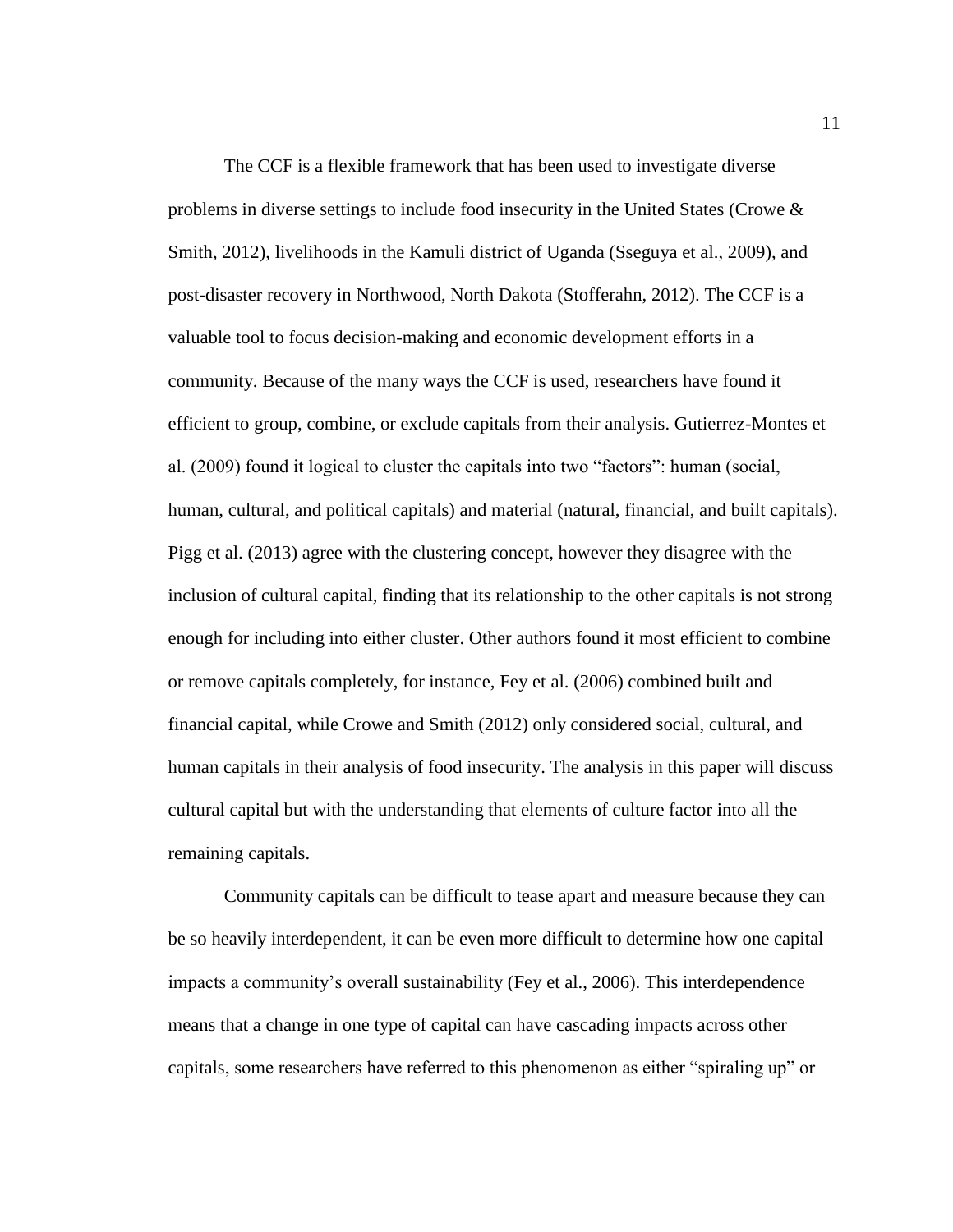"spiraling down" (Emery & Flora, 2006) Using a systems perspective, researchers have made connections between the flows of capitals and either positive or negative feedbacks in the stocks of other capitals (Emery & Flora, 2006). While some scholars agree with the concept of "spiraling up" (Gutierrez-Montes, 2009; Magis, 2010; Stofferahn, 2012), there are detractors. Pigg et al. (2013) argue that "spiraling up" is an oversimplification of the relationships between community capitals which are not all equal.

The CCF has been used especially in rural communities and agricultural settings but does not appear to have been extensively used in U.S. fishing communities or a working-waterfront setting. Much like farming, fishing is a resource dependent activity that provides both sustenance and livelihood for skilled laborers. Bringing the CCF to the waterfront has the potential to improve economic development activities by local governments and nongovernmental organizations. The CCF can help highlight and identify linkages between capitals and communities. The challenge in applying the CCF in a coastal, fishing community setting is that the fishing community is often nested within a greater community with many non-fishing uses.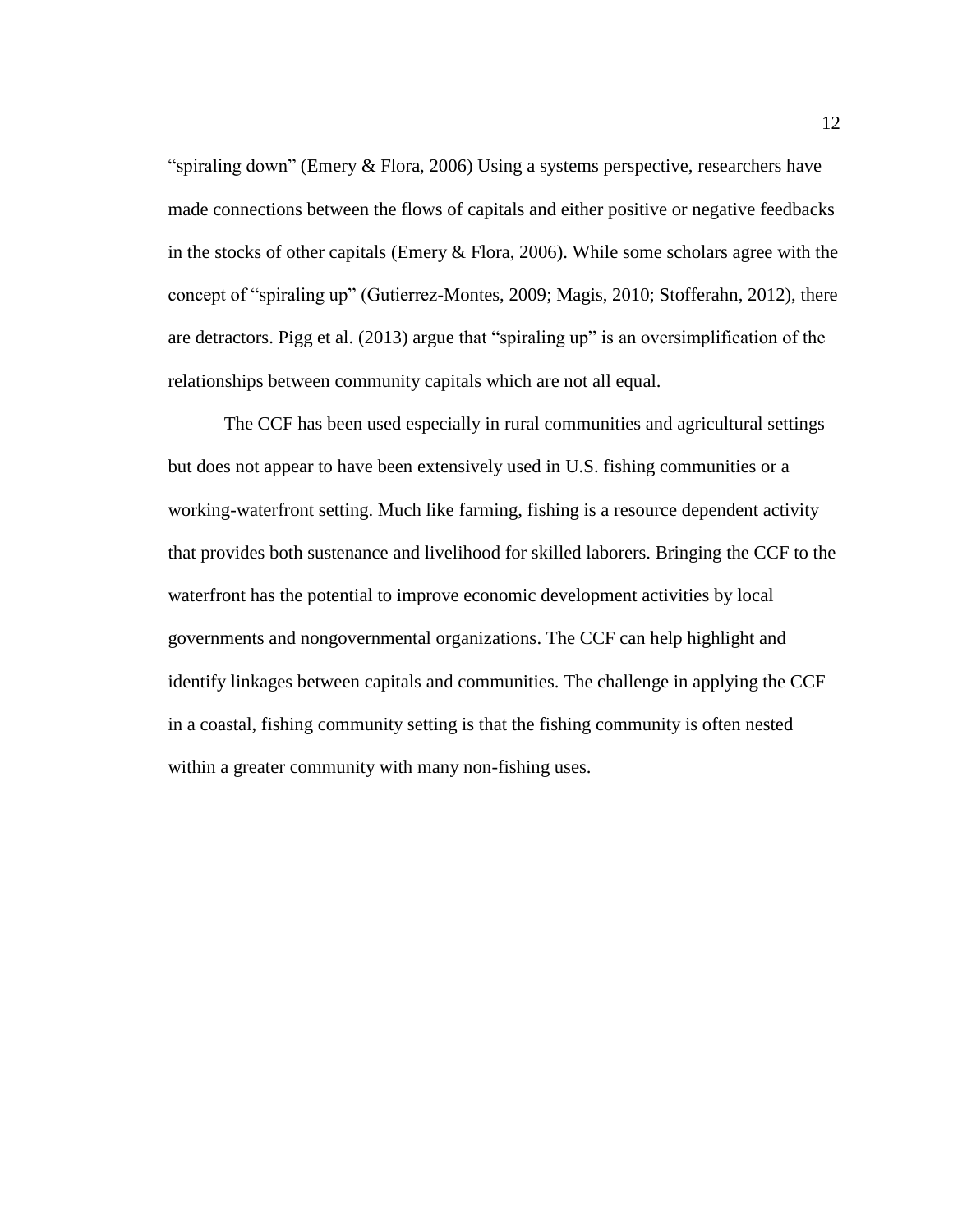# 2.0 Methods

#### <span id="page-19-1"></span><span id="page-19-0"></span>2.1 Port of Eureka context

The Port of Eureka is located on the North Coast of California adjacent to Humboldt Bay. Eureka is the only deep-water port between San Francisco, CA and Coos Bay, Oregon (CalTrans, 2017). Eureka is a micropolitan port city tucked into a remote part of Northern California. Fishing is an important part of Eureka's character and sense of place. The port's urban waterfront boasts two working marinas, a modern fish processing plant, a fisherman's terminal building, and many other fishing-related amenities.

Despite well-documented declines in participation (Hackett et al., 2017; Pomeroy et al., 2010), Eureka's fishing fleet is still a significant contributor to the regional economy in Humboldt County. Fueled by a strong Dungeness crab fleet, Eureka is one of the top earning fishing ports in the State of California (LWC, 2018). Beyond crab, Eureka's fishermen target other catch including sablefish, sole, tuna, salmon, rockfish, halibut, hagfish, and many others (LWC, 2018; stakeholder interviews). Eureka's fleet averages \$12 million per year in landings (LWC, 2018) and in 2014 directly supported approximately 147 active vessels (Hackett et al., 2017). Eureka is also a major port for oyster mariculture operations with an estimated 70% of all oysters farmed in California coming from Humboldt Bay (HBHRCD, 2016).

The Port of Eureka falls under the regulatory jurisdiction of many different agencies at different levels of government. A project along or within Humboldt Bay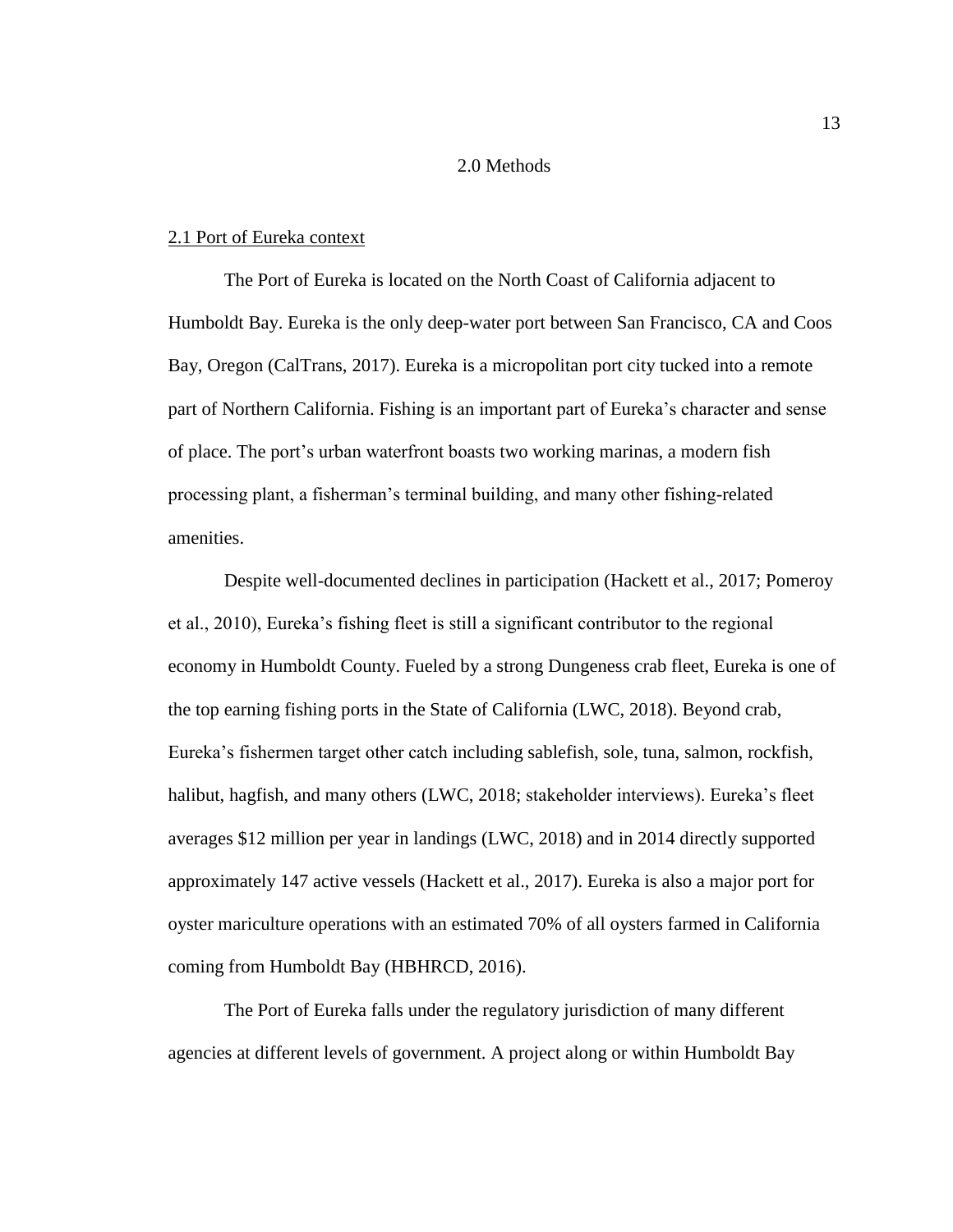could fall under the jurisdiction of the City of Eureka, Humboldt County, and/or the Humboldt Bay Harbor, Conservation & Recreation District. State and federal jurisdictions are layered over the top of the local governments with the California Coastal Commission, the Army Corps of Engineers, Pacific Fishery Management Council, California Fish and Game Commission, California Department of Fish & Wildlife, and others all having a stake in managing the Bay. This regulatory overlap creates challenges for fishermen and local governments in developing and maintaining port infrastructure to include dredging and ecological restoration projects. Because of the complexity of completing coastal projects, it is much more efficient to engage in programmatic planning and permitting than to repeat ad hoc planning and environmental review processes for each individual project as it is proposed.

# <span id="page-20-0"></span>2.2 Fishing Community Sustainability Planning process

Data for this paper were collected in connection with a strategic planning effort conducted in the port of Eureka called Fishing Community Sustainability Planning (FCSP). The FCSP process, outlined by Richmond et al. (2019), is a method which can be used to gather data to assess the strengths and weaknesses of a fishing community. FCSPs allow planners and researchers to gain insights into the fishing community and build recommendations for future action which can be supported by a wide swath of the fishing community and other working-waterfront stakeholders.

#### 2.2.1 Semi-structured interviews

Our research team conducted semi-structured interviews with 61 individuals across 47 total interview sessions. In the course of each interview, every interview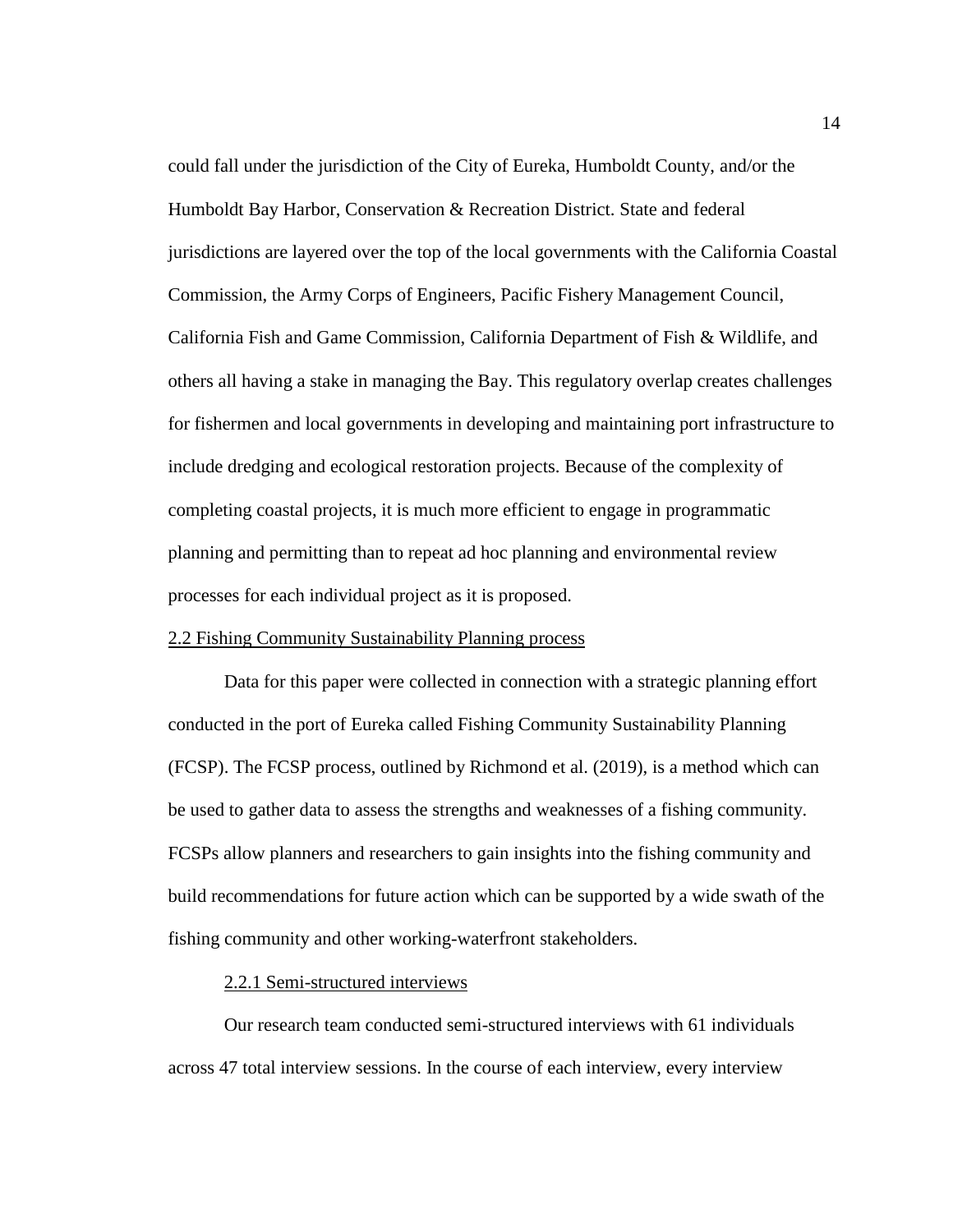subject was asked the same series of questions: 1) What is going well in the port? 2) What are the biggest challenges in the port? 3) What have you seen work well in other ports? 4) If you had \$5 million to invest in the port, what would you spend it on? Additional questions and topics of discussion branched from that base depending on the interview subject's expertise and interests.

The research team contacted a wide range of stakeholders including commercial and recreational fishermen, government staff, elected officials, oyster growers, and fish processors [\(Table 2\)](#page-22-0). Initial interview subjects were identified through pre-existing relationships, referrals from key informants, and review of documents related to the waterfront. From that first group, the project team used snowball sampling to get the names of other individuals to interview.

Interviews were mainly conducted in the field by two-person teams. Researchers, as much as practicable, would meet interview subjects at the marina, on their boats, in their offices, at local bars/restaurants, or at their homes. If an in-person interview wasn't feasible, a phone interview was conducted instead.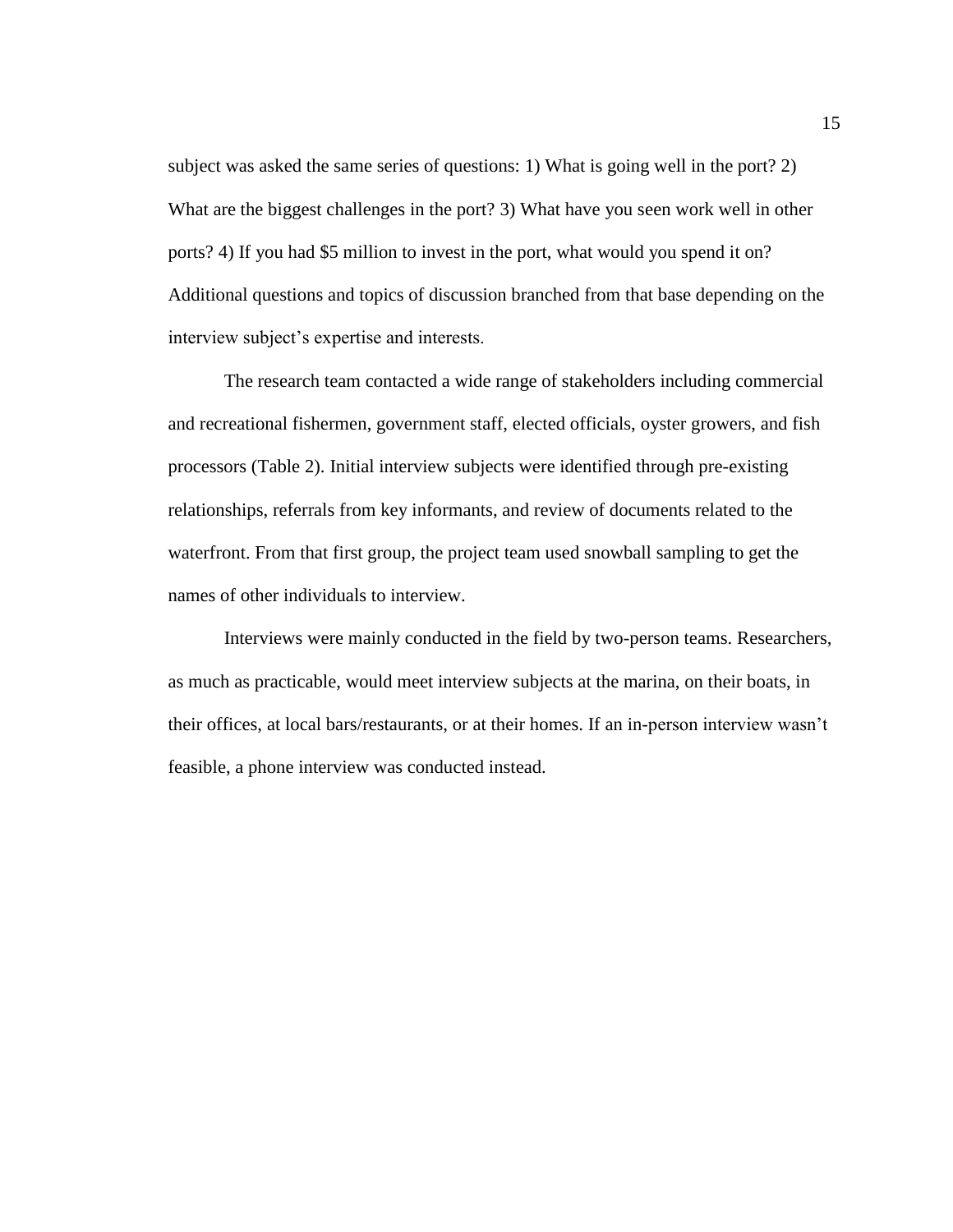| <b>Primary Classification of Interviewee</b> | <b>Number of Interviewees</b> |
|----------------------------------------------|-------------------------------|
| Commercial Fisherman - COMMFISH              | 22                            |
| Government Staff – GOV                       | 11                            |
| Recreational Fisherman – RECFISH             | $\overline{7}$                |
| Oyster Grower – OYST                         | 5                             |
| Elected Official – ELECT                     | 5                             |
| <b>Fish Processor - PROCESS</b>              | $\overline{4}$                |
| Consultant – CONSULT                         | $\overline{2}$                |
| Environmental NGO/Advocate – NGO             | $\overline{2}$                |
| Marine Services Operator – MARSERV           | 1                             |
| <b>Charter Operator – CPFV</b>               | 1                             |

<span id="page-22-0"></span>Table 2: Classification of individuals interviewed for Eureka's FCSP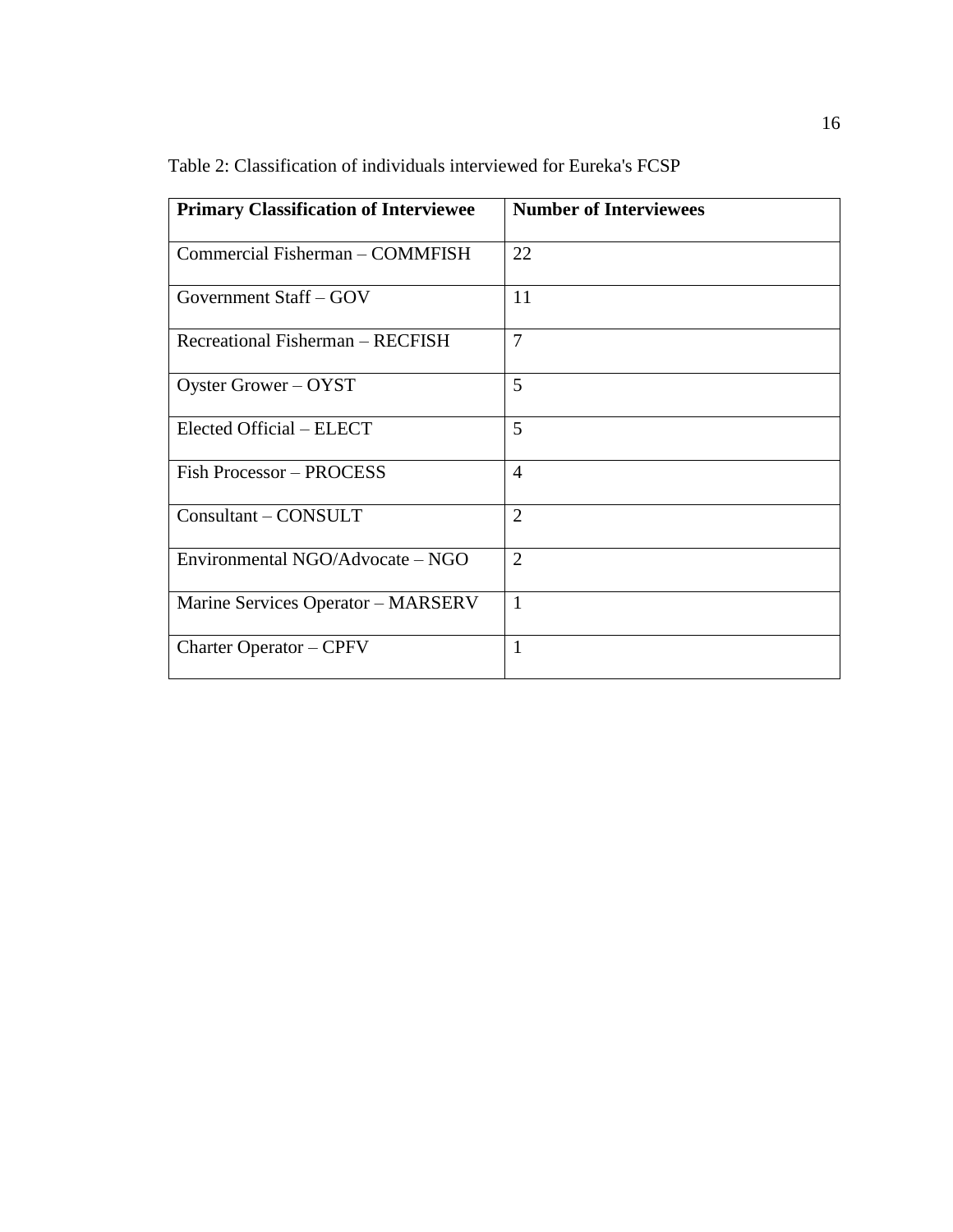#### 2.2.2 Community meetings and workshops

The project team hosted three different meetings where community members could contribute their visions for the port in a group setting. The FCSP research team created an advisory committee of local stakeholders to help guide and promote the process. The committee met two times, once to kick off the project and brainstorm strengths and weaknesses of the port, and again to review potential recommendations for the final strategic plan. The team also held an open house style public meeting in Eureka inviting the general public as well as waterfront stakeholders to share feedback at various stations with the following themes: economics/markets, place/infrastructure, community, and targeted investment.

#### 2.2.3 Document review & secondary data analysis

Extensive document review and archival research was integral in building foundational knowledge about the port and its history. Researchers reviewed past general plans, strategic plans, feasibility studies, environmental review documents, permits, contracts, reports, and many other items generated by local governments and waterfront stakeholders.

The team also analyzed secondary data sources to develop a better picture of the economic impact of the fleet, the amounts and species of fish caught, and the demographics of the fishing community. Data were sourced from agencies such as the California Department of Fish and Wildlife, National Oceanic and Atmospheric Administration, and US Department of Agriculture. These data were integrated into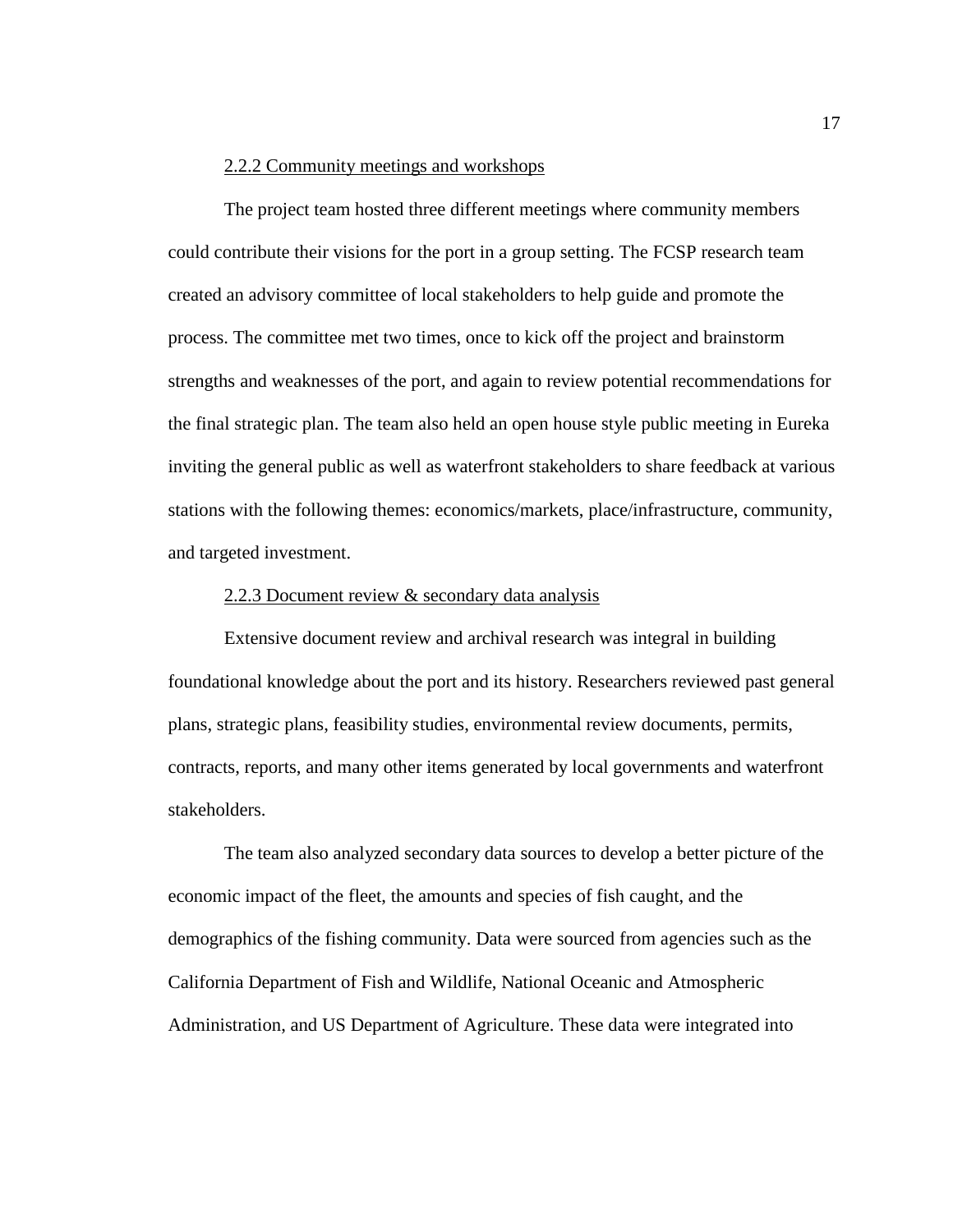informational posters at the public meetings, presentations to local governments, and the final plan.

# 2.2.4 Participant observation

The FCSP research team spent a great deal of time in the port, along the waterfront, and in other places where fishermen and waterfront stakeholders are located. Team members attended numerous Eureka City Council meetings, Humboldt Bay Harbor District meetings, a meeting of the California Senate's Joint Committee on Fisheries and Aquaculture, and a special meeting focused on fishing communities held by California Fish and Game Commission staff in nearby Del Norte County. The team attended social events hosted by coastal regulatory agencies and local mariculture businesses.

#### <span id="page-24-0"></span>2.3 Analysis

This analysis filters data generated by semi-structured interviews with waterfront stakeholders through the CCF. The community capitals were not explicitly addressed in the interviews, rather the subjects were asked a set of open-ended questions which were then analyzed for the presence of absence of answers related to each of the capitals. Interview data were coded to identify the port's strengths and weaknesses as well as priorities for investment.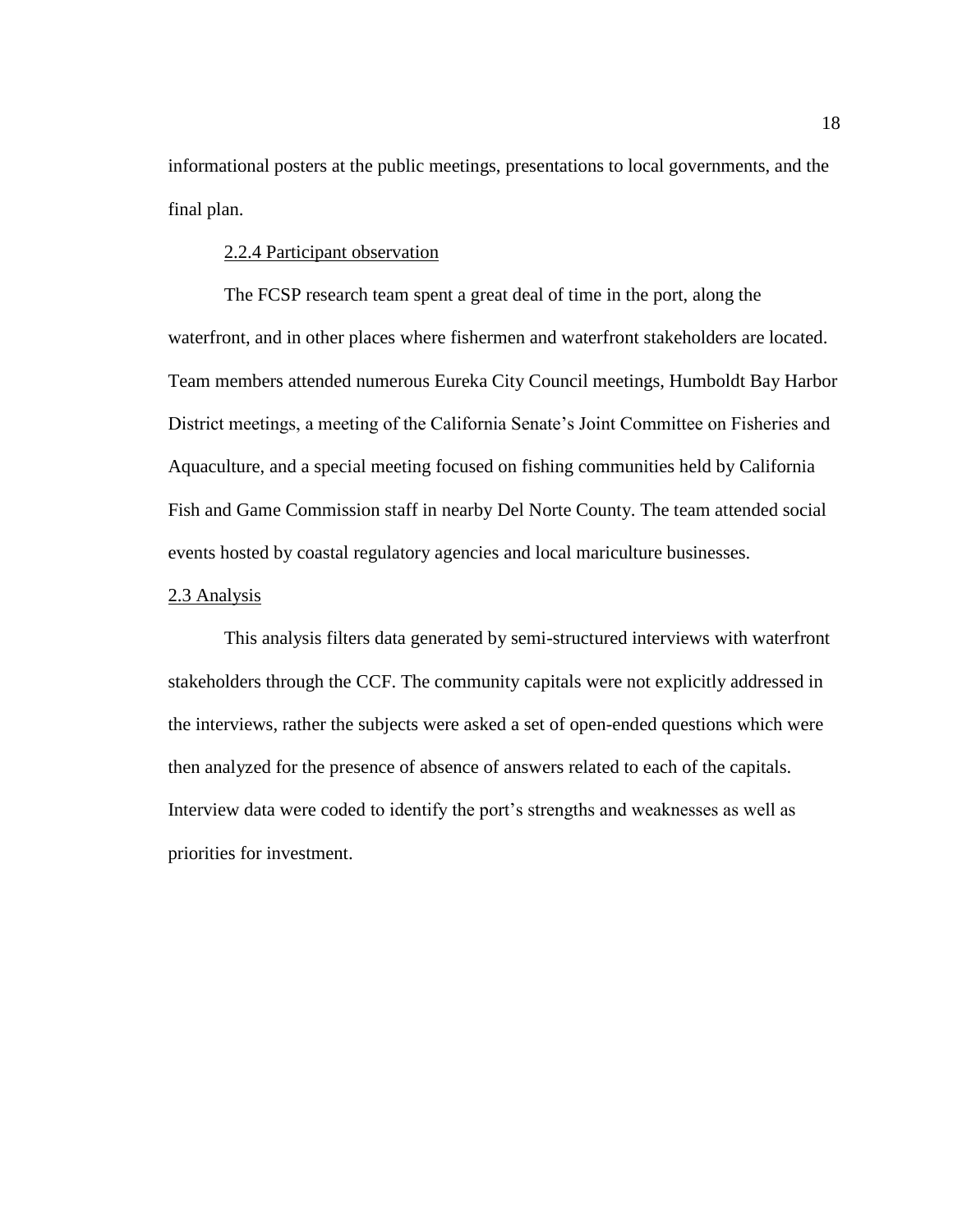# 3.0 Results & Discussion

#### <span id="page-25-1"></span><span id="page-25-0"></span>3.1 Community capitals

The CCF was not part of the interviews and the interviewees were not aware that the CCF would be used in any analysis or their interviews. Interviewees were given openended questions about the port which resulted in answers covering all of the different community capitals. Out of the 47 interview events, 37 (78%) touched on four or more of the six community capitals tracked in this analysis [\(Figure 1\)](#page-26-0), the frequency of community capital mentions is shown in [Figure 2.](#page-26-1) Cultural capital was not counted as it is essentially embedded in all other capitals.

[Figure 1](#page-26-0) shows that the majority of interviewees had a more holistic view of the strengths and weaknesses of the port and weren't focused on just one type of capital. Without prompting, the vast majority of interviewees provided answers related to four or more of the six community capital groups used in this analysis. [Figure 2](#page-26-1) shows the frequency with which different capitals were referenced in interviews. Built capital was the most discussed community capital as it is perhaps the easiest capital to conceptualize as a port strength or weakness that can be augmented by financial investment. Built capital in the form of fishing-related infrastructure is also a key indicator of a fishing community (Clay & Olson, 2008).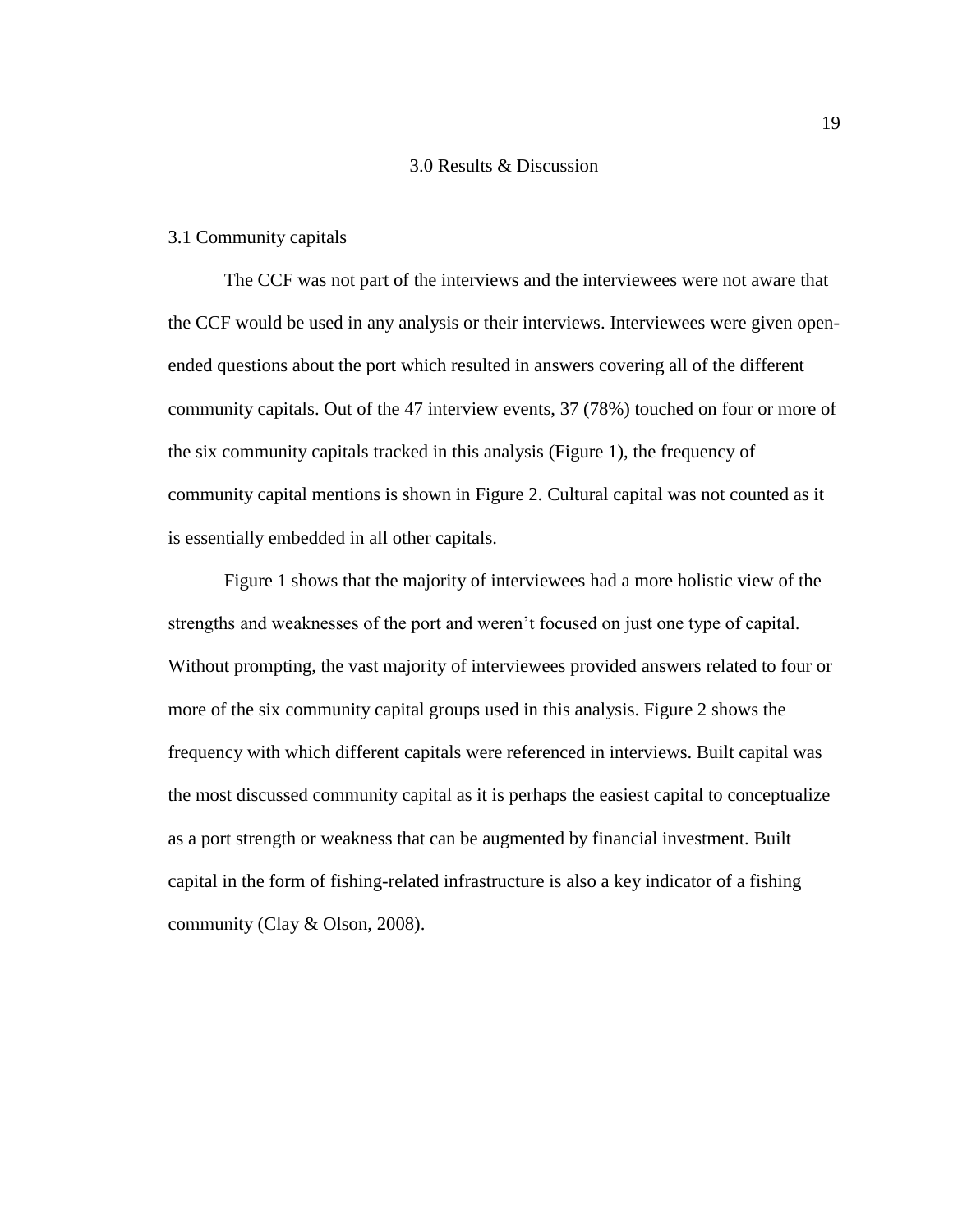

<span id="page-26-0"></span>Figure 1: Number of community capitals mentioned in individual interviews



<span id="page-26-1"></span>Figure 2: Number of interviews in which each community capital was mentioned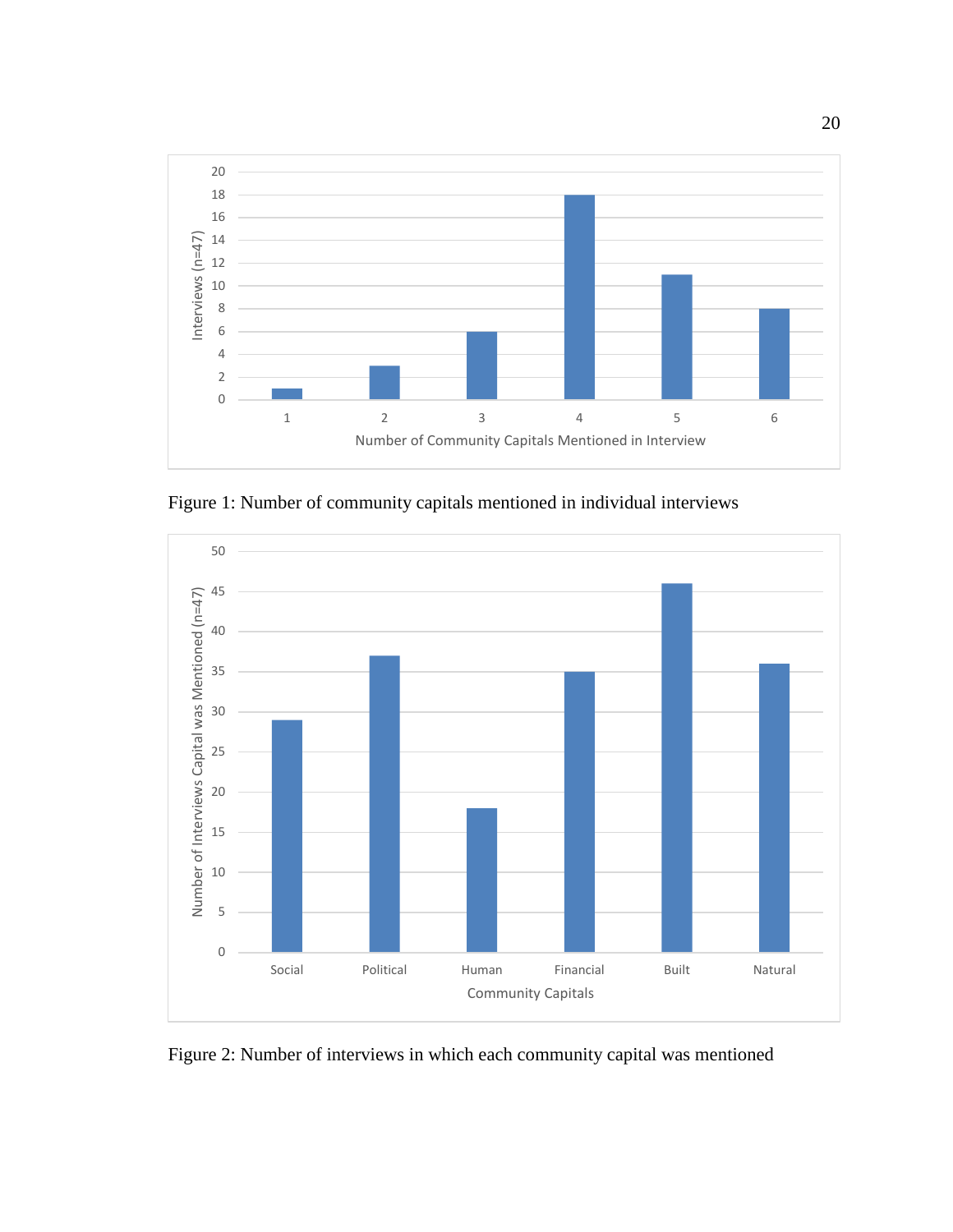# 3.1.1 Cultural capital

Cultural capital is difficult to separate from other capitals, but it is still very important to discuss in this analysis. Evidence of fishing's influence on the surrounding metro area is easy to find with many nods to Eureka's maritime past spread throughout the Eureka metro-area. Posters proclaiming Eureka as a "Victorian seaport" and highlighting its status as a Coast Guard City can be found throughout Eureka's City Hall. Images of an iconic fisherman statue located near one of the port's marinas is incorporated into the logo of a bar/visitor center in Eureka's Old Town. A giant concrete and steel dolo, like those that make up the jetties which maintain the opening of Humboldt Bay, rests beside the former Eureka Chamber of Commerce building along the Broadway commercial corridor (Highway 101). Even if commercial activity on the waterfront has declined over time, the proximity to a working waterfront remains a part of Eureka's sense of place and Eureka's community character.

The cultural importance of the fishing community was evident in interviews with non-fishing stakeholders like one government official who said that "we need to preserve the fishing community regardless of what it adds to the economy. It's kinda what gives this place character" (GOV 1, 2017). A commercial fisherman echoed that sentiment noting that "having a working fleet here is part of people's sense of place. They like that they can buy tuna and crab at the dock. That's pretty intangible, but I'm glad people feel that way" (COMMFISH 1, 2017). The pervasiveness of the fishing community's impact on the greater community was best stated by a fish processing company employee who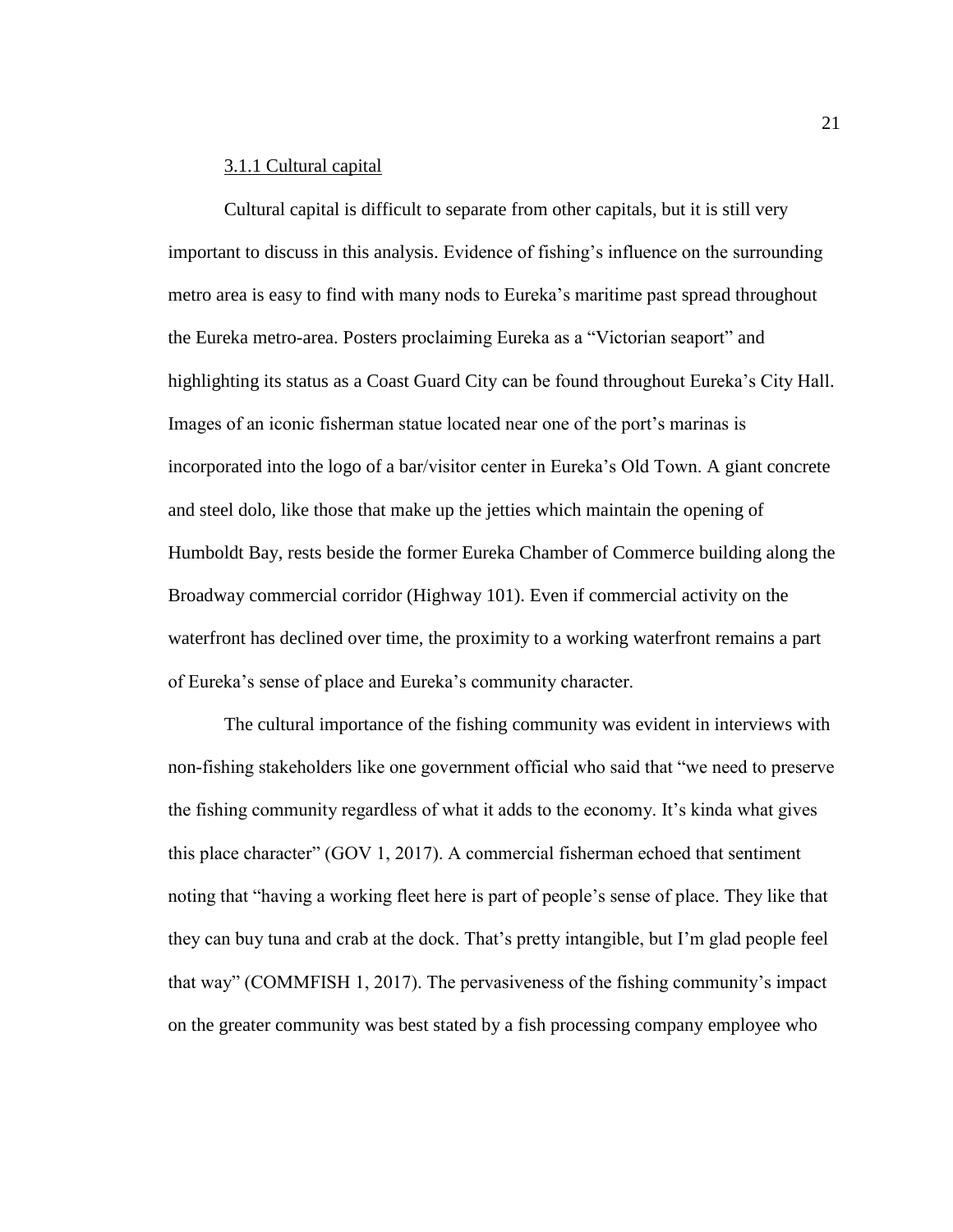said "these boats touch a lot of people, people don't realize how many they touch. It's not just a piece of fish" (PROCESS 1, 2017).

There is concern from both researchers and fishermen interviewed for the FCSP project that fishing culture is being coopted for tourism and marketing but not actual fishermen. In many cities, traditional port uses are retained largely to "lend color and an authentic robustness to waterfront life" (Petrillo, 1985, p. 96). One fisherman lamented that Eureka could end up like Morro Bay, CA, a popular tourist town on the Central Coast of California, where instead of fishing the waterfront is now "about selling fish sandwiches and taffy and shit" (COMMFISH 3, 2017).

#### 3.1.2 Social capital

Social capital facilitates cooperation and consists of connections between individuals and groups (Pretty et al., 2003; Emery & Flora, 2006), it is said to "lubricate" cooperation (Pretty, 2003). The majority of interviewers indicated that there were issues with social capital, this is mirrored by a studies Hackett et al. (2018) and Ordonez-Gauger et al. (2018) which show high levels of distrust between fishermen and other waterfront stakeholder groups. This research uncovered a deep-rooted cynicism and feeling of defeat by many who have had long careers on the water. A fisherman told interviewers that she felt "there's no social fabric in this fishing fleet anymore" (COMMFISH 2, 2017). Speaking with a marine services provider, he laid it out more colorfully saying that "if you want a friend on the waterfront, get yourself a fucking dog" (MARSERV 1, 2017). An erosion of social capital caused by infighting and distrust makes it extremely difficult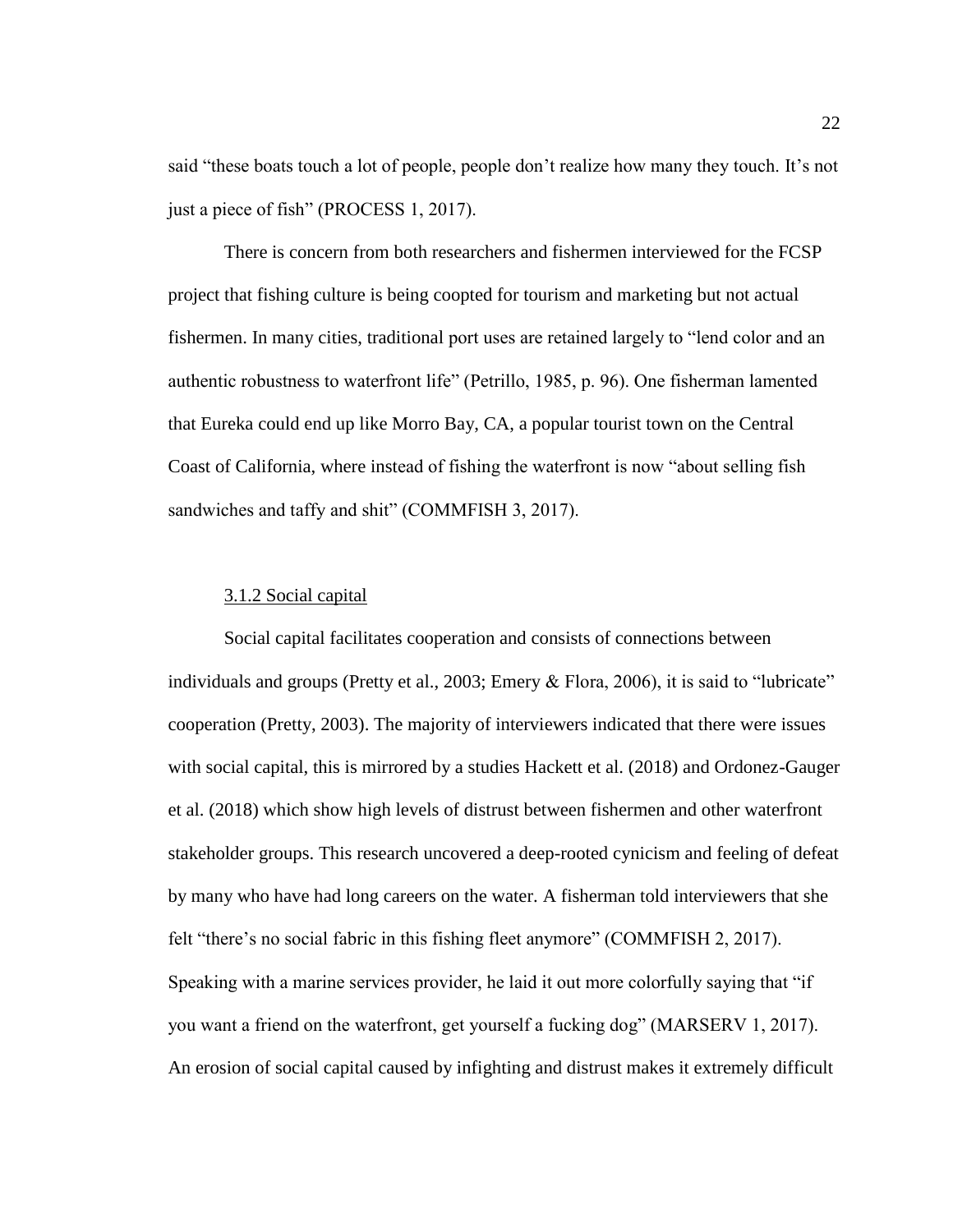for the fishing community to advocate for itself and affect positive change on the waterfront.

Conflict on the waterfront is a common phenomenon around the world (Hoyle, 2000), and Eureka is not an exception as evidenced by interviews in which fishermen complained about other waterfront stakeholders and framed them as adversaries. Eureka's fishermen are feeling pressure from potential encroachment of other uses like recreation and tourism which trade on the fishing community's culture and presence of the fishing fleet while simultaneously competing for space on the waterfront. This has been observed in other coastal cities as well (Gale, 1991). Fishermen, based on public comments observed at a 2017 California Coastal Commission meeting, also appear to be concerned about competition and impacts from mariculture which is another seafood industry with similar challenges, pressures, and needs to the fishing industry.

The data gathered show that the fishing community is recognized by a diverse group of stakeholders as being socially important as well as being vulnerable to change. The community is under pressure from competing interests and declining participation which puts strain on relationships within the fishing community and between the fishing community and other waterfront stakeholders. Government agencies and regulators would benefit from seeking ways to reduce the vulnerability of the fishing fleet by creating or strengthening rules which protect fishing's place on the waterfront. Gale (1991) developed a series of defensive recommendations which could be used in a port like Eureka, according to Gale, local jurisdictions could: include protection for commercial fishing in zoning and planning updates; monitor the ownership of important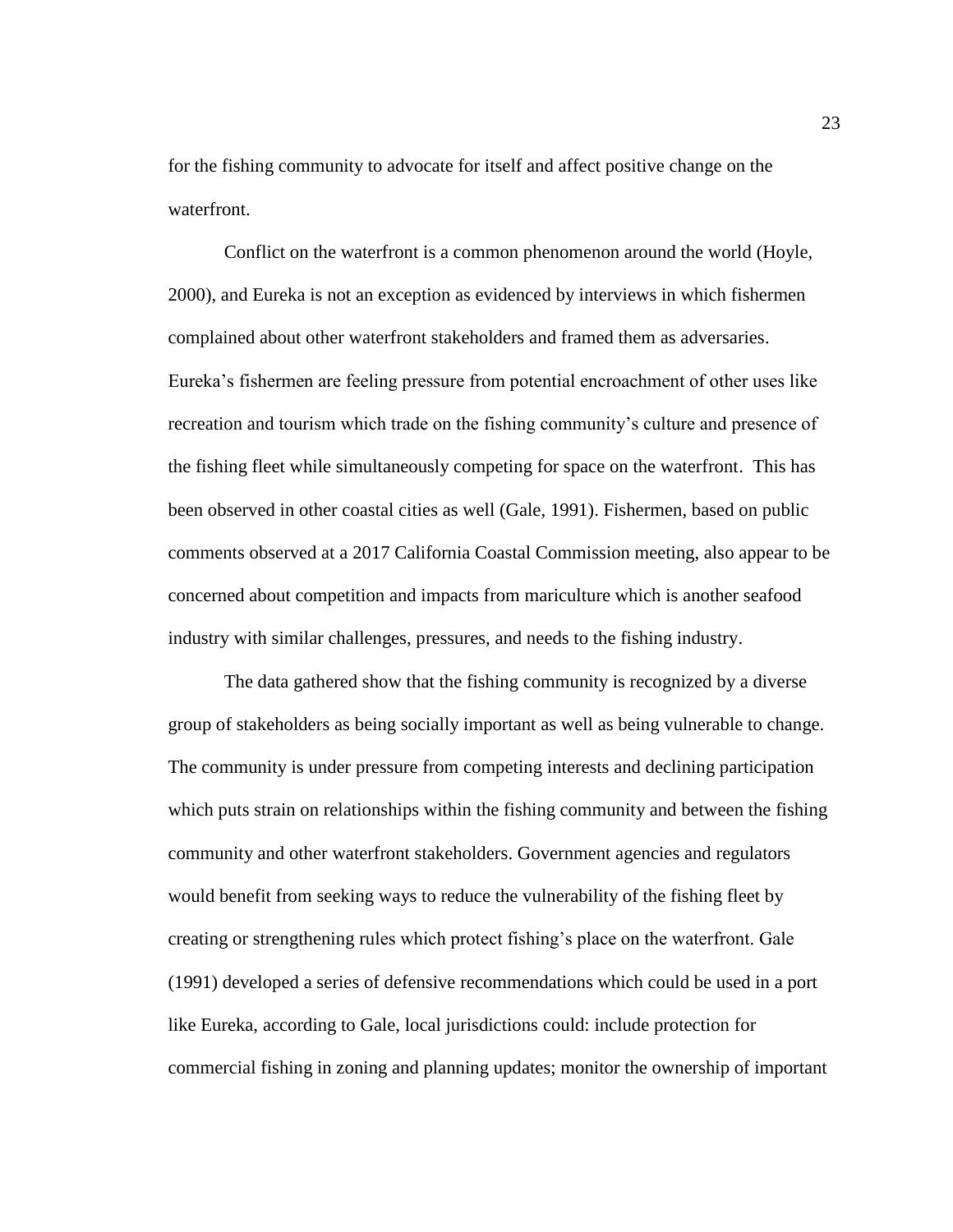coastal properties; provide many different types of commercial facilities; keep fishermen involved in local politics; and try to keep the relationship between commercial and recreational fishermen balanced. Perhaps, most importantly, the fishermen themselves need to reevaluate their social networks and look for opportunities to improve relations amongst themselves (bonding) and among the rest of the community (bridging).

# 3.1.3 Political capital

Political capital consists of a fishing community's ability to affect change and exert their will within their community and throughout the agencies and businesses which comprise regional and global scales of the fishing industry. There are many entities that have political influence over Eureka's fishing community [\(](#page-31-0)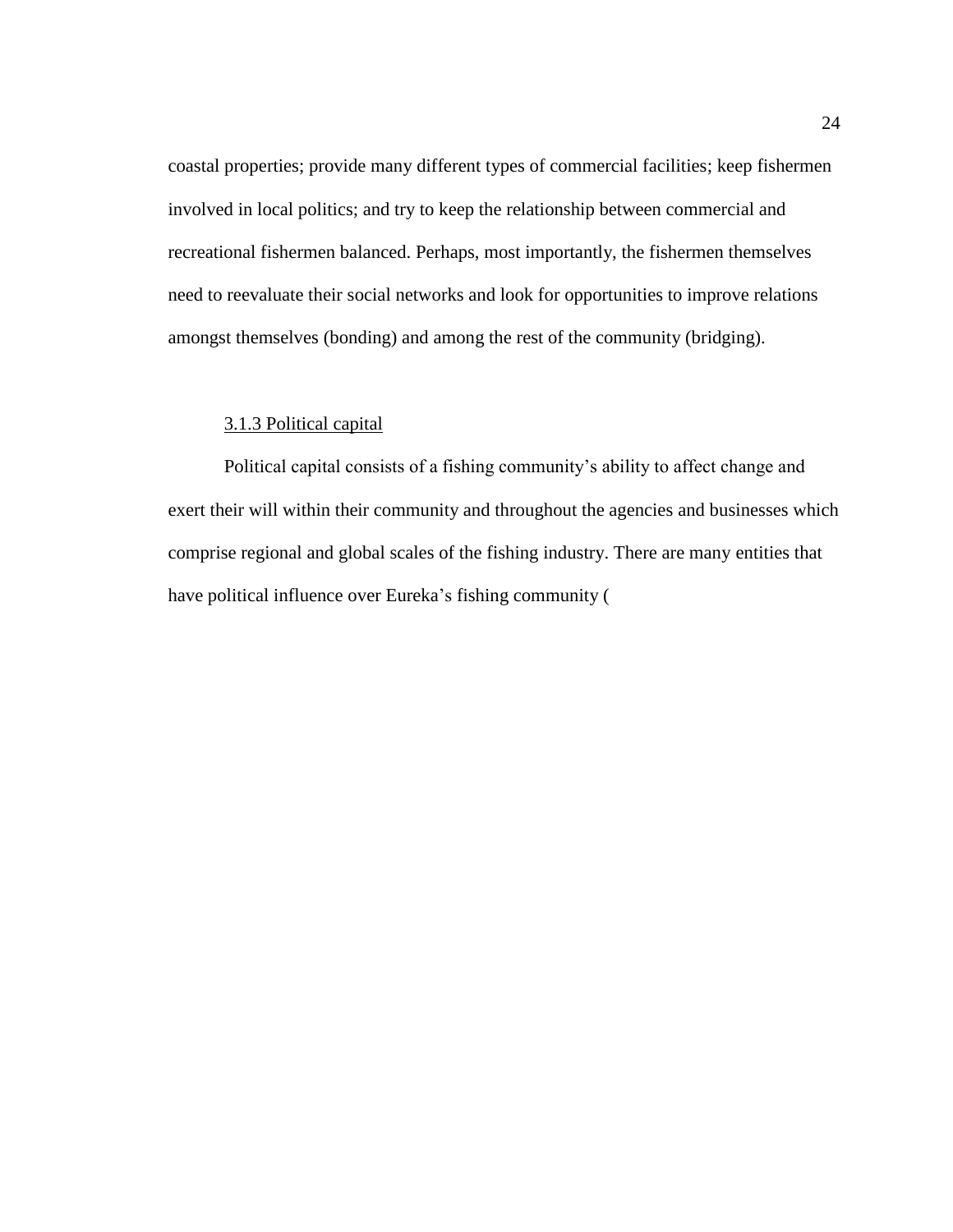<span id="page-31-0"></span>[Table 3\)](#page-31-0). Eureka's fishermen must expend political capital to maintain space on the waterfront; maximize access to marine resources to support fishing livelihoods; affect regulatory processes that can restrict access, movement, and use of resources; negotiate prices for fish; and advocate for infrastructure maintenance and upgrades.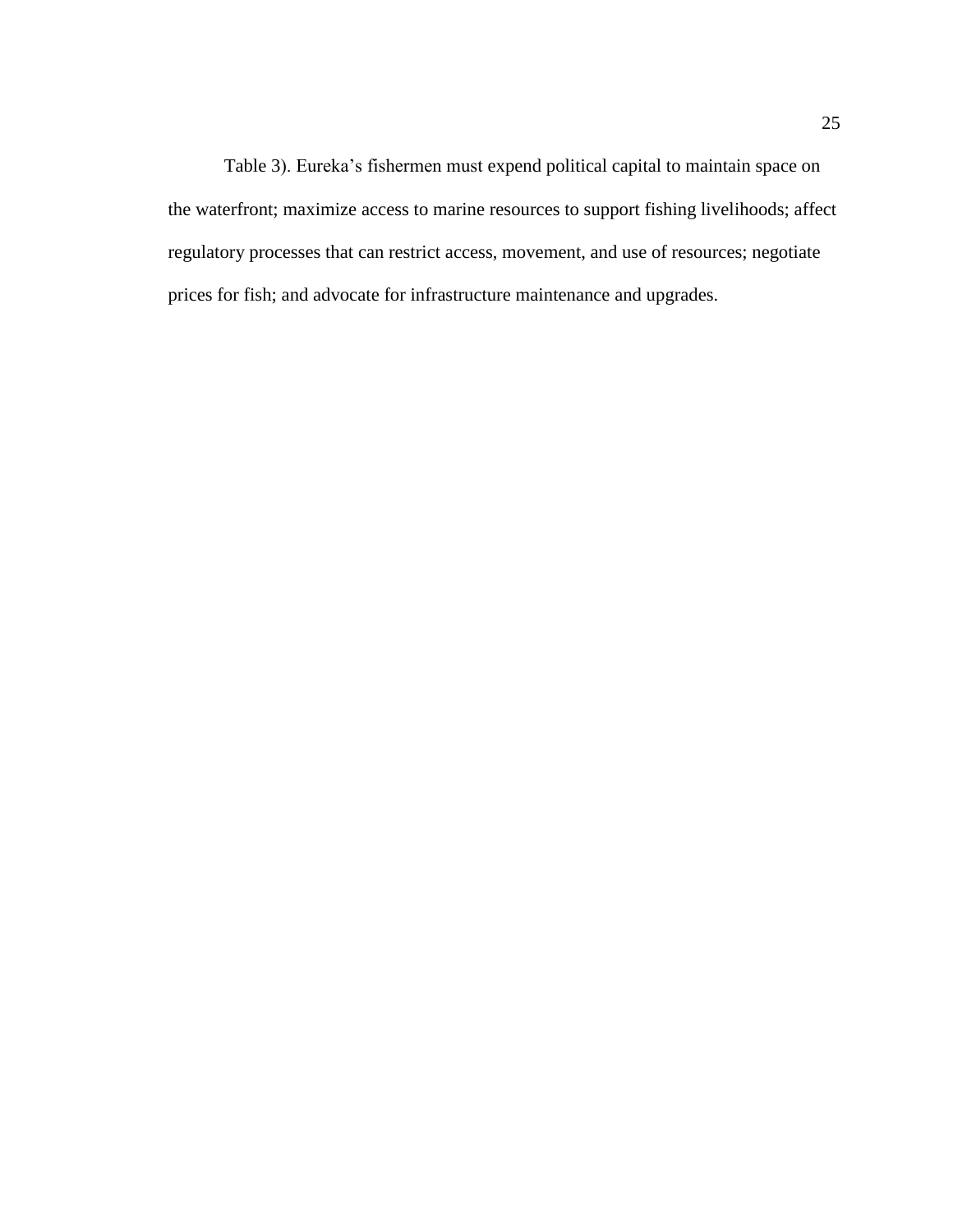**Local State Regional National International** City of Eureka Humboldt Bay Harbor, Recreation and Conservation District County of Humboldt North Coast Regional Water Quality Control Board California Coastal Commission California Department of Fish & Wildlife California Fish & Game Commission California State Lands Commission California Coastal **Conservancy** Pacific States Marine Fisheries Commission Pacific Fishery Management Council United States Army Corps of Engineers United States Fish & Wildlife Service Environmental Protection Agency National Marine Fisheries Service Inter-American Tropical Tuna Commission (IATTC)

<span id="page-32-0"></span>Table 3: A selection of entities with political and regulatory influence over Eureka's fishing community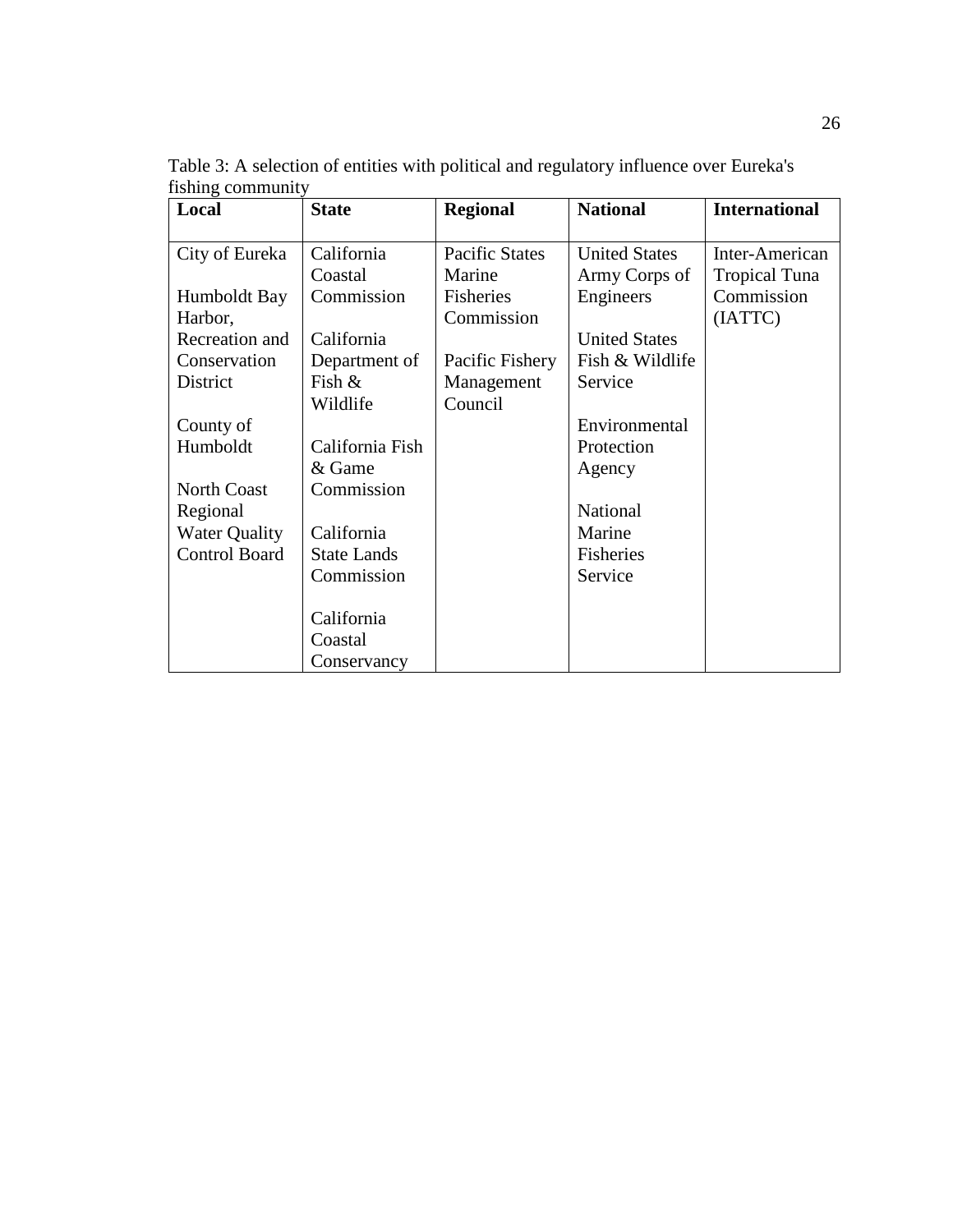My research identified many political capital-related barriers and roadblocks in the Port of Eureka. The fishing community has limited trust in other groups and those with the most political power over fishing regulations are not perceived to be easily accessible to the common fisherman. There is a sense of despair as stakeholders talk about how "the amount of bureaucracy has grown and grown" while the "[regulatory] agencies won't come talk to us" (PROCESS 2, 2017). In an advisory committee workshop held in Eureka in May of 2017, one stakeholder called the out of town regulators "regulatory ghosts." Regulations are seen as an existential problem with one commercial fisherman saying that "if we get any more regulations, we're dead" (COMMFISH 4, 2017).

Several fishermen commented that they see their peers as a political liability. One noted that "commercial fishermen don't speak up properly in meetings" (COMMFISH 5, 2017) referencing the occasional occurrence of aggressive and inappropriate outbursts at public meetings. While there is an existing group of older, politically active fishermen in Eureka, there is a palpable desire for new voices to advocate for the fishing community. One fisherman made it clear that "if you don't stay politically active, you just get walked over," (COMMFISH 6, 2017) however, "fishermen just don't want to get involved sometimes" (COMMFISH 7, 2017). Being interested isn't the only prerequisite for engagement, one former elected official likened it to "putting yourself through a college curriculum to get up to speed" (COMMFISH 8, 2017) when trying to be politically involved.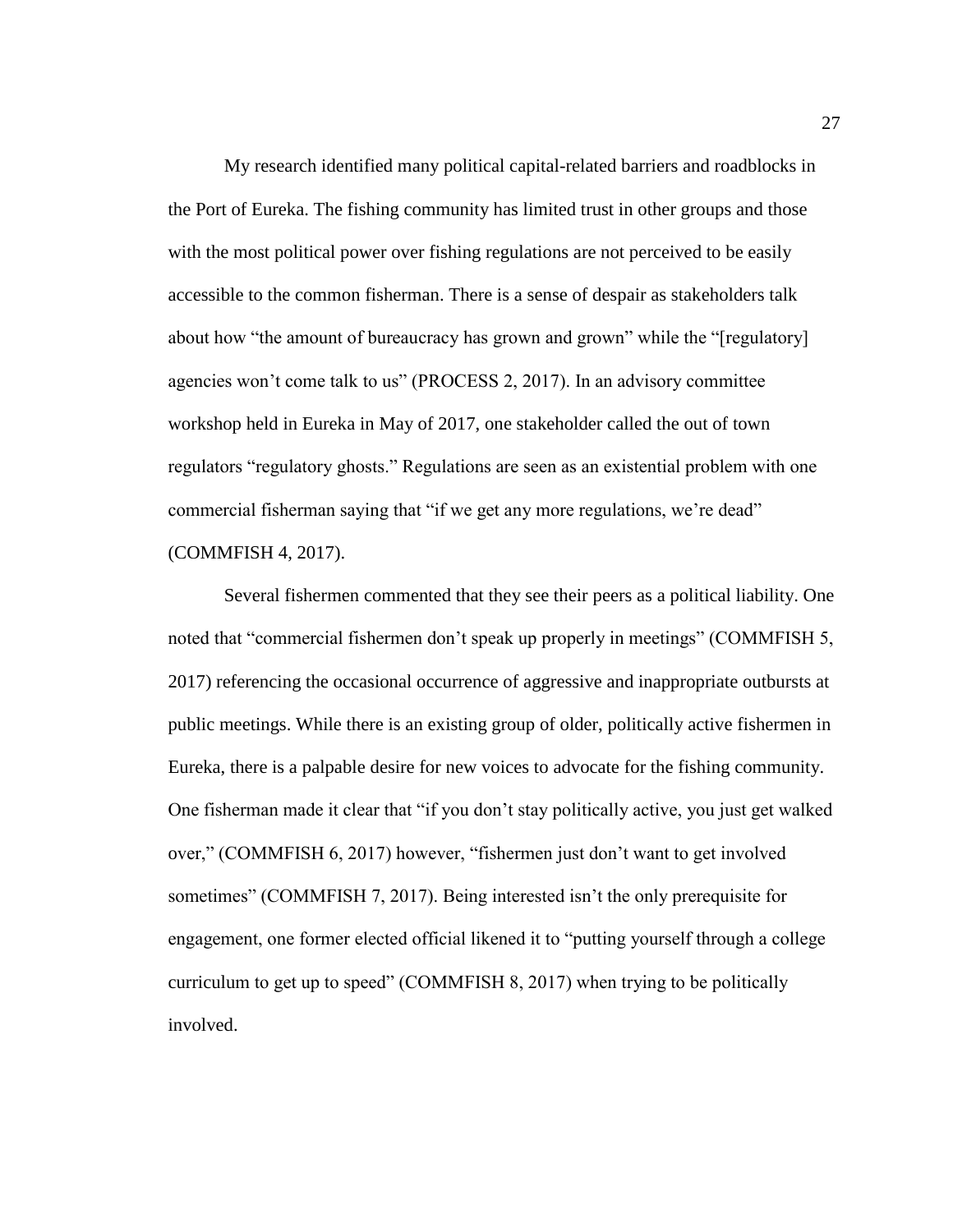Eureka does have a small subset of politically-engaged fishermen. Commercial fishermen are not uncommon at local government meetings, and some travel across the state to California Fish & Game Commission meetings to gain access to State-level decision makers. The port also has an active fisherman's marketing association which advocates for the fleet. The association has had numerous successes in advancing the interests of the fleet, such as negotiating prices for crab and limiting the impacts from marine protected areas developed through the Marine Life Protection Act in 2012. However, much of the political activity is undertaken by just a few fishermen and, based on interviews with current and former members, there isn't always a consensus which issues and viewpoints are the most worthy of attention and advocacy.

Government bureaucracies are not easy to navigate, and it's even more difficult for fishermen to participate in governance because their work includes extended hours on the ocean and making it difficult to show up to public meetings. If more fishermen, including both commercial and recreational fishermen, were to become effectively engaged and educated in government decision-making, there would be more opportunity for fishermen to prosper in the future. The workings of many regulatory bodies can be difficult to decipher and currently only a few local fishermen truly know how to be an effective participant within government frameworks. To improve political capital, fishermen could adopt a "citizens academy" approach to teach new fishermen how to advocate for themselves and the industry. Citizens academies have been used by some local governments to teach residents about how their government works and how to interact with their local government (Morse, 2012). In a fishing community setting, a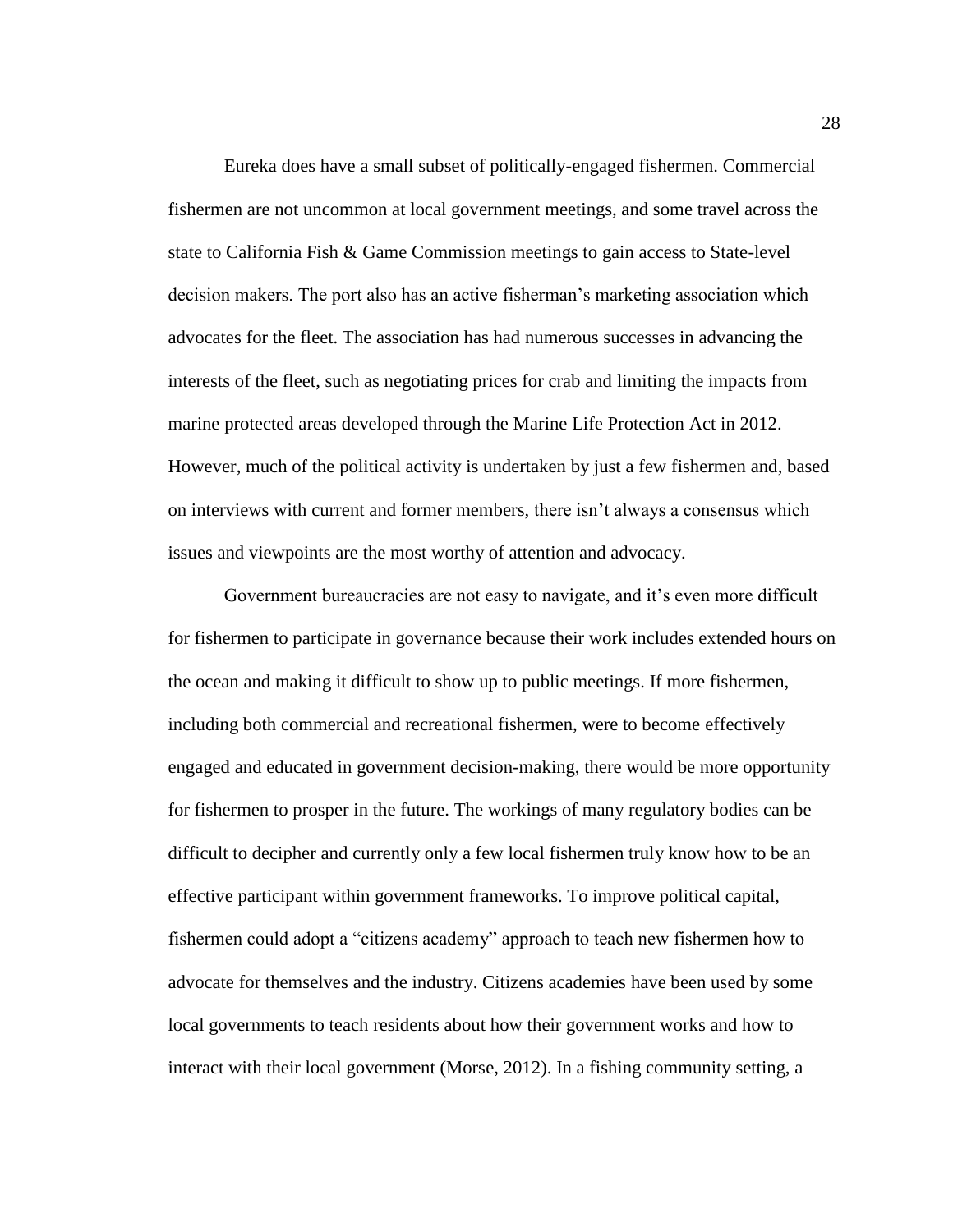citizens academy could help activate new cohorts of politically-interested fishermen with enough knowledge of political systems to affect change.

#### 3.1.4 Human capital

Fishermen, boat mechanics, fish processors, truck drivers, and numerous other skilled professionals are required to make a port work. Matching those with the aptitude and interest to acquire the right skills to fill these jobs is a challenge. Fishermen in particular are a challenge to recruit, because the work is difficult and dangerous and the barriers to entry can be high. Not many interviewees discussed human capital as a port strength or weakness, but those who did were acutely aware of the potential negative impacts that would result from a lack of new entrants to the fishing community.

Among interview subjects, there was a concern that there is not a fully formed cohort of younger fishermen ready to take over when the current captains are ready to retire. When age data are contrasted with a normal distribution, as shown in [Figure 3,](#page-36-0) a distinct gap in the presence of younger fishermen on the North Coast of California is apparent.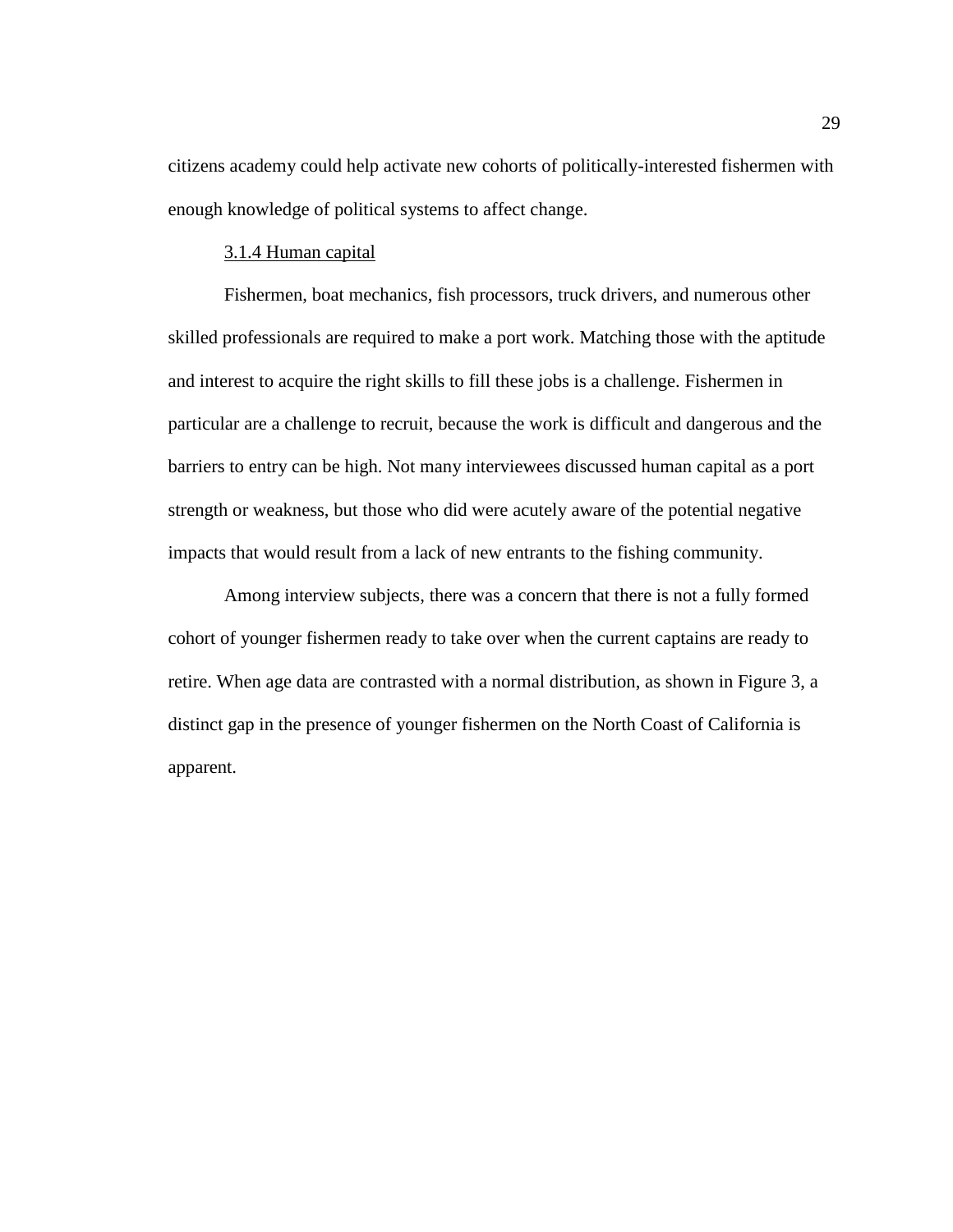

Figure 3: North Coast fishermen age distribution based on data collected by Hackett et al., 2017

The aging of the average fisherman, sometimes called the graying of the fleet, is a phenomenon found in both Eureka and ports around the country. Multiple studies have found that younger prospective fishermen have difficulty gaining entry to fisheries and making a living (Carothers, 2015; Donkersloot & Carothers, 2016; Russell et al., 2014). A study on the North Coast of California (which included Eureka) found that the average age of a boat captain was 53 years old (Hackett et al., 2017). A similar study in Alaska found that the average age of a state fishing permit holder was 50 years old (Donkersloot & Carothers, 2016), and a NOAA study on the Pacific Groundfish Fishery places the average age at 51.1 years old (Russel et al., 2014). For comparison, in 2017, the average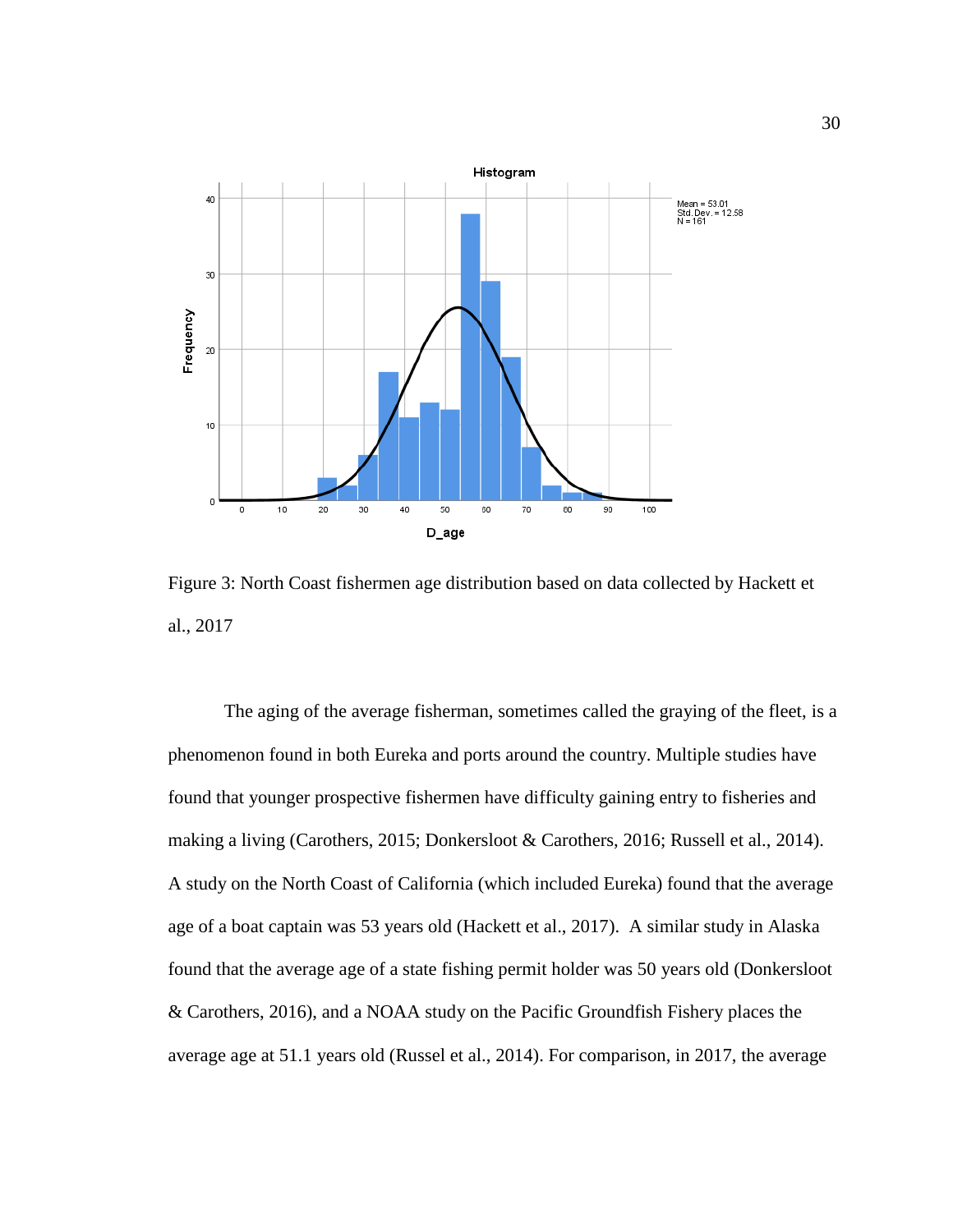ages in the U.S. for other physically demanding professions were as follows: agriculture, 42.2; mining, 42.6; construction, 42.6; and manufacturing, 44.5 (LWC, 2018).

Many in Eureka's fishing community are concerned about who the next generation of fishermen are going to be. The problem was stated many times in many ways: "the dinosaurs are going to die and there's no one behind them" (ELECTED 1, 2017), "without young people this dies" (COMMFISH 4, 2017), "it's kinda gonna be a tough one when a lot of us leave, there's not many behind us" (PROCESS 2, 2017), "we've made it much more difficult for young people" (COMMFISH 1, 2017), and "we're missing a generation of fishermen" (MARSERV 1, 2018). The human capital problem is very clear. However, feasible solutions have proven difficult to identify and implement.

The integration of labor force development into any economic development planning done for the port and the surrounding jurisdictions should be a priority. Fishing groups need to create partnerships with other groups that have the capacity to deploy training like the local community college or even Eureka's Recreation Department. Pulling human capital into the fishing workforce will also likely require creating financial pathways to boat ownership and the purchase of permits. While there have been federal attempts to kickstart the recruitment of fishermen (i.e., the Young Fishermen's Development Act of 2017 (H.R.2079) which was not signed into law), it might be more successful to develop local programs aimed at keeping existing ports staffed.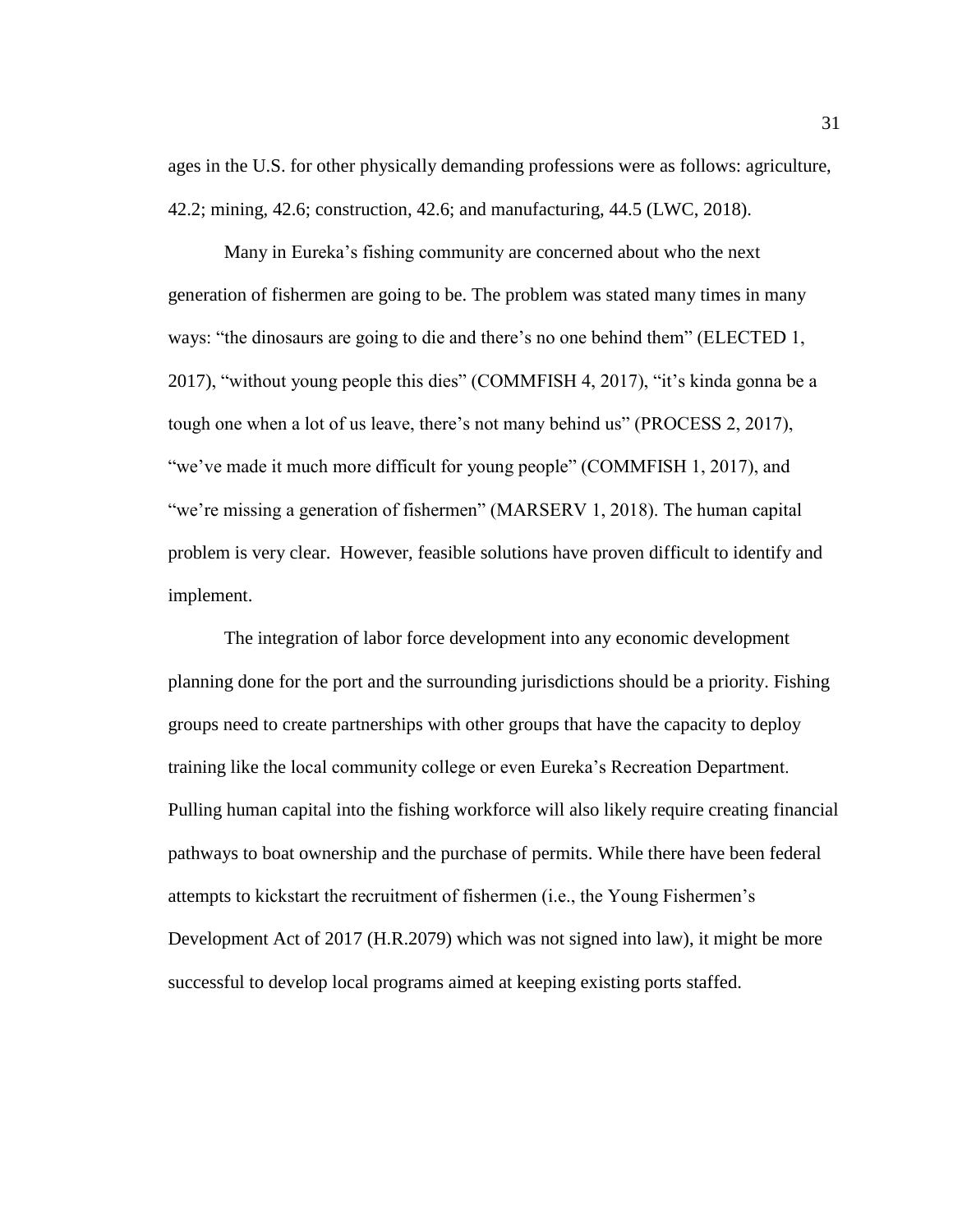## 3.1.5 Financial capital

Access to financial capital is an underlying concern throughout any fishing community and an important component of building other capitals within communities. Fishing community members see fishing as a positive source of financial capital and are optimistic that it will be a viable industry in the future. Stakeholders made comments like "the fishery is a boon for the economy" (RECFISH 1, 2017), "crab creates a lot of good paying jobs" (COMMFISH 9, 2017), and "I think fishing is going to be a big economic driver in our community" (RECFISH 2, 2017). One commercial fisherman frequently remarks that "hope springs eternal in my industry" (COMMFISH 10, 2017), and fishermen are hopeful that they will continue to be able to make a living as independent fishers. This optimism correlates with historic landings data for the port. Since 1990, commercial fishing has resulted in \$324 million in landings in Eureka, an average of \$12 million per year (LWC, 2018). Between 2012 and 2016, Eureka landed between 2-6% of the total catch in California by weight and 4-10% by value (LWC, 2018). Fish landings are supplemented by a strong mariculture industry which is estimated to have created \$9.8 million in revenues and \$19.3 million in total economic impact in 2016 (Richmond et al., 2019).

Although there is an undercurrent of financial hope, most interviewees expressed concerns that the port is financially undercapitalized. The lack of capital manifests itself in numerous ways. A lack of financial capital results in poorly maintained infrastructure, "they fix shit around here with Band-Aids and bubblegum, it isn't long term solution based because there is no money" (COMMFISH 5, 2017). It is important to note that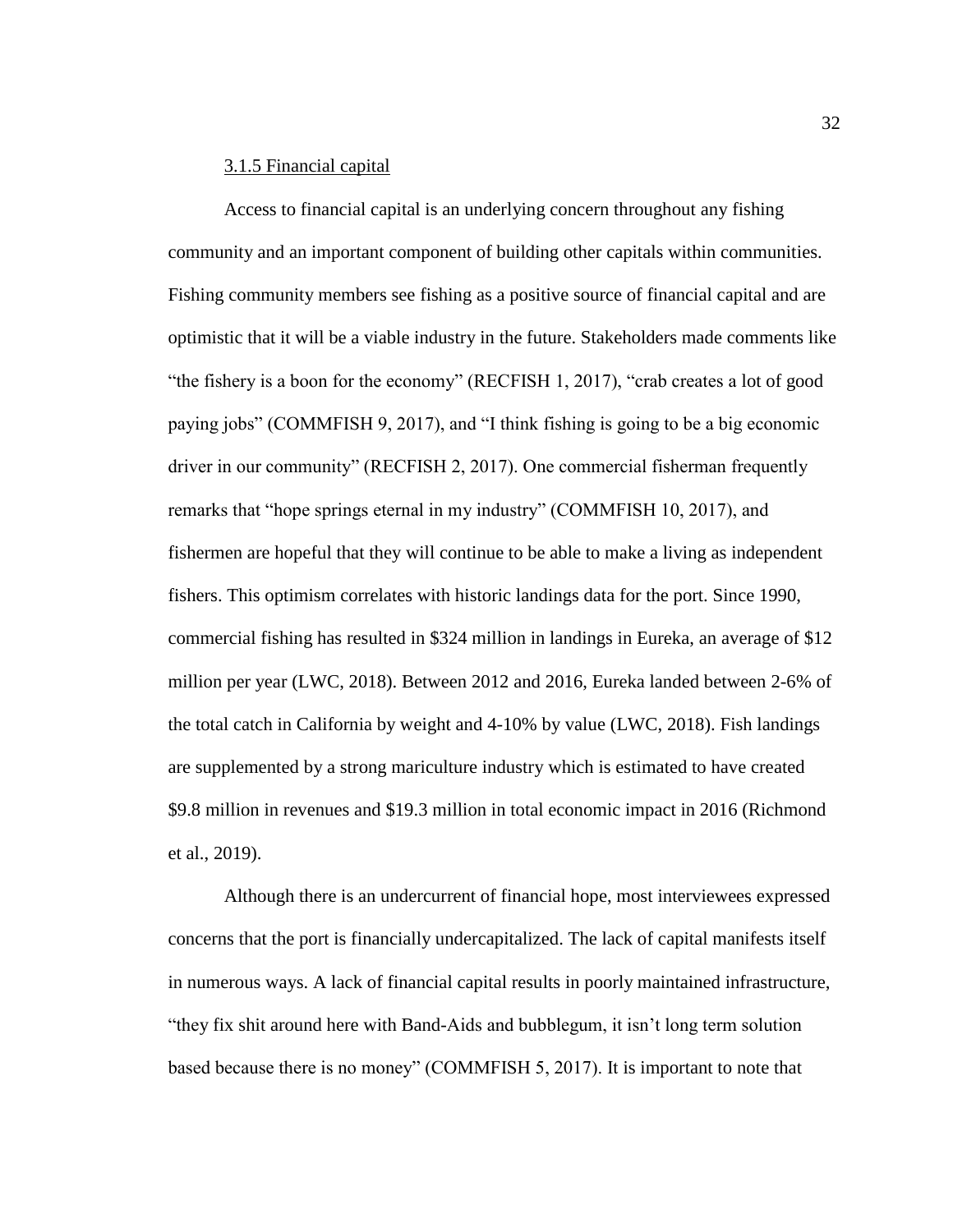while there are perceptions of a lack of financial investment in the port, there have, in fact, been large government funded projects completed to benefit the fishing fleet in recent years like the \$3.2 million in local and federal funds invested into the Fisherman's Terminal Building located on Eureka's waterfront (Greenway Partners, 2015).

Briefly discussed in the human capital section of this paper, there is also a concern that a lack of access to financial capital stops new fishermen from entering the industry because they can't get money for boats and permits. One fisherman asked, "how do you (as a fisherman) come up with a quarter million when you're just starting out?" (COMMFISH 1, 2017), while a processor wondered "what bank is going to loan a 30 year-old kid \$5-600,000 for a boat and some permits?" (PROCESS 2, 2017). Dungeness crab is the largest fishery in Eureka and older fishermen were granted their permits, which can be sold, for free. This permitting scheme adds to the financial pressures felt by new entrants to the fishery and creates an intergenerational injustice within the fishing industry. While some wonder "why should I be able to profit from the sale of my permit when it was given to me for free?" (COMMFISH 9, 2017) – many others are hoping that the sale of their permits will help fund their retirement from the fishing industry. A former commercial fisherman now working an office job in a nearby city asked if "getting into the business is even practical at this point?" (GOV 1, 2017). He was acutely aware of the financial capital required to reenter the fishery and chose the safety of a job in town instead. Financial uncertainty is found all throughout the waterfront and has a pronounced impact across human and built capital in the port.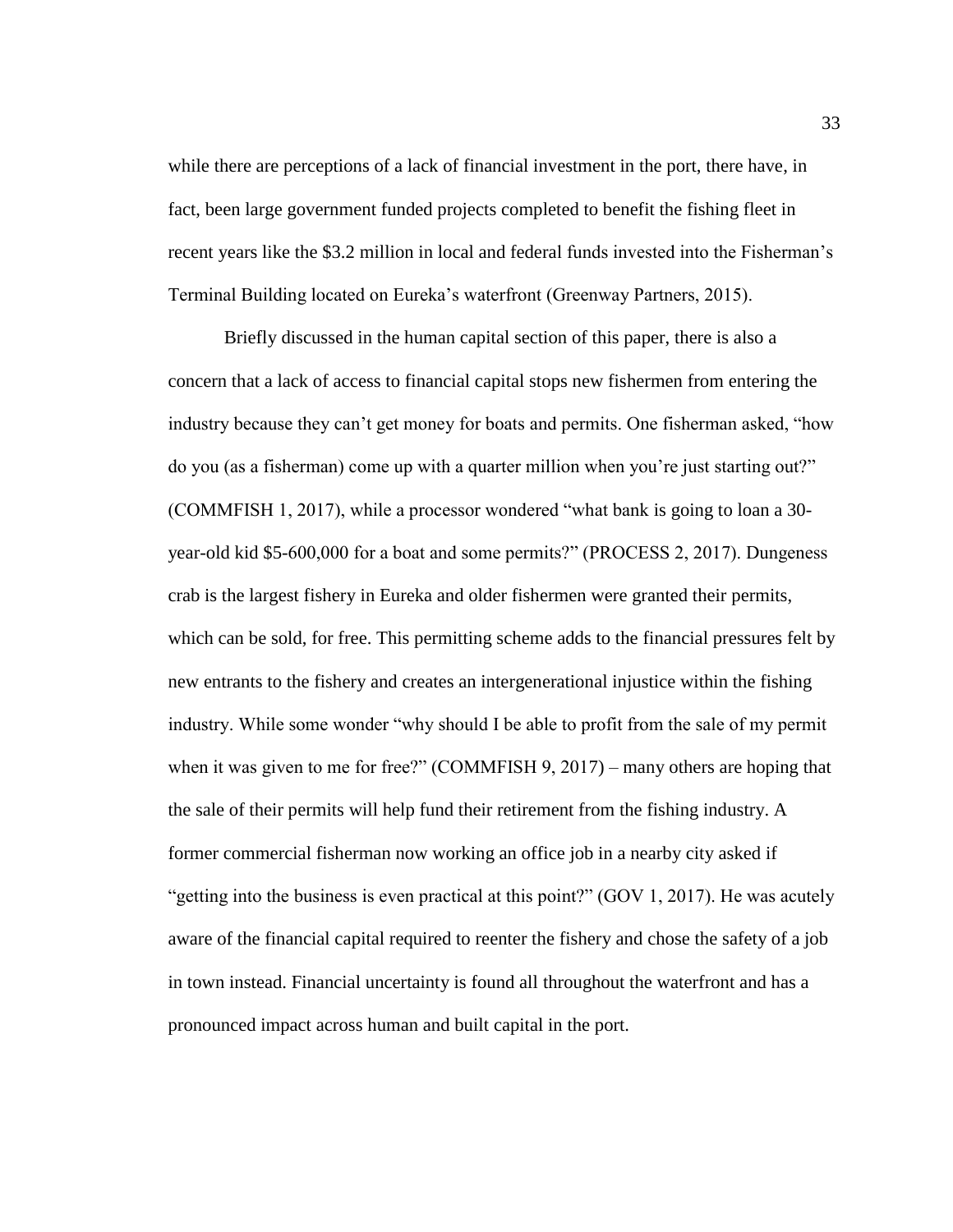Entities within the fishing community can develop pathways to finance maintenance of infrastructure as well as the financing of entrepreneurs seeking to enter the fishing industry. The youngest captain the FCSP interview team spoke to remarked that "loans in this state (California) are damn near impossible" (COMMFISH 6, 2017), and that if he hadn't been persistent in his pursuit of funding, he would not have been able to enter the industry. Some states, like Alaska, have taken a proactive approach that includes creating loan programs for commercial fishermen (State of Alaska, n.d.). One pathway the port could use is the formation of a community quota fund to help make fishing more accessible to new entrants that can't access permits in other ways. Ports like Morro Bay and Monterey have adopted community quota fund models where a non-profit buys quota and then leases it to fishermen, many of whom would not have been able to purchase quota outright. It is also important that fishermen and fishing associations make partnerships with non-profits and local government agencies to apply for grant opportunities which can help pay for installation and maintenance of expensive fishing infrastructure.

## 3.1.6 Built capital

Built capital was a ubiquitous topic of conversation with only one interview subject not proffering opinions about the state of Eureka's built environment. While positive comments about existing infrastructure were common, the overall perception appears to be that while Eureka has a lot of fishing infrastructure, it is not complete nor is it in great condition. Negative comments about built capital were the most commonly logged item in the analysis of the FCSP interview data.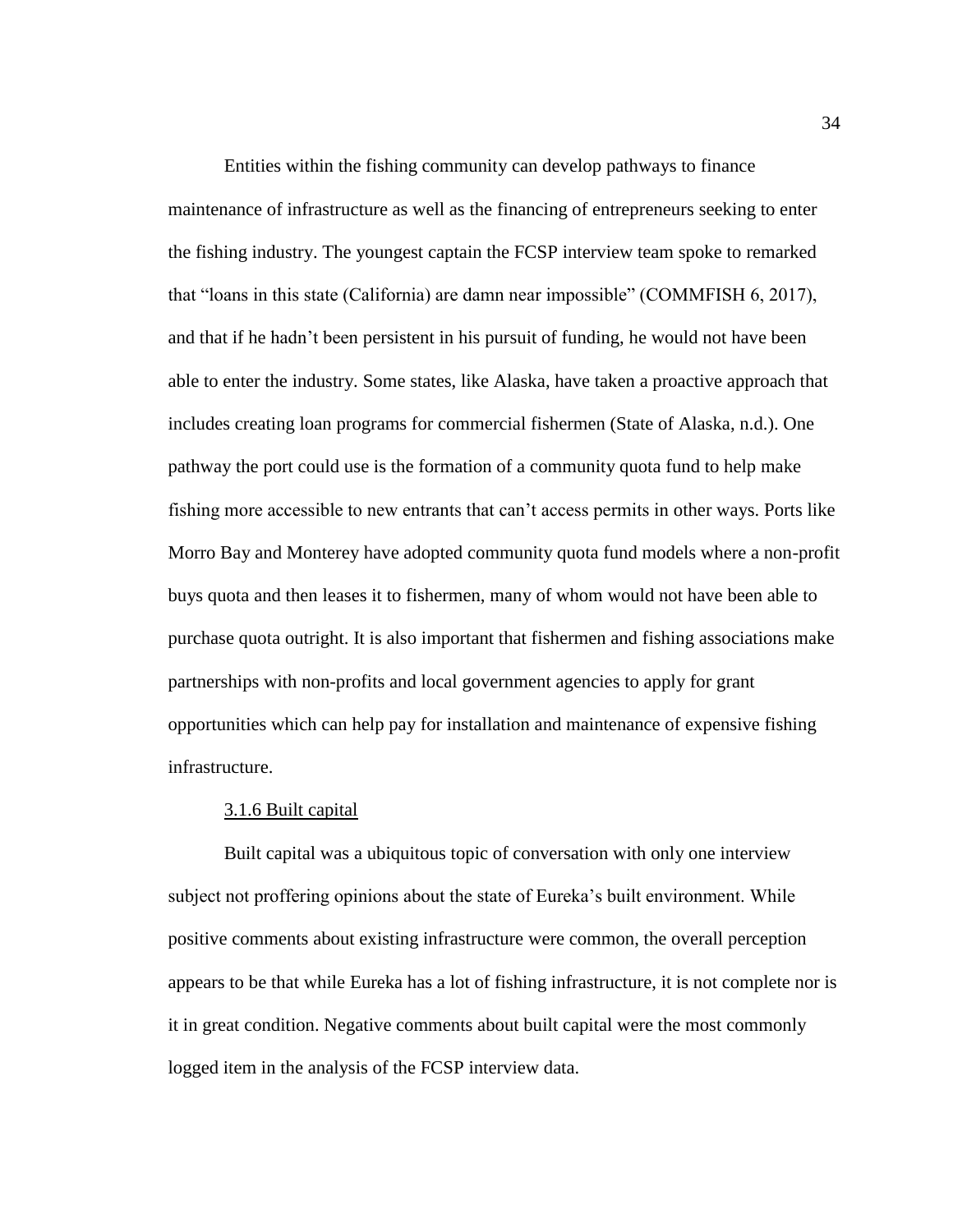Many fishing community members told our research team that, in general terms, "the infrastructure that we do have is working well" (PROCESS 2, 2017). The optimists told us that "we've (the Port of Eureka) kinda got everything we need" (COMMFISH 11, 2017). One former elected official thinks the port may even have too much infrastructure in relation to the amount of resource available to catch opining that "infrastructure exists here for the fisheries we don't have" (ELECTED 2, 2017) meaning that the port has more docks, hoists, and processing capacity than it actually needs based on the sustainable activity of the fishing fleet. The availability of docks, marinas, hoists, storage areas, and other fishing infrastructure create many benefits for the fishermen who operate out of Humboldt Bay. A key piece of infrastructure that puts Eureka at an advantage over many ports is an operational fish processing plant. Kent & Himes-Cornell (2016) found a statistically significant link between the presence of fish processing plants and the amount of other support services found in a community.

Despite Eureka's existing infrastructure, the majority of fishing community members that were either interviewed or participated in public meetings, complained freely about built capital in the port. The Port of Eureka was in the midst of a dredging crisis while interviews were underway. Boats were frequently getting stuck in the mud at marinas and at minus tides some slips would be completely drained exposing the silty bay bottom. Very tense community meetings were hosted by the two local government agencies responsible for dredging the marinas and non-federal channels in response to the dredging issue (federal navigation channels are dredged by the Army Corps of Engineers). Virtually every waterfront stakeholder saw dredging as a "nightmare for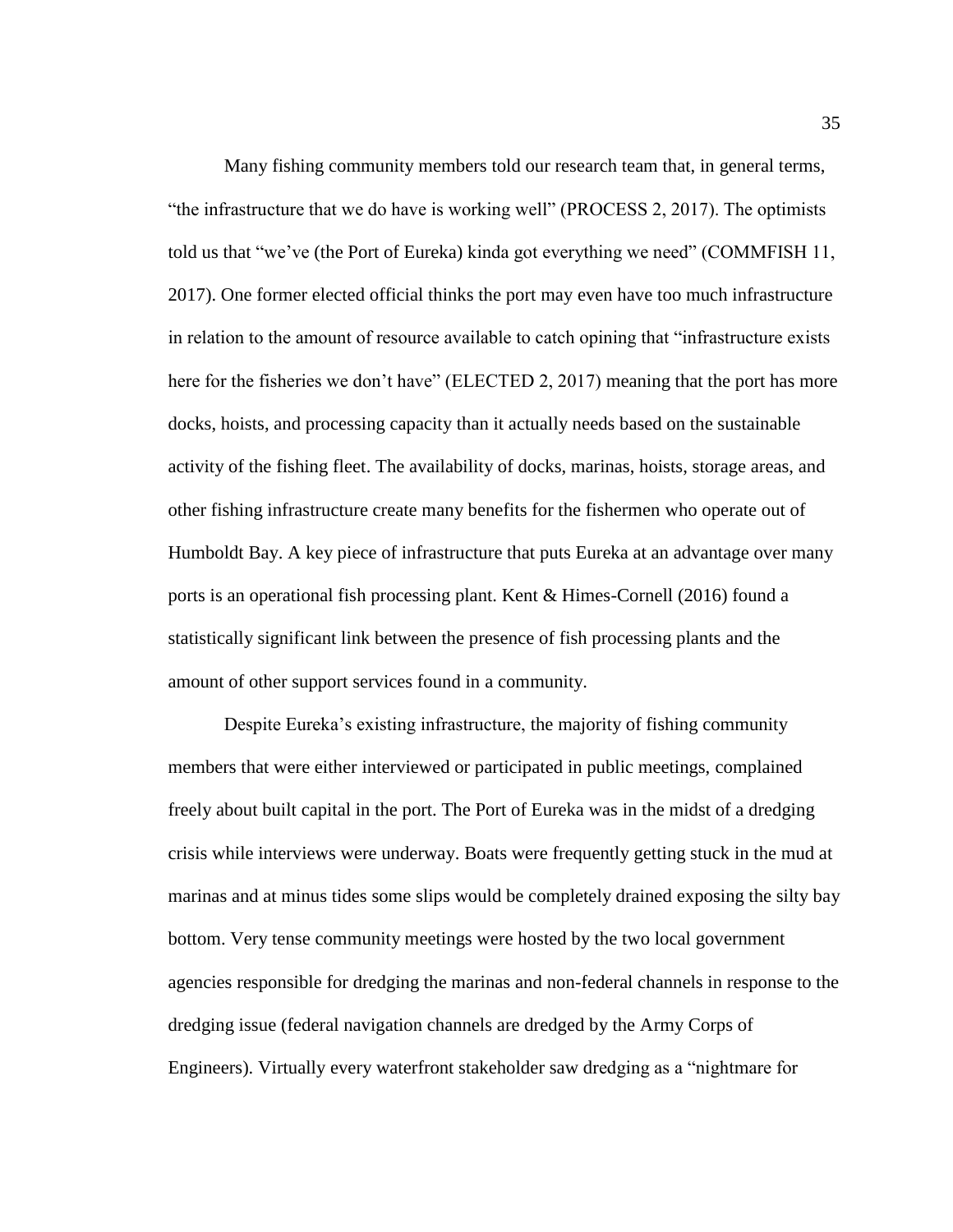every fisherman" (COMMFISH 6, 2017), and failure to dredge was seen as a threat that if unsolved could lead to there being no commercial fleet in Humboldt Bay. Silt accumulation is also a problem at the entrance to Humboldt Bay which has a famously dangerous bar at its entrance. Fishermen remarked in interviews that "nothing's safe on the bar" (COMMFISH 10, 2017), and an elected official lamented that Humboldt Bay is "getting a reputation of being a port only available seven to eight months of the year" (ELECTED 3, 2017).

Within the umbrella of built capital, transportation infrastructure was a major problem highlighted by members of the fishing community. One interview described the situation like this: "here in Humboldt we've got crumbling highways and marinas full of mud" (COMMFISH 5, 2017). Eureka is remote and has limited ability to ship products to more populated locations. The port does not have a modernized container terminal, there is not an active rail system, air service is limited, and the road system servicing the port is prone to disruption by weather and landslides. The road network is also limited in that parts of it run through public lands that have massive old growth redwood trees that have constricted the growth of the roadway leaving it incapable of handling full-size semitrucks. A fish processor simply stated that "we don't have shit for transportation" (PROCESS 1, 2017). It is well understood that "we need redundancy for getting goods and materials in and out of Humboldt County" (ELECTED 4, 2017), but that would need to be funded and permitted by agencies that fishermen and local governments cannot easily influence.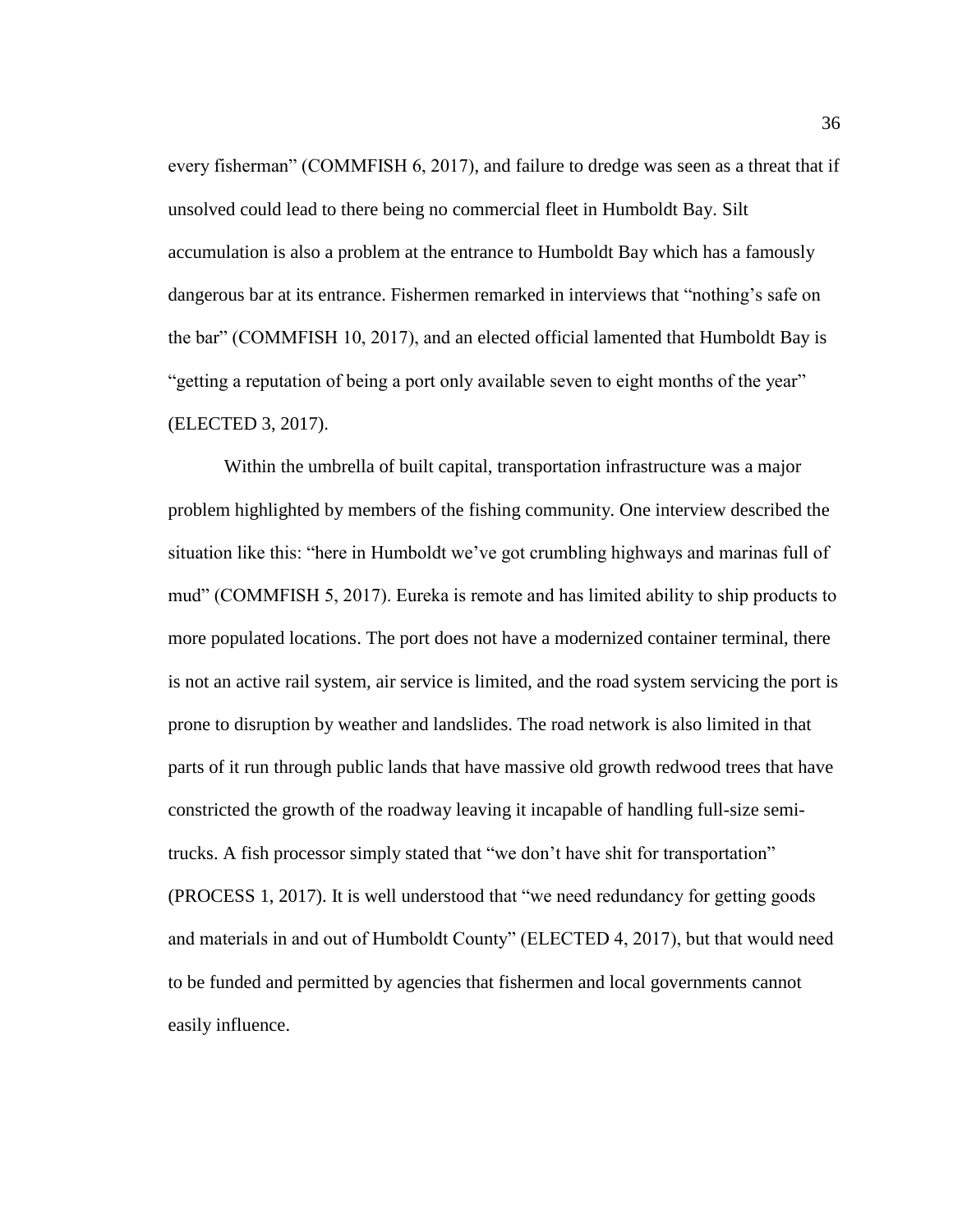Perhaps the most important recommendation for basic fishing infrastructure on Humboldt Bay is to expend money and effort on maintaining what is currently in place. The City of Eureka and the Humboldt Bay Harbor District both have a backlog of identified capital improvement projects waiting for a funding source. A waterfront stakeholder said it best when they remarked that "if you lose it all, it's hard to get back" (COMMFISH 4, 2017). In regards to transportation infrastructure, Eureka's fishermen should seek alliances with other industries which need access to better roads and modernized port equipment so as to combine their voices when advocating at higher levels of government. As explained in Richmond et al. (2019), fishing communities and FCSPs have a limited sphere of influence which means their ability to affect change diminishes the further they move geographically and politically from their homeport. If a fishing community wished to extend their influence in their advocacy for greater spending on built capital, they need to create partnerships that expand beyond the port.

## 3.1.7 Natural capital

Natural capital sets the foundation for any fishing community. The ecological setting of Humboldt Bay is readily acknowledged by waterfront stakeholders as an exceptionally valuable natural resource. Humboldt Bay and the Port of Eureka have access to many natural resources, however, not all of the region's natural resources are healthy or sustainable. The enthusiasm for the natural environment was tempered by concerns about the sustainability of the fish resource. Some believe that the fishery is doing better than at any time in their fishing careers, like one drag boat captain who told our team that "there are more fish out here than I've seen in my lifetime" (COMMFISH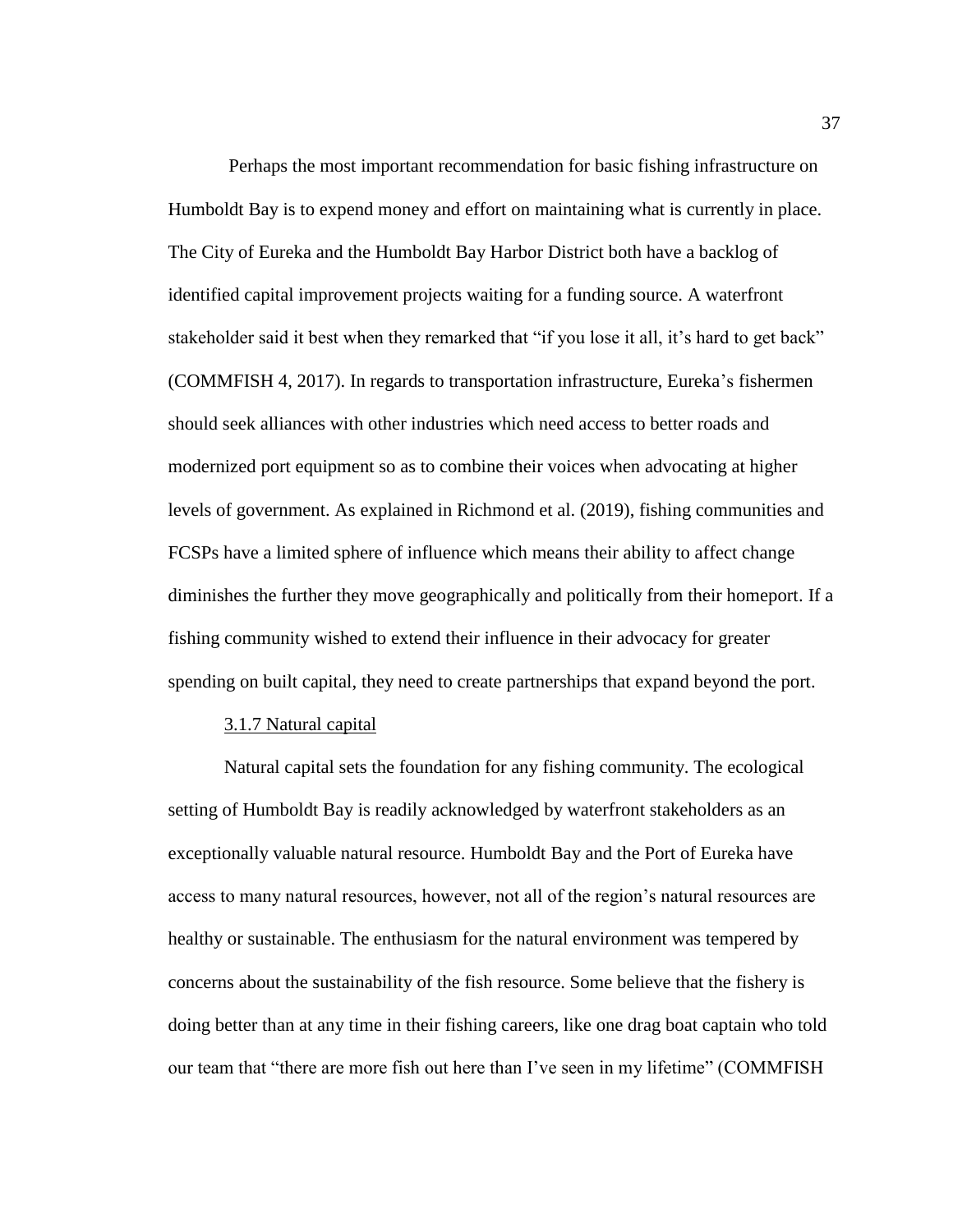12, 2017). However, many others worry about the long-term sustainability of their fisheries. Dungeness crab has been afflicted in recent years with season delays and closures related to domoic acid which makes the crab toxic to humans if it exceeds certain levels (CDPH, 2016). Fishermen in the region have also seen dwindling numbers of salmon, formerly a staple of the fishing fleet. One fisherman told our researchers that "no fisherman wants to fish salmon right now… why would be want to go out and catch the last salmon?" (COMMFISH 13, 2017). Another waterfront stakeholder saw it this way, "crab and groundfish are okay. Salmon season is nonexistent. Humboldt Bay has seen a domino effect of collapsing resources" (OYST 1, 2017).

There is also concern for future ocean conditions which remain uncertain in the face of threats like sea level rise, climate change, and ocean acidification. Humboldt Bay is thought to be one of the vulnerable sections of California coastline to the effects of sea level rise (Laird, 2013; Anderson, 2015) and marine infrastructure would be particularly vulnerable to inundation. Mariculturists expressed strong concerns about changing conditions, especially ocean acidification because of what it could to their seed operations (Richmond et al., 2018).

There is a lot of pride and sense of place tied to the health of Humboldt Bay which was observed in interviews, public meetings, and through general participant observation. Fishermen, elected officials, tribes, environmental groups, and the public need to find ways to work together to maintain and improve the health of the Bay as it benefits all waterfront stakeholders. Groups with an interest in the health of the Bay could educate the public on how the health of the Bay can be maintained, seek grant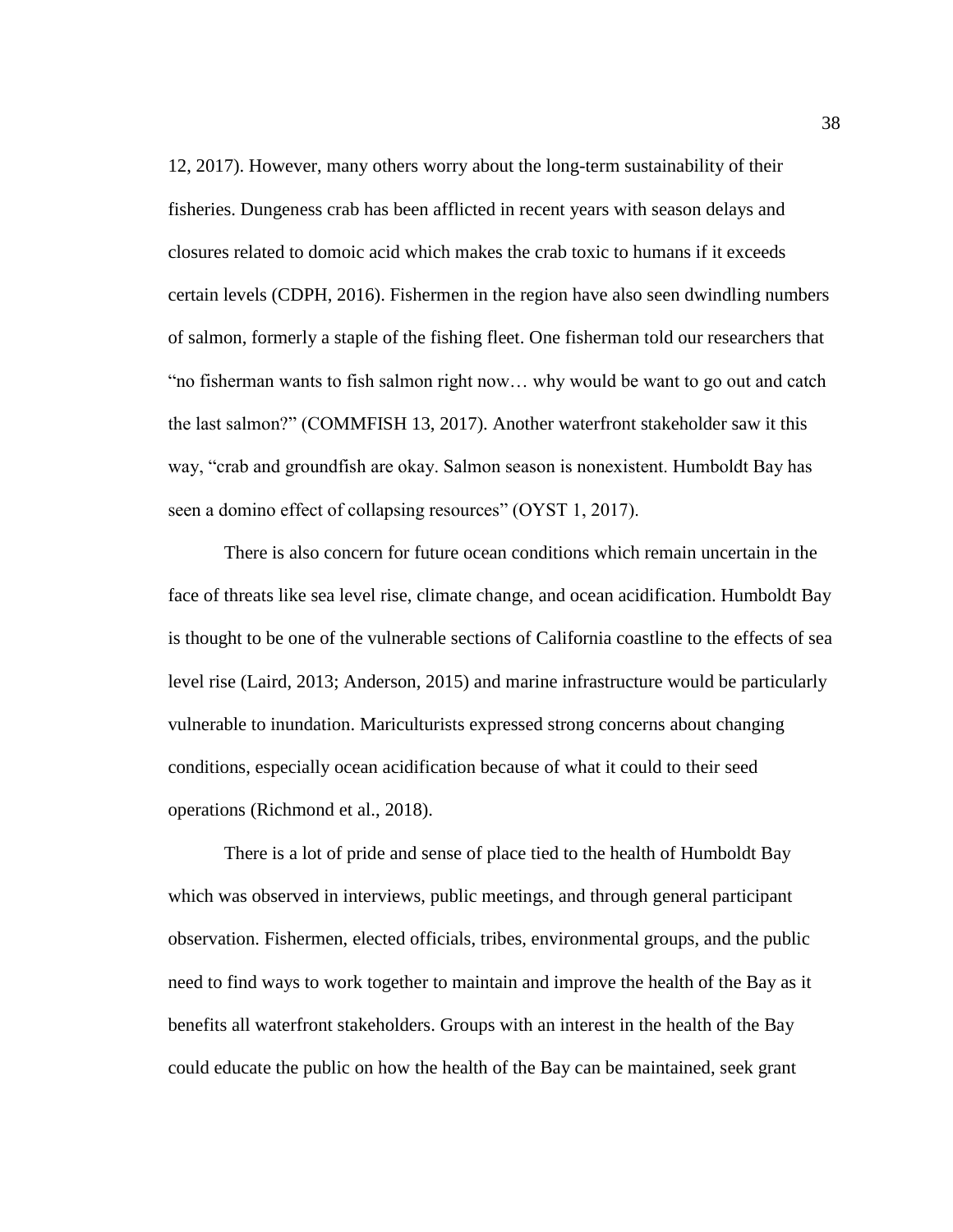funding for restoration projects, and look beyond the water for potential environmental disasters which could be created by the inundation of low-lying industrial lands ringing the Bay.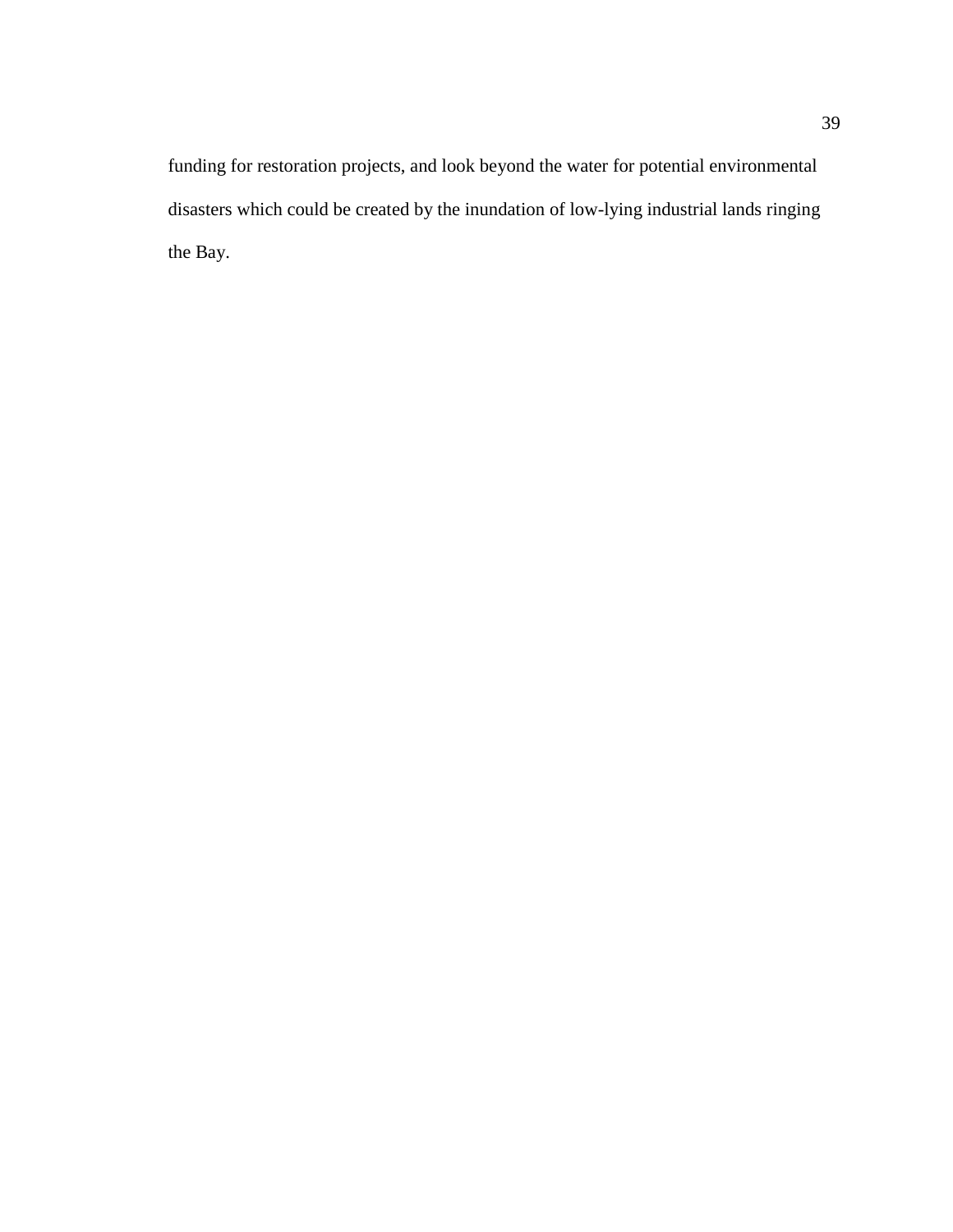## 4.0 Conclusion

This research shows that fishing community sustainability can be assessed through targeted outreach and the application of an appropriate framework for analysis. While fishing communities are complex socio-economic systems nested within dynamic ecological settings, their sustainability can be analyzed and sustainability planning recommendations improved through a process which combines strategic planning data and the CCF (Flora et al., 2015). This case adds to CCF scholarship showing that the CCF has sufficient flexibility to be applied to communities that are difficult to demarcate like fishing communities located within urban areas. Engaging Eureka's fishing community through a strategic planning process and filtering the analysis through a series of interdependent community capitals allowed our researchers to isolate threads of data related to various forms of capital and provide a thorough and usable analysis. Using this method, which relies on assessing many interdependent capitals, decreases the odds that one factor will overpower the rest and obscure potential strengths or weaknesses of a community.

In the Port of Eureka, a large percentage of planning process participants discussed concerns over dredging of the port's docks and marinas while substantially fewer addressed issued related to the port's workforce. A cursory review of the planning data would lead decision-makers to believe that the majority of the port's problems could be solved by dredging the marinas and implementing a better process for future dredge cycles. However, once analyzed via the CCF, different problems emerged that are in need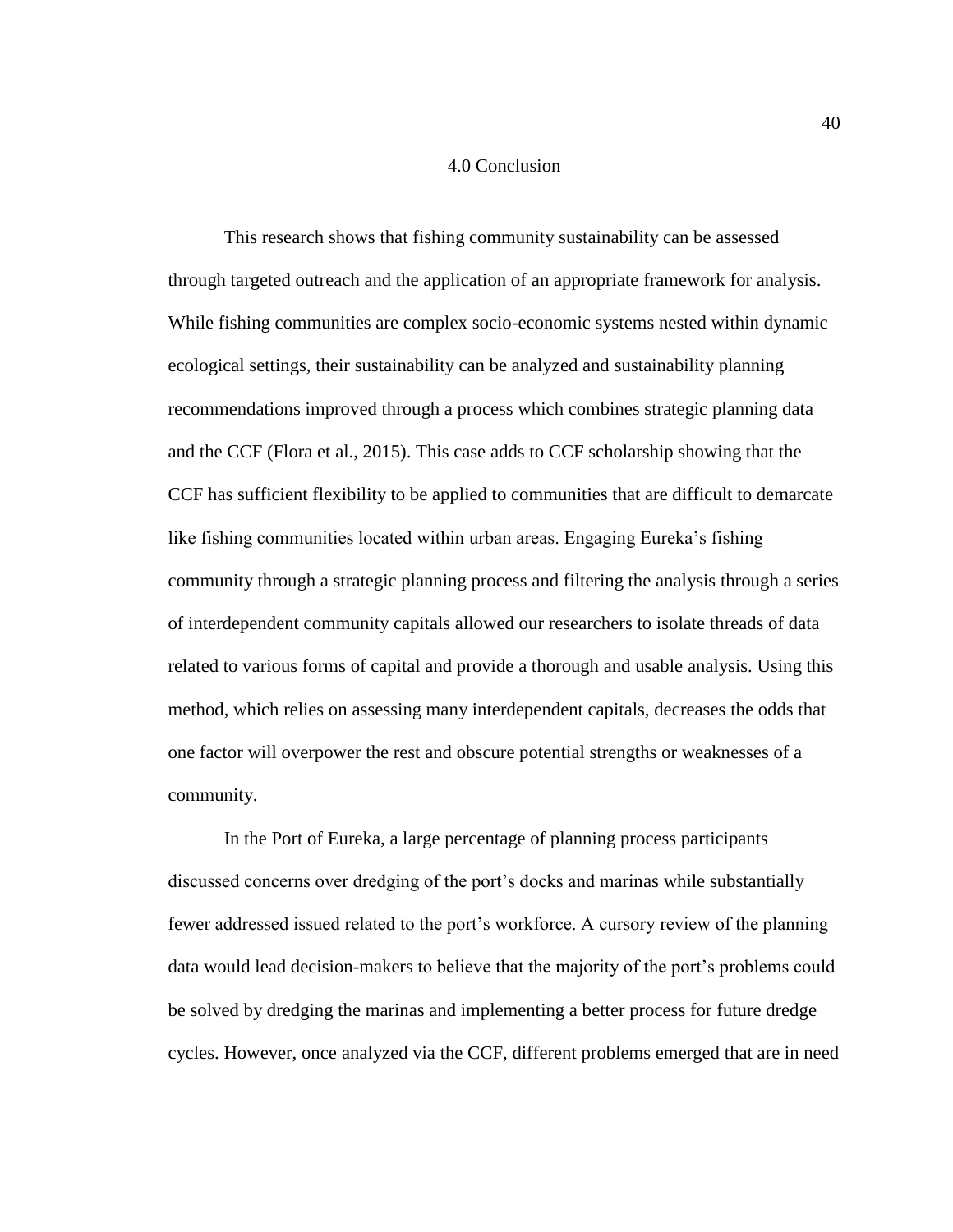of attention, like the lack of human capital in the form of skilled and willing laborers capable of the work required to keep fishing boats and fish plants operating into the future. While dredging is an acute emergency with a well-defined solution, a lack of workers is a systemic problem which is much more difficult to solve. Segmenting the data highlights potentially hidden problems that could have a huge impact in the longrun.

The persistence of fishing communities is not guaranteed, they are very vulnerable and face numerous challenges. Because fishing communities are under constant assault from myriad external factors, these communities can end up spending more time attempting to defend the status quo than planning for the future. Matching proactive strategic planning with a broad and interdisciplinary approach to data analysis with the CCF, stakeholders may be able to identify the best, most sustainable paths forward that serve fishermen, fishing communities, and the fishery.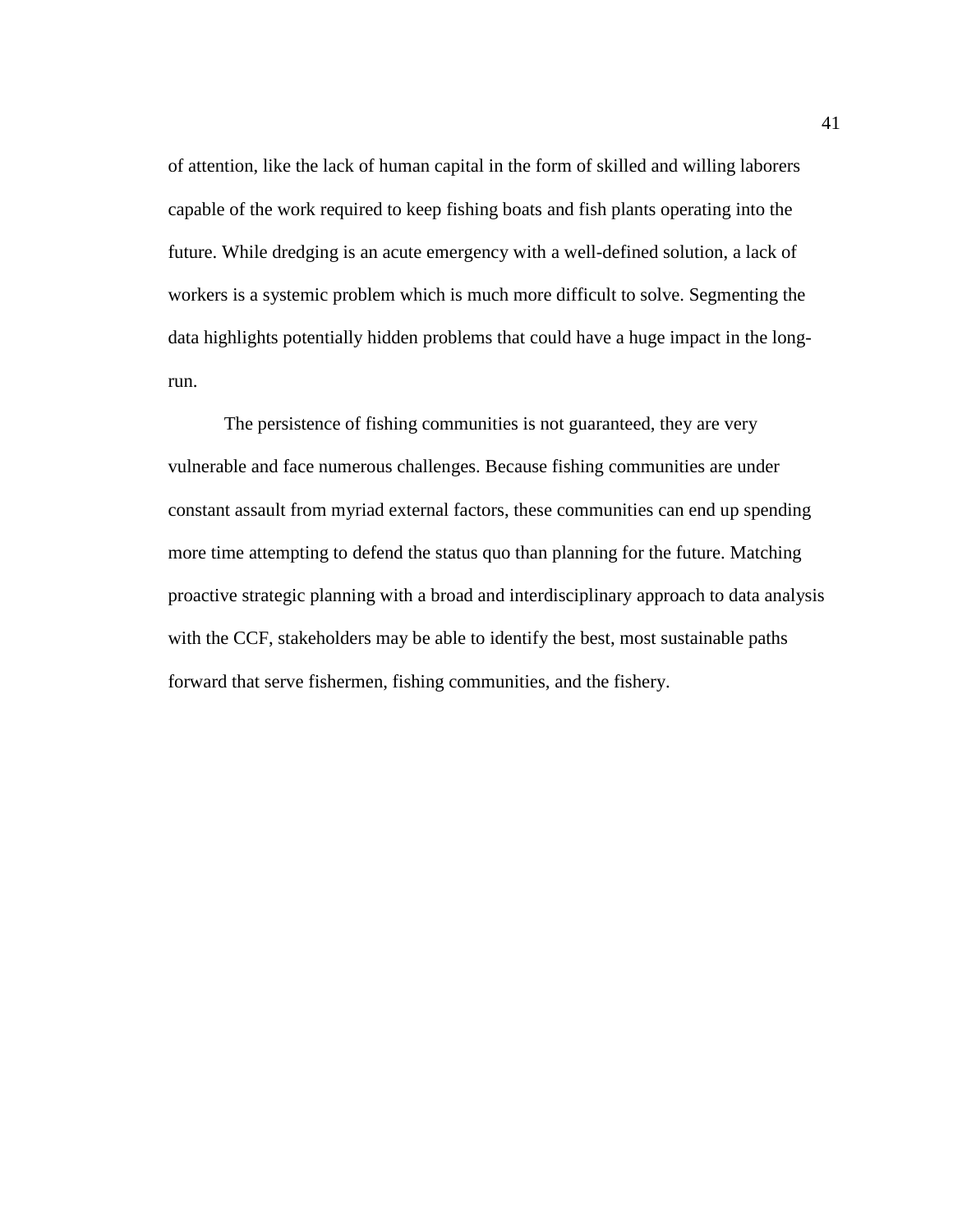# CHAPTER TWO – REGULATORY GHOSTS: A FISHING COMMUNITY'S PERCEPTIONS OF REGULATORY RELATIONSHIPS IN EUREKA, CALIFORNIA

## 1.0 Introduction

In 2017, maintenance dredging was on the verge of becoming an emergency in Humboldt Bay. If left unabated, sediment can accumulate around docks and in channels and marinas, making them dangerous or unusable for boaters. Dredging uses various mechanical methods to remove sediments and allow continued access to vital marine infrastructure. With many slips becoming too shallow to exit safely on a minus tide, many who made their living on the water were in a state of agitation. Many of those affected were looking to local government for answers. The City of Eureka (City) and the Humboldt Bay Harbor, Recreation & Conservation District (Harbor District) had made a dredging proposal to regulatory agencies which involved pumping dredge spoils from the Bay to an ocean-facing beach to be washed away by winter storms. This method had been used many times across many decades of dredging. The difference, this time, was that permits to deposit dredge spoils on the beach were denied by a regulatory agency. The Environmental Protection Agency (EPA) was identified in local media as the roadblock for permitting approval (Burns, 2017).

In May of 2017, the City and the Harbor District held a joint meeting to talk about the dredging of marinas, docks, and non-federal channels in Humboldt Bay. Agency staff spent about an hour making presentations while many in the audience became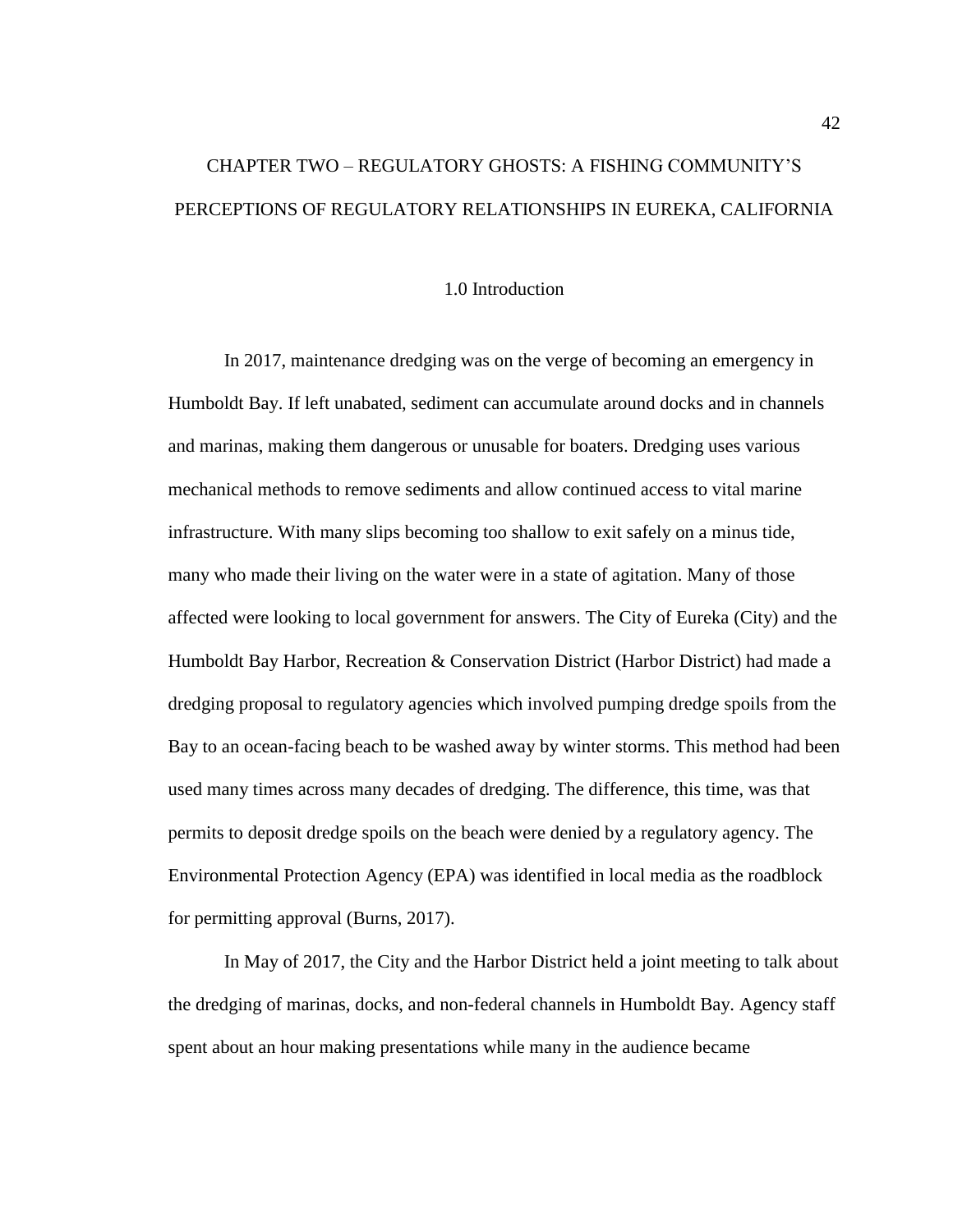increasingly discouraged, upset, and distrustful. During the question and comment period, a marine services provider stood up and asked, "how do we get the EPA here? We want to talk to the EPA, and we want to talk to the Coastal Commission. You guys (local government) are doing a great job, but we want to see these ghost riders that are ruining our lives. How do we see them?" Many in the audience bristled with a similar irritation. Why did an anonymous stranger from a regulatory agency based in a faraway office get to make decisions on how local governments in Eureka disposed of sediments dredged from the bottom of Humboldt Bay? He continued questioning, "is this one guy at the EPA that's saying 'no I don't like it,' or is it a panel of people?" City staff was able to name one EPA staffer, but indicated that they mainly interacted with the EPA through the Army Corps of Engineers, a different federal agency altogether. One more question was asked – "so how do we get this guy fired?"

In June of 2017, I was part of a team of planners and researchers that hosted an advisory committee meeting for a strategic planning project in the Port of Eureka. The committee included commercial fishermen, recreational fishermen, elected officials, local government staff, marine services providers, environmentalists, and mariculturists. As part of the planning process, I facilitated a group discussion on the state of the port. Repeatedly the group found its way back to the impacts regulations and regulators had on their livelihoods and the ability to complete development projects. While trying to describe his perception of the relationship regulators have with the port, one group member referred to them as "regulatory ghosts". I drew a ghost on the board [\(Figure 4\)](#page-50-0) and the ghost metaphor appeared to be immediately understood by the rest of the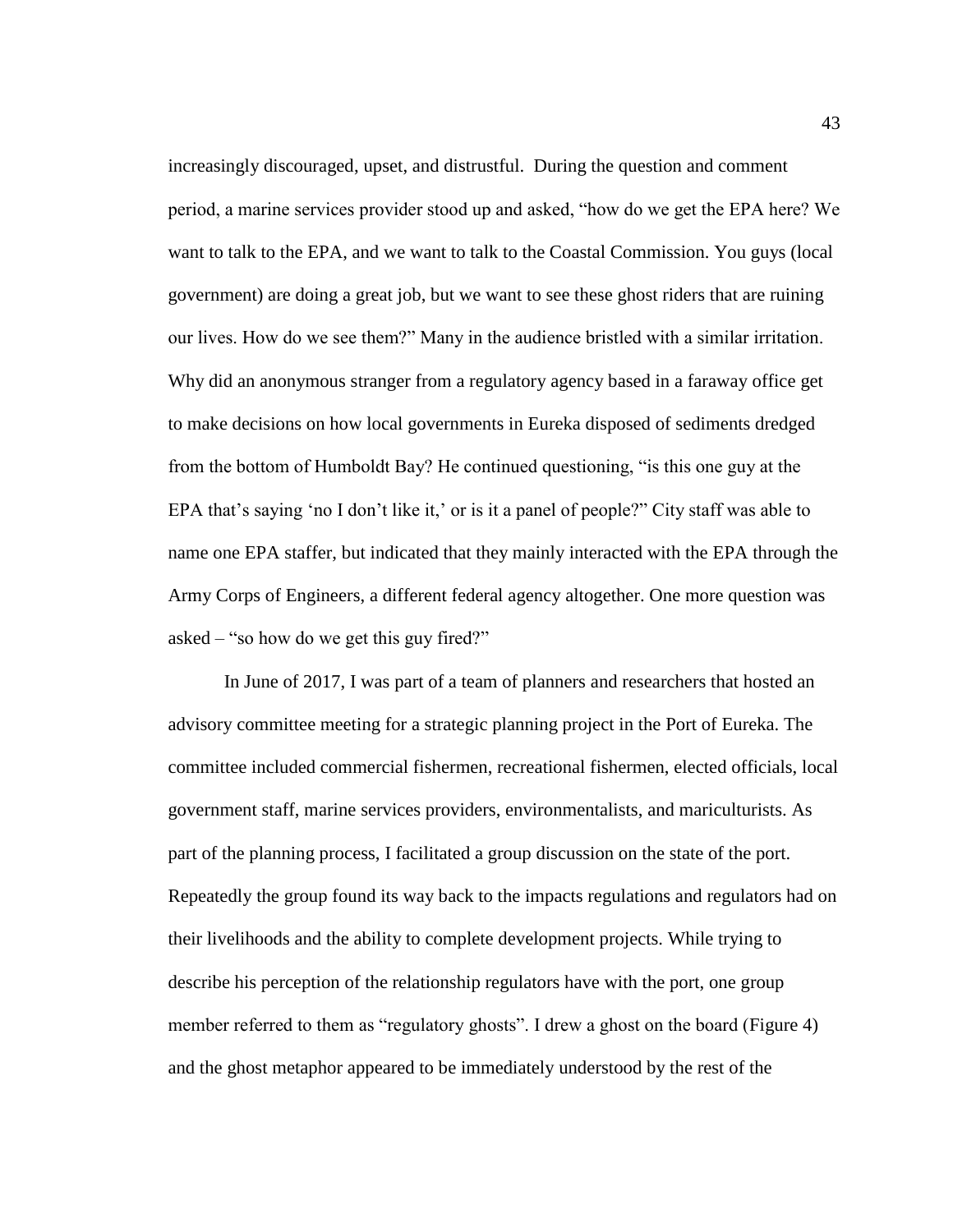participants who laughed and nodded as I drew the image on the paper. This concept of regulators as "ghosts" had been brought up in multiple distinct meetings with nods of agreements from other waterfront stakeholders. This led to a question: what do waterfront users mean when they refer to regulators as "ghosts?"

HALE A ENTAGLEMENT ISSUES PREAD INFORMATION **PLOME TO TOWN - DON'T REGULATE** FROM AFAR MILLIONS IN DAMGED DECES EXTERNAUM PEOPLE LOVE TO BUY DIRECT (CRAIT, ETC.) FISHING FOR TOURISTS & FISHERMEN  $NEL$ -BARRIERS OCAL CONSENSUS - SHOW STAT WE'RE UNITED Have's what we all say you to WE'RE MOUING IN A POSITIVE DIRECTE.  $DP$ NELACTO PROCESS DEFEND BIO-SELVRITY TORY CEAR STREAMLINE - FED PERMITE TO

<span id="page-50-0"></span>Figure 4: Photo from May 2017 planning meeting involving key stakehoders connected to the port of Eureka.

This paper is focused on the Port of Eureka, the location of a fishing community in Northern California, where a bottom-up strategic planning process called a fishing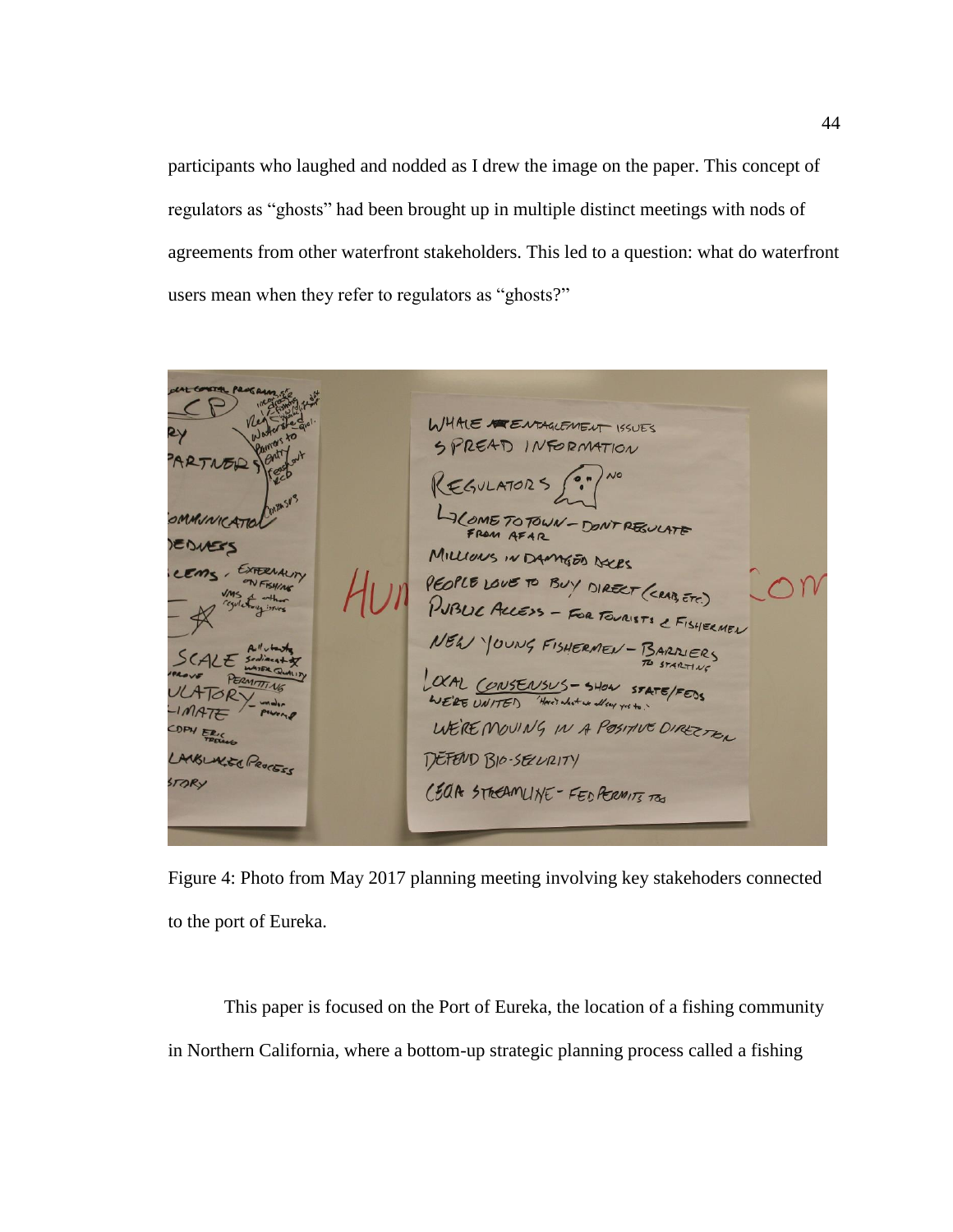community sustainability plan (FCSP) took place in 2017 to 2018 (Richmond et al., 2019). The FCSP was specifically looking for strengths and weaknesses in the port which were used to develop recommendations for the future of the port. Regulations and regulatory relationships were frequently identified as challenges. Many of the challenges that didn't explicitly call out regulations still had strong a nexus to regulations and regulatory agencies. This paper will investigate the following questions: 1) How do waterfront stakeholders in Eureka perceive the regulatory environment? 2) How can waterfront stakeholders improve their connections to regulators and increase their influence over regulatory processes? In the process of answering these questions, I hope to unpack the various meanings wrapped up within the commonly-used metaphor of "regulatory ghosts".

## 1.1. Threats, vulnerability, and perceptions

Regulatory relationships in fishing communities are reliant on trust and social capital, while being heavily influenced by stakeholder perceptions. These relationships are difficult for both regulatory and regulated stakeholders to navigate and there is a great deal of literature focused on marine protected areas and natural resources planning which can give working-waterfront researchers some context as to what to expect in a fishing community-based planning process (Davenport, 2007; Pomeroy 2007; Bennett, 2016; Richmond et al., 2019).

At the outset, it is important to understand that fishing communities are subject to a large volume of threats and vulnerabilities. Fishing communities, like other resource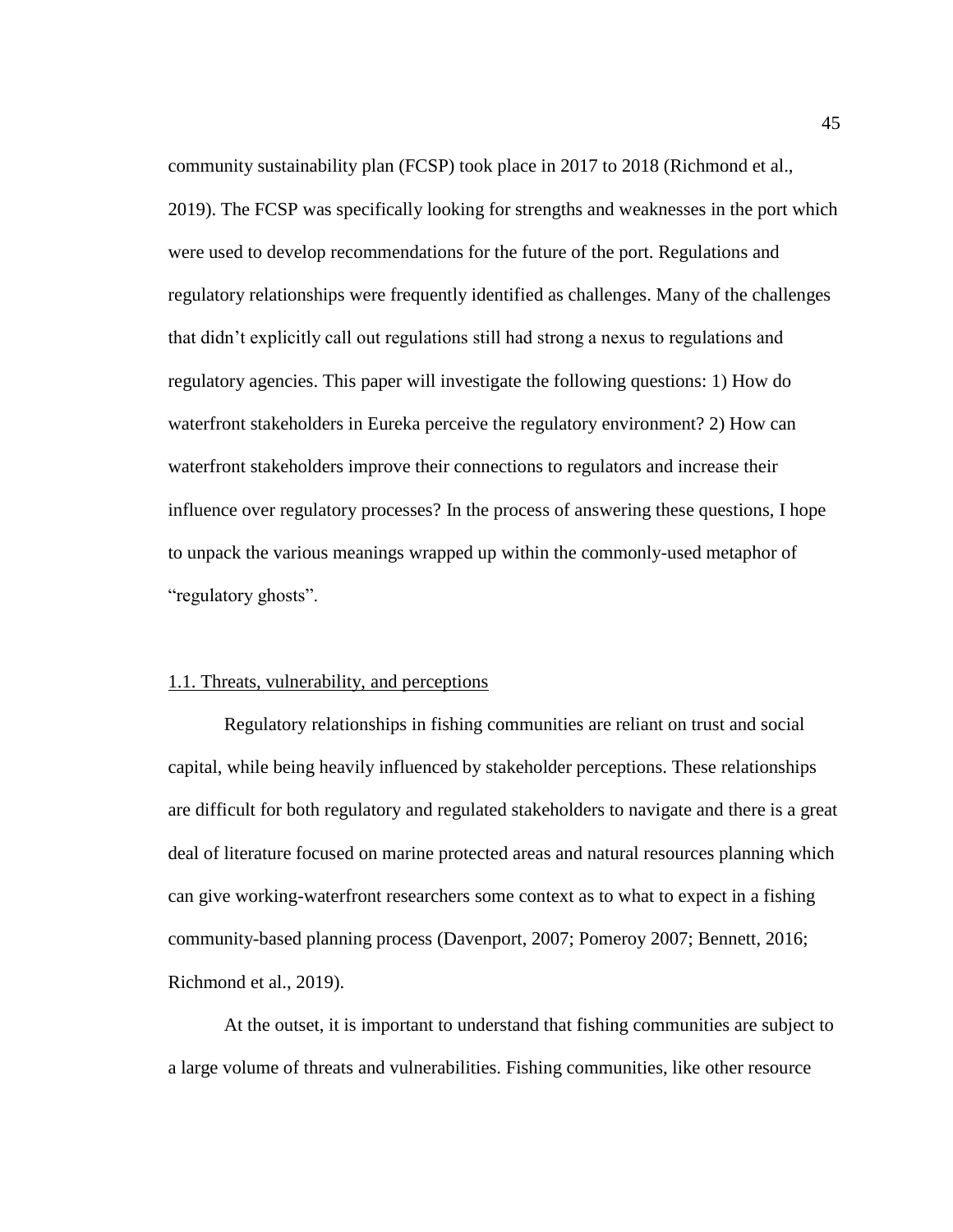extraction communities, are quite vulnerable to exogenous forces like politics, regulations, environmental factors (i.e. climate change), economic markets, advances in technology, and workforce trends (Colburn & Jepson, 2012; Donkersloot & Carothers, 2016). In the fishing industry, a phenomenon called the "graying of the fleet" in which fishermen are getting older and few new fishermen are entering the industry is of particular concern – on the North Coast of California the average age of a fisherman is 54 years old (Hackett et al., 2017). Additionally, the act of fishing the open ocean from a small vessel is physically dangerous, leaving fishermen vulnerable to the weather and movements of the ocean. This danger has been a part of the profession for thousands of years and some anthropologists believe that "fishermen are psychologically adapted to the conditions they face" (Acheson, 1981, pg. 296). However, the insertion of regulations into this already precariously balanced lifestyle can cause great disruption to the livelihoods and social relationships of fishing community members (Clay  $\&$  Olson, 2008). Fishermen are put in the unenviable position of having to safely and efficiently locate and harvest marine resources while also attempting to adapt to and navigate the everchanging and tightening regulatory environment.

Regulations are a particularly difficult threat to manage because while they serve a purpose in protecting resources, they also restrict the actions of fishermen and industrial waterfront developers. Fishing communities become increasingly vulnerable when restricted because regulations can reduce their ability to be resilient and adapt to change (Robards & Greenberg, 2007). When a large number of overlapping regulatory jurisdictions accumulate in coastal areas, the mix of regulations, which may or may not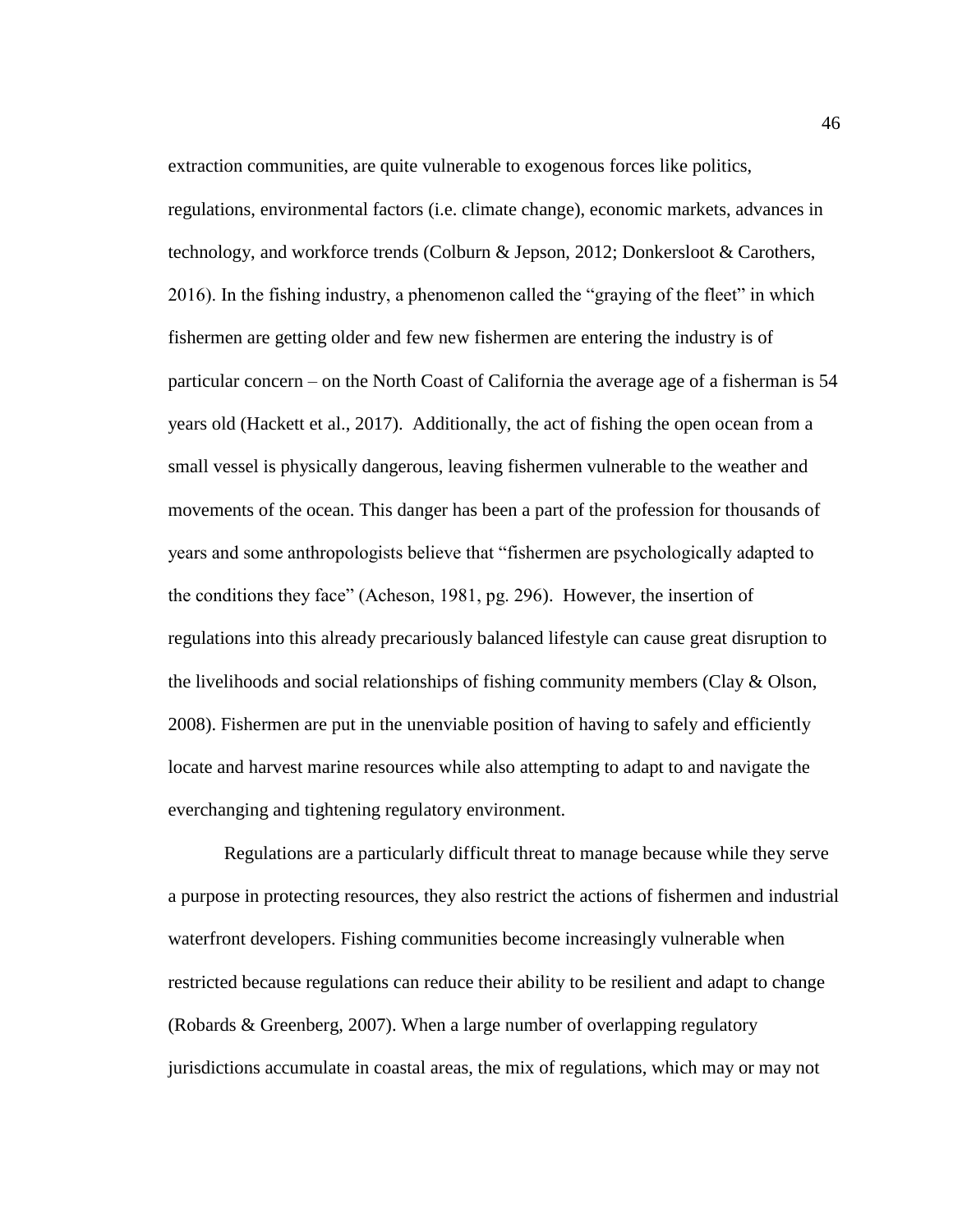be complementary to each other, increase vulnerability by moving many decisions outside of the fishing community's sphere of influence and into the hands of regulators that may not have a relationship with the community (Richmond et al., 2019). Davenport et al. (2007) noted that a big challenge is that regulatory agencies have mandates with a nationwide focus which often do not align with local needs in resource extraction communities. Local stakeholders have deep connections to the managed resource and are extremely vulnerable to the actions of agencies (Davenport et al., 2007). The cumulative impact of these threats is likely to cause increased distrust between fishermen and those who regulate or use the waterfront.

Research shows that levels of trust can be low in fishing communities (Hackett et al., 2017; Ordonez-Gauger et al. 2018). A recent study on the North Coast of California, which included Eureka fishermen, found that fishermen are highly distrustful of people, groups, and institutions with a connection to regulatory and environmental focused entities (Ordonez-Gauger et al., 2018). Distrust, as found in the Port of Eureka and throughout other natural resource dependent communities, is known to have negative effects on natural resource management processes, to include planning (Davenport et al., 2007).

Trust has many dimensions and there are many types of trust which have been explored in different ways by different academic disciplines. One definition provided by Rousseau et al. (1998) is that trust is "a psychological state comprising the intention to accept vulnerability based upon positive expectations of the intentions or behavior of another" (p. 395). Another definition provided by Molm et al. (2000), is that trust consists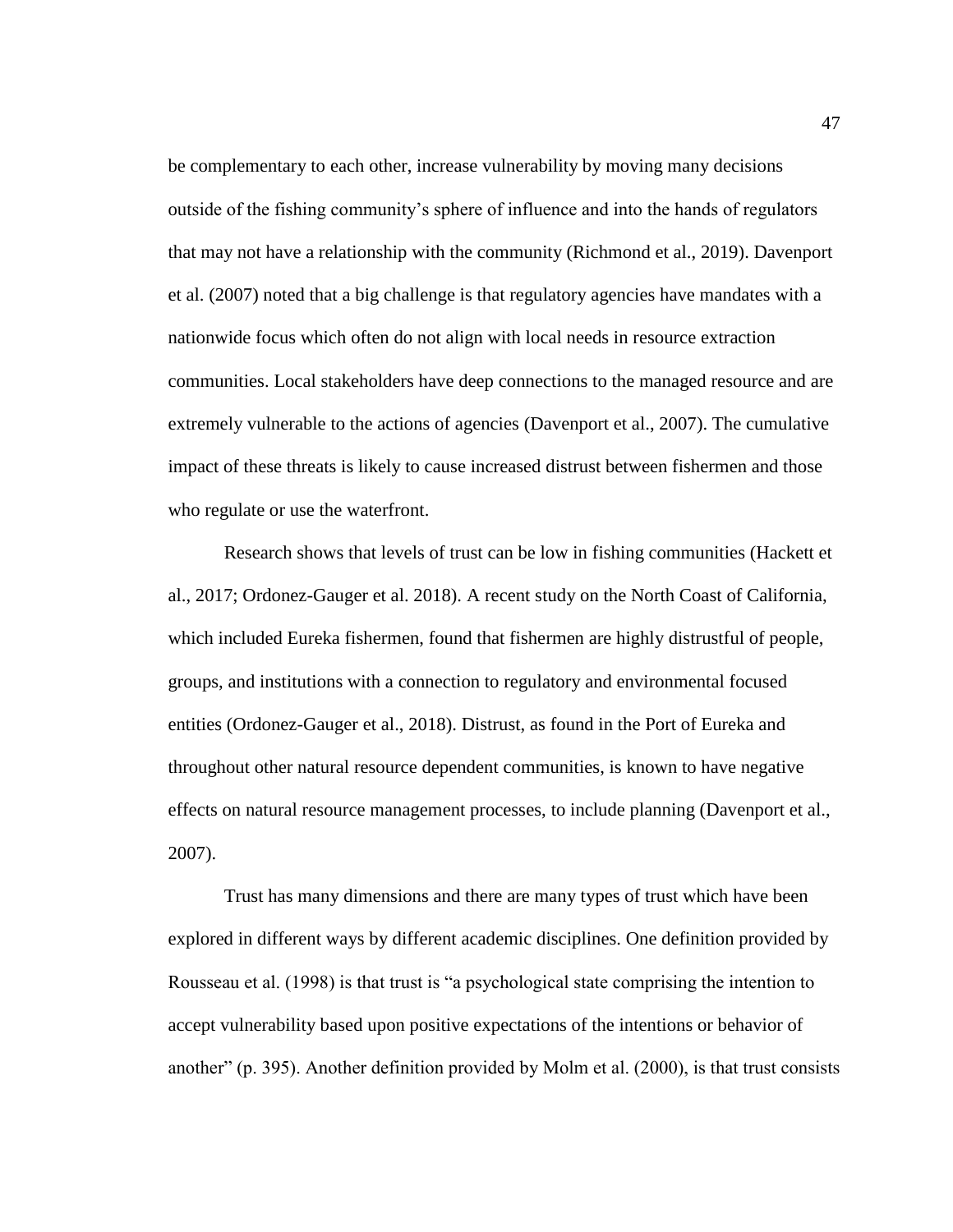of "expectations that an exchange partner will behave benignly, based on attribution of positive dispositions to the partner in a situation of uncertainty and risk" (p. 1402).

Stern and Coleman (2015) break trust down into four dimensions: dispositional trust, rational trust, affinitive trust, and procedural trust. These dimensions were used to evaluate trust in north coast fishing communities by Ordonez-Gauger et al. (2018) whose findings are very applicable to my discussion of regulatory relationships in the Port of Eureka. Of particular interest are dispositional and affinitive trust. Stern and Coleman (2015) define dispositional trust as "the general tendency or predisposition of an individual to trust or distrust another entity in a particular context," (p. 122) and affinitive trust as "trust in an entity based primarily on the emotions and associated judgements resulting from either cognitive or subconscious assessments of the qualities of the potential trustee" (p. 122). Ordonez-Gauger et al. (2018) found fishermen were predisposed to distrust management entities that could, or have, negatively affected their ability to fish. Additionally, affinitive trust was low as fishermen saw themselves as having different values and lifestyle from those who regulated them (Ordonez-Gauger et al., 2018). Simply put, fishermen have already decided they don't like regulators and they don't see them as having the same interests or values, making it difficult to find common ground and build new trust relationships.

A major component to trust in fishing communities is fishermen's perceptions of the various actors and entities that surround them. Bennett (2016) defines perceptions as "the way an individual observes, understands, interprets, and evaluates a referent object, action, experience, individual, policy, or outcome" (pg. 4). Perceptions are subject to a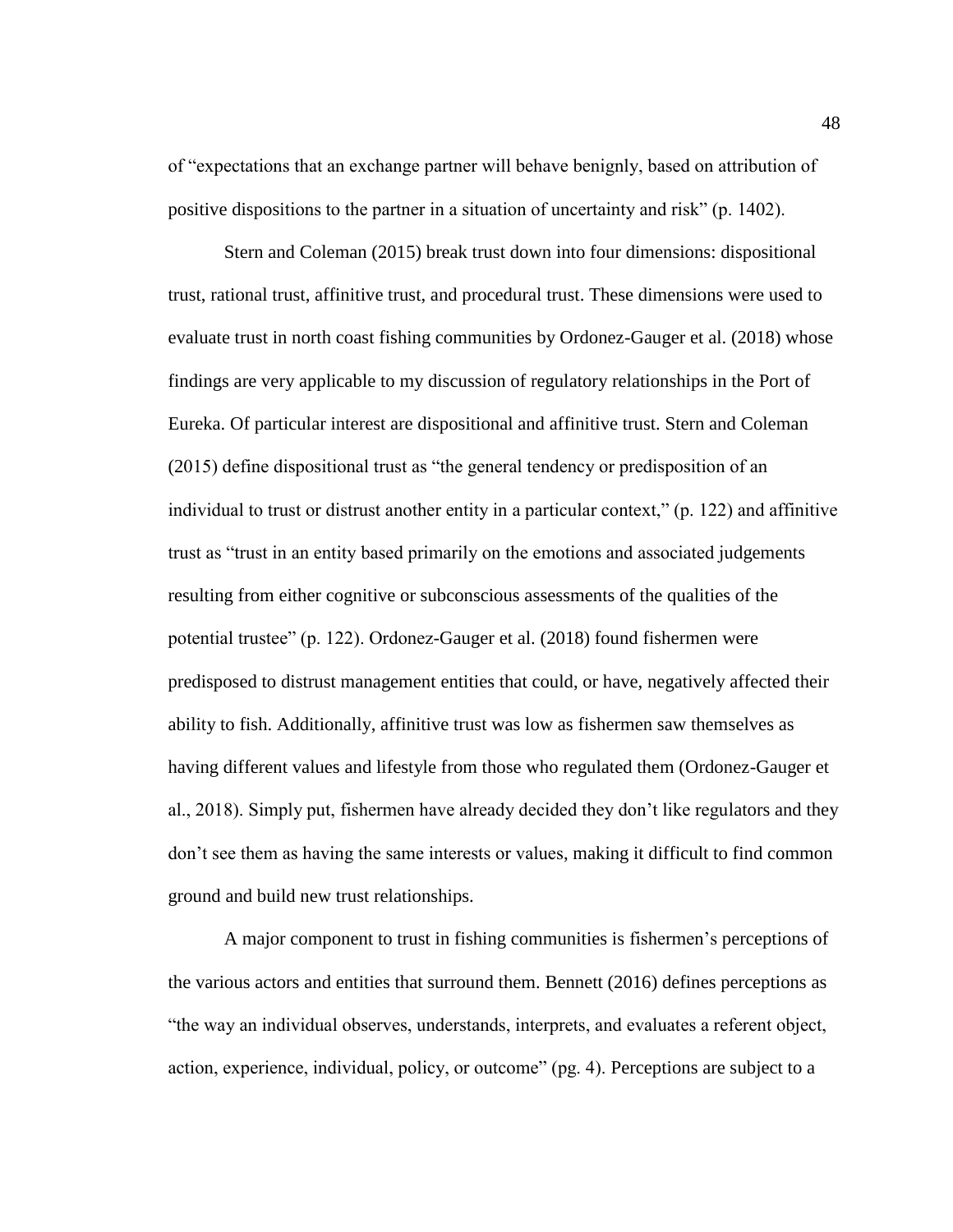stakeholder's worldview or experiences and different stakeholders are capable of perceiving the same situation in many different ways (Bennett, 2016). Perceptions are also important because they can influence compliance and the acceptance of planning actions (Agardy et al., 2011). Stakeholder perceptions have implications for social factors, ecological outcomes, and governance related to environmental conservation (Bennett, 2016). Negative perceptions of agencies and conservation actions were found to be a factor in the high levels of distrust found by Ordonez-Gauger et al. (2018). While their research, as well as my research, found that conservation actions like the designations of marine protected areas on the North Coast of California weren't as harmful as initially perceived by fishermen, they still harbored negative perceptions of the process and agency participants.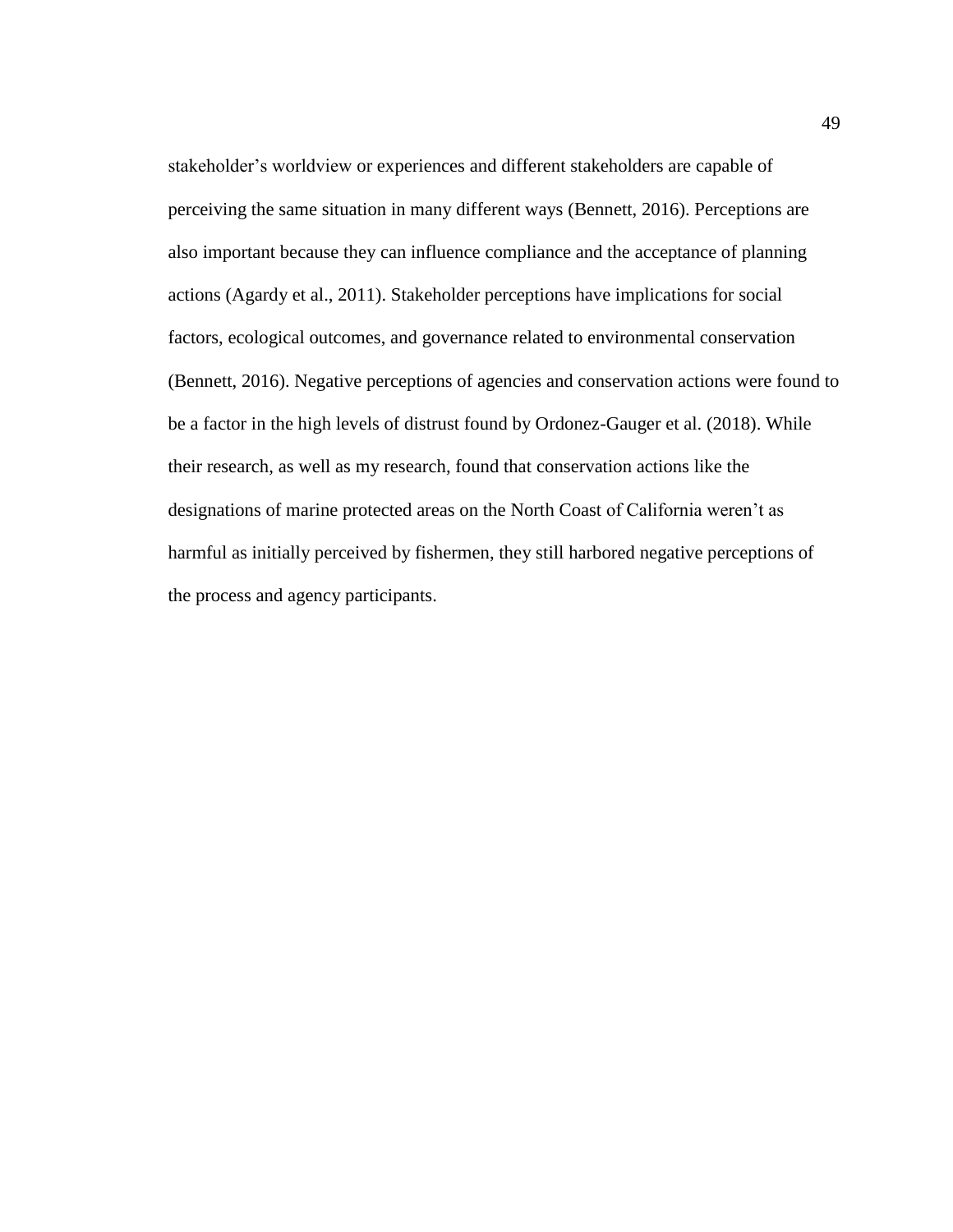## 2.0 Methods

#### 2.1 Study site – Port of Eureka

The Port of Eureka [\(Figure 5\)](#page-57-0) is located in Northern California, approximately 85 miles south of the Oregon border. The port is centered on Humboldt Bay, the only deepwater port between San Francisco, CA and Coos Bay, OR (CalTrans, 2017). While the entrance to Humboldt Bay has a reputation as being dangerous, a reputation which was well supported by many mariners interviewed for this project, the Bay itself is wellprotected and has large amounts of infrastructure for coastal dependent industrial uses. The Bay is home to a commercial fishing fleet, international wood products exporters, two large marinas, a modern fish processing facility, numerous docks and hoists, six mariculture operations, a fishermen's terminal building, and many other amenities. Although the port has many vital pieces of infrastructure, it does not include a modernized container shipping port, rail access, or a cold storage plant.

The City of Eureka, with a population of under 30,000 people, is a micropolitan city which serves as the urban hub of a remote and rural portion of California's north coast. Eureka is home to most of the working waterfronts in Humboldt Bay, however coastal industrial infrastructure is spread throughout a series of small unincorporated towns such as King Salmon, Fields Landing, Fairhaven, and Samoa. These towns provide additional space for fisherman, mariculturists, and other industrial waterfront users to run their businesses.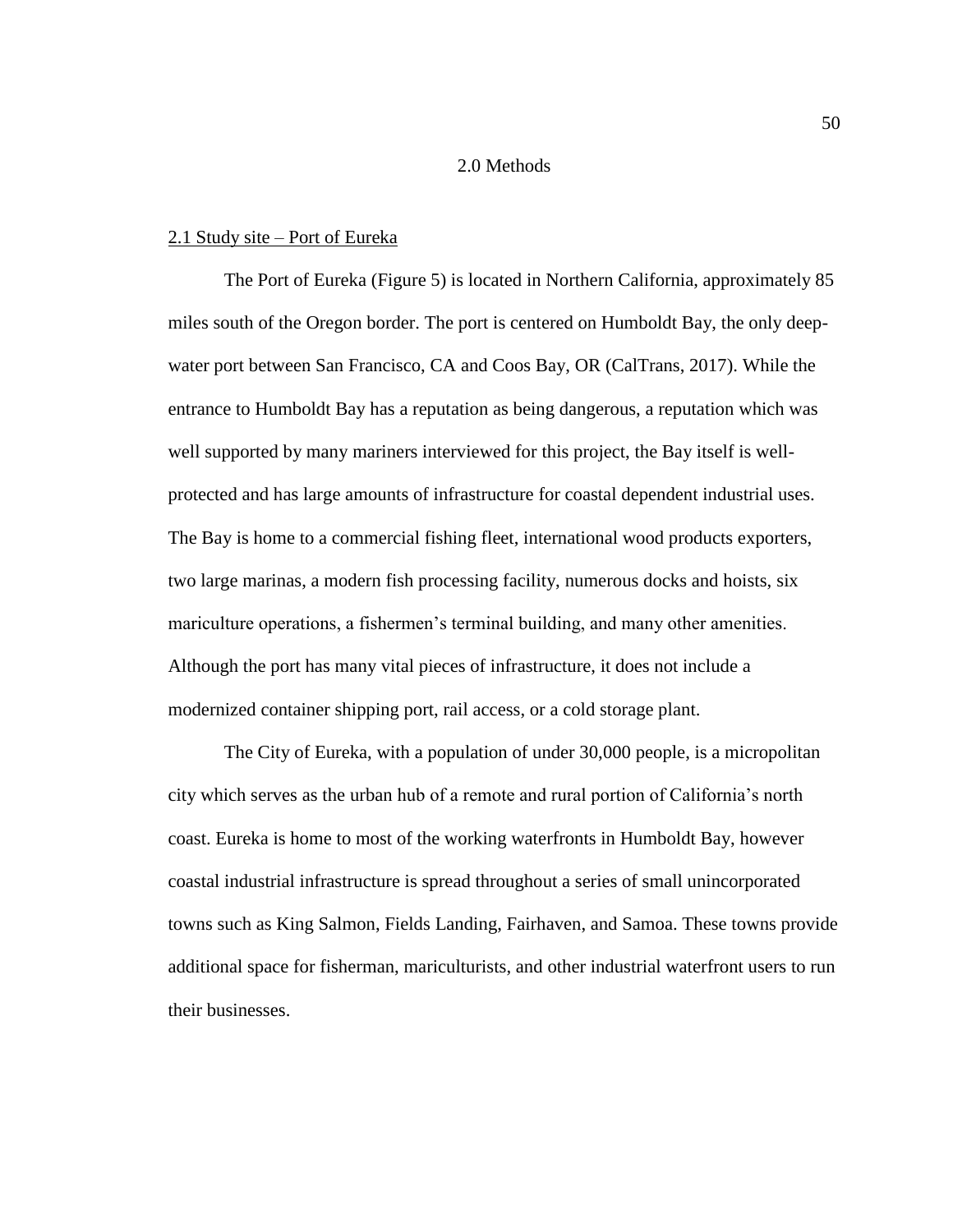

<span id="page-57-0"></span>Figure 5: Map of Humboldt Bay and the Port of Eureka (base map source: Google Maps) Eureka's fishing community is deeply embedded in the social fabric of the Humboldt Bay metro area. The commercial fishing fleet is largely found at Woodley Island marina, located on an island near Eureka's Old Town area. A second marina, which is also home to a smaller number of commercial vessels, is located in an industrial area along Eureka's coastline. The commercial fleet consists of approximately 147 vessels (Hackett et al., 2017) and lands species including Dungeness crab, sablefish, sole, tuna, salmon, rockfish, halibut, and hagfish (LCW, 2018; stakeholder interviews). While the fleet is smaller than it was in previous decades, it is still very economically productive with about \$12 million in landings each year (LWC, 2018). Additionally, Eureka has a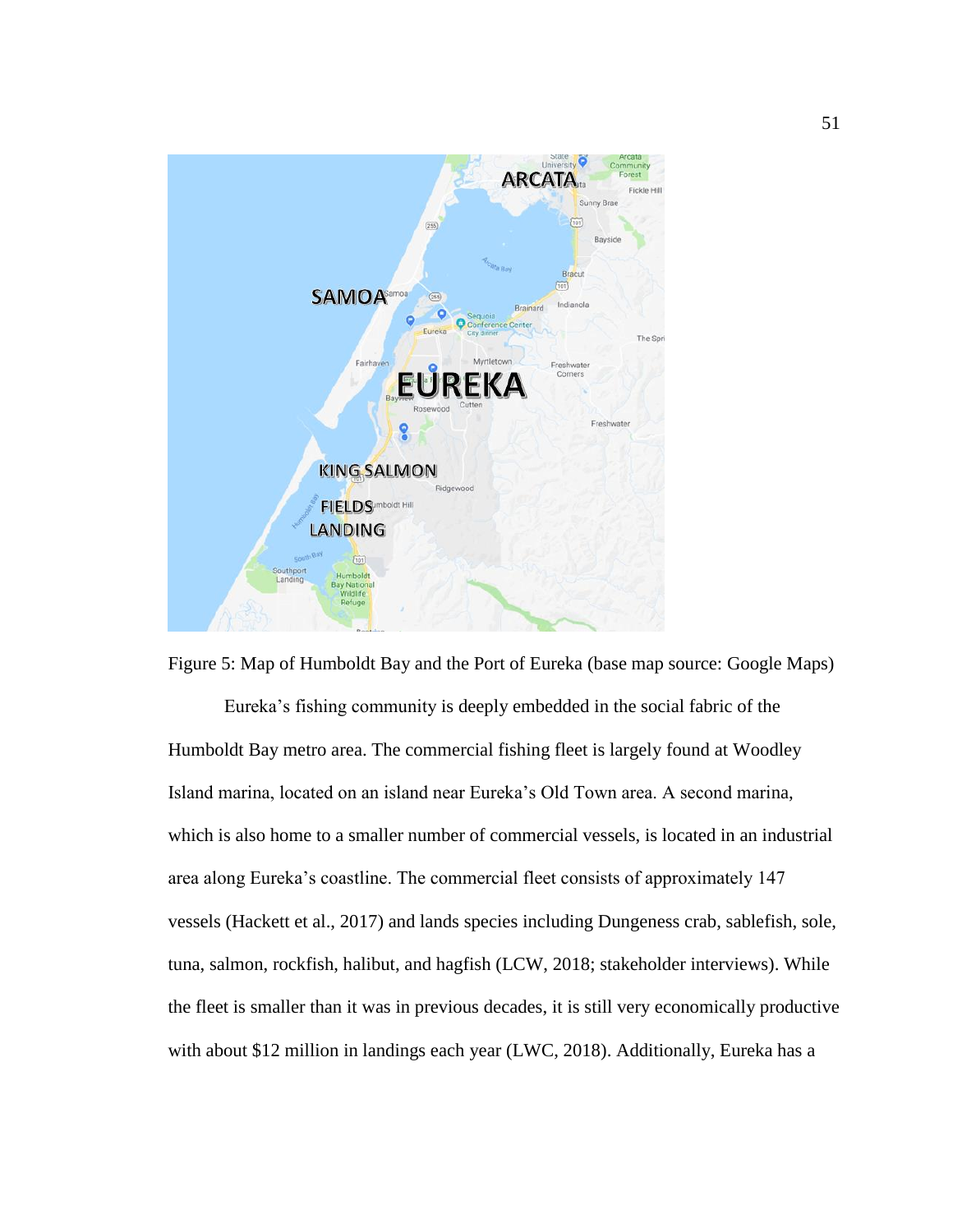vibrant mariculture industry which makes up  $\sim$  70% of California's oysters (HBHRCD, 2016). Although oyster growing is not fishing, we still include them in the fishing community because mariculturists are harvesting seafood and there is a great deal of overlap in the needs of fishermen and mariculturists to include coastal infrastructure and marine services.

#### 2.2 Regulatory context

The Port of Eureka exists within a complex web of regulatory jurisdictions that includes numerous local, state, regional, and federal agencies with different interests and missions. With so many agencies layered upon each other, those being regulated have difficulty understanding regulations and moving forward with development becomes an arduous process. Not only are many regulations difficult to comply with, the agencies themselves can be difficult to work with. There are low thresholds for what constitutes a development in California's coastal zone and projects in or under the water tend to involve long, drawn-out, multi-agency, discretionary approval processes which are neither fast nor inexpensive. The California Coastal Act, which created and drives the actions of the California Coastal Commission, defines a development as follows:

"Development" means, on land, in or under water, the placement or erection of any solid material or structure; discharge or disposal of any dredged material or of any gaseous, liquid, solid, or thermal waste; grading, removing, dredging, mining, or extraction of any materials; change in the density or intensity of use of land, including, but not limited to, subdivision pursuant to the Subdivision Map Act (commencing with Section 66410 of the Government Code), and any other division of land, including lot splits, except where the land division is brought about in connection with the purchase of such land by a public agency for public recreational use; change in the intensity of use of water, or of access thereto; construction, reconstruction, demolition, or alteration of the size of any structure, including any facility of any private, public, or municipal utility;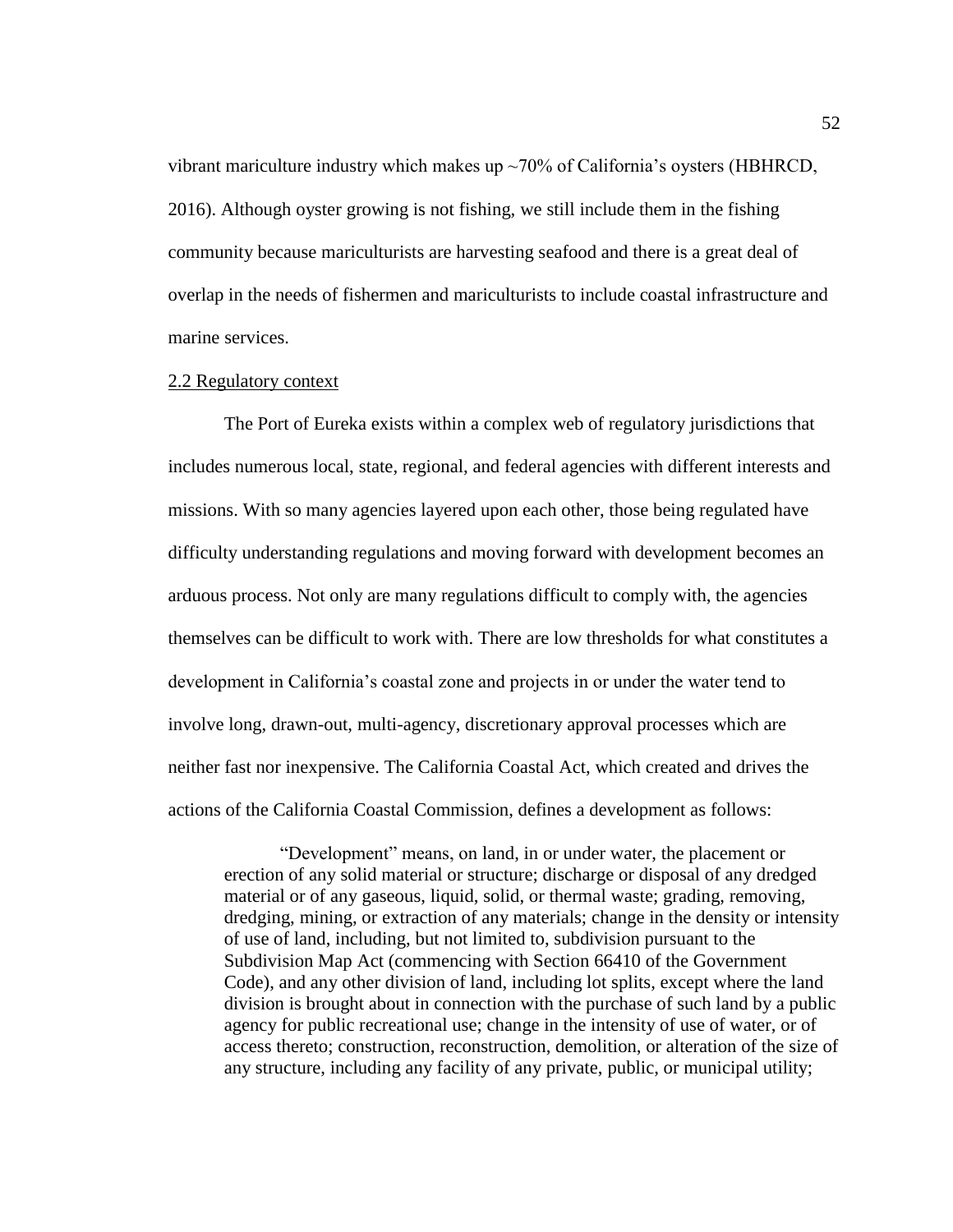and the removal or harvesting of major vegetation other than for agricultural purposes, kelp harvesting, and timber operations which are in accordance with a timber harvesting plan submitted pursuant to the provisions of the Z'berg-Nejedly Forest Practice Act of 1973 (commencing with Section 4511). As used in this section, "structure" includes, but is not limited to, any building, road, pipe, flume, conduit, siphon, aqueduct, telephone line, and electrical power transmission and distribution line. (California Public Resources Code, Division 20 – California Coastal Act, § 30106)

The above definition of development is extremely broad and allows the Coastal Commission to consider almost anything a development for regulatory purposes, even a change in land use designation that doesn't result in any physical change to the land.

One example of a coastal development which proved difficult to permit and complete, despite the consensus on its urgency, was dredging of Eureka's public marina which was so loaded with sediments on minus tides that boats were left completely out of the water [\(Figure 6\)](#page-60-0). The City of Eureka led the permitting for the dredging of this public marina which involved nine separate agencies, only five of which consulted directly with the City. Agencies involved include: the Army Corps of Engineers, California Coastal Commission, California Department of Fish and Wildlife, Environmental Protection Agency, Humboldt Bay Harbor District, National Marine Fisheries Service, North Coast Regional Water Quality Control Board, State Lands Commission, and US Fish and Wildlife Service.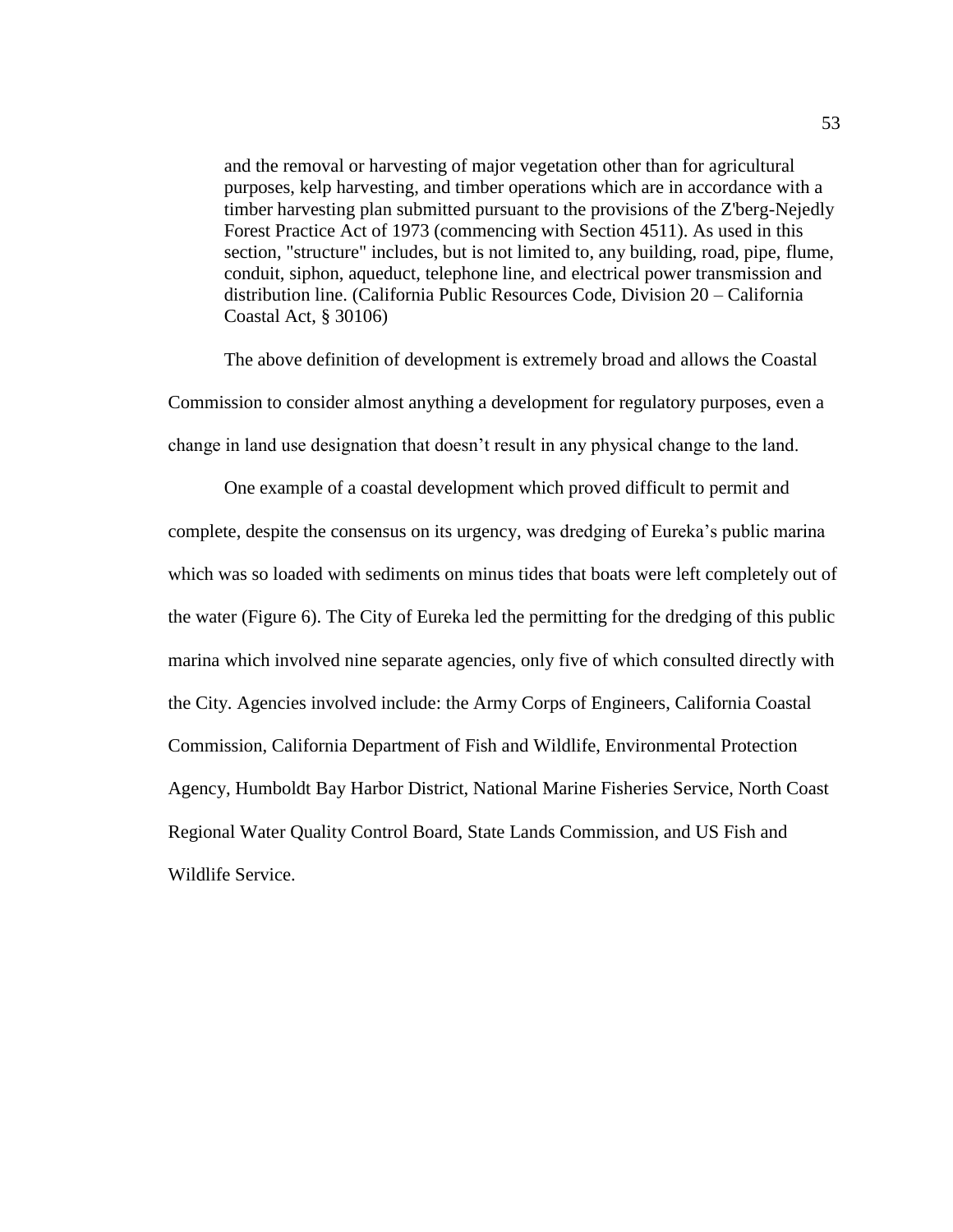

Figure 6: Eureka Public Marina at low tide on April 28, 2017 with the bottom of the marina exposed and boats resting in the mud

<span id="page-60-0"></span>There are similar regulatory concerns for fishermen and the restrictions placed on them in regards to what species, what times, what locations, and how much they are allowed to fish. Fishermen are dependent on resources that disregard jurisdictional lines and move between state and federal waters with no regard for borders or regulatory frameworks. These factors combine to make a precarious situation for fishing communities because of their need for industrial infrastructure located in sensitive coastal areas and the ability to take public trust resources from the ocean for personal profit.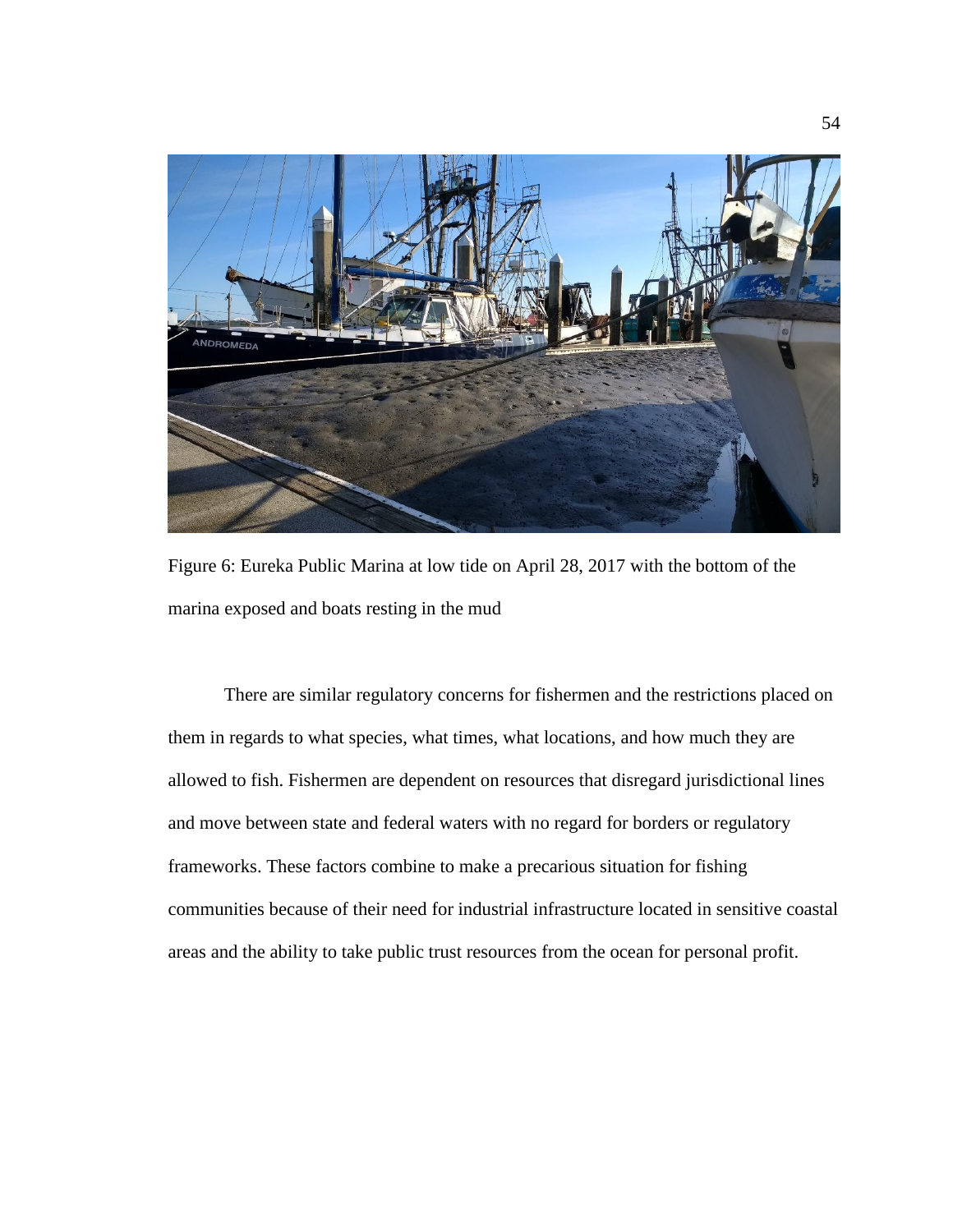# 2.3 Data collection & analysis

Data for this paper were acquired through a strategic planning process which took place in the Port of Eureka and focused on fishing community sustainability (Richmond et al., 2019). Our research team conducted a bottom-up planning process in the port that involved document review and secondary data analysis; stakeholder interviews; public engagement through meetings and workshops; and participant observation.

Throughout the project, the team collected and reviewed documents. Because so many government agencies have an interest in Humboldt Bay and the Port of Eureka, there have been many plans, feasibility reports, environmental review documents, permits, and contracts written which give insight into the actions and aspirations of the various agencies. The team also used landings data and other secondary data sources to develop a picture of the economic status of the port.

Researchers completed 47 semi-structured interviews with 61 total individuals. Interview subjects were waterfront stakeholders including commercial fishermen, recreational fishermen, fish processors, environmental advocates, government agency staff, planning consultants, and elected officials. The semi-structured interviews revolved around a standard set of questions: 1) What is going well in the port? 2) What are the biggest challenges in the port? 3) What have you seen work well in other ports? 4) If you had \$5 million to invest in the port, what would you spend it on?

The research team also held meetings in the Port of Eureka to gather data from waterfront stakeholders. The first meeting was an invite only advisory committee meeting with a small group representing a wide range of waterfront-related interests. This meeting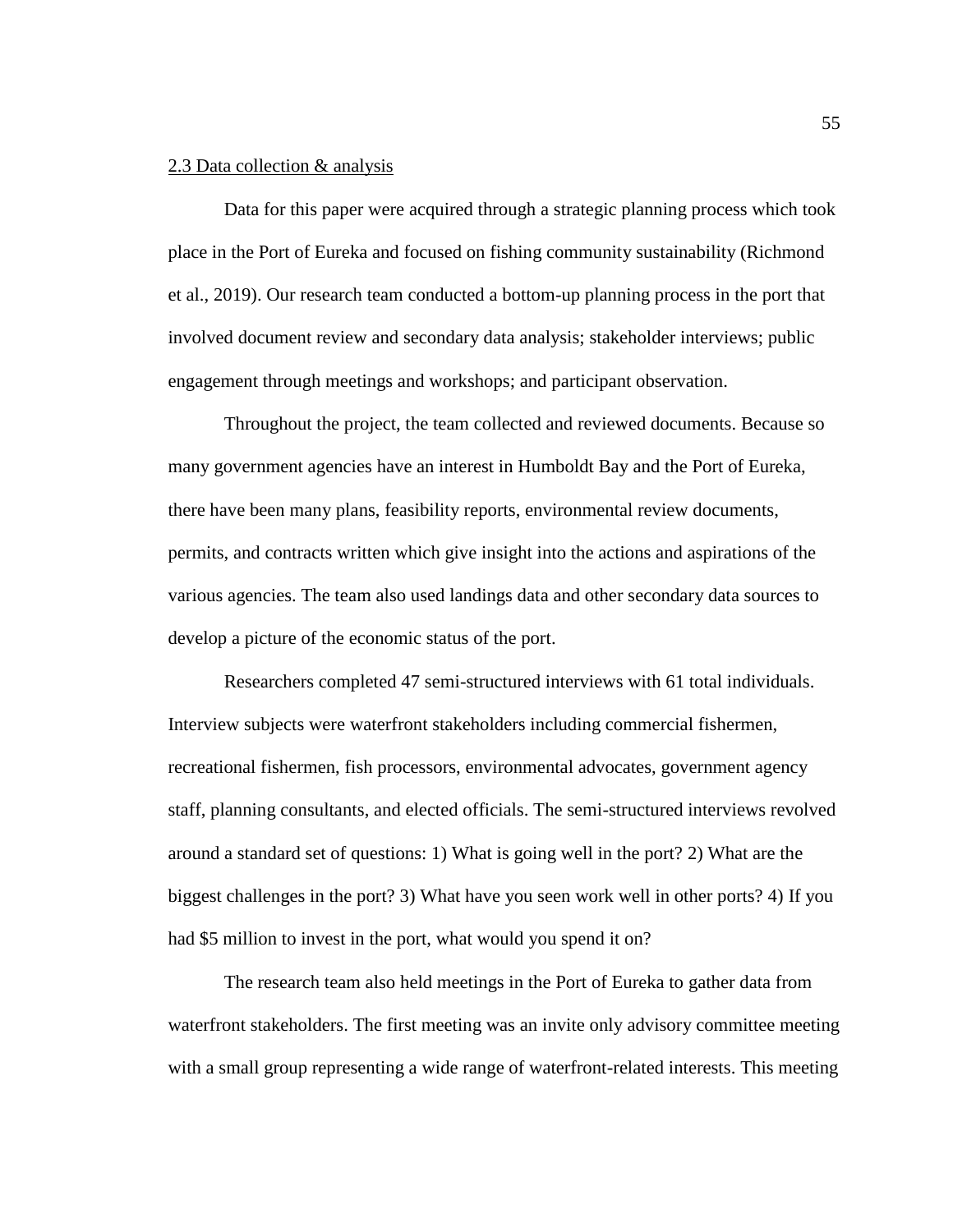involved participants breaking into smaller groups to do planning exercises where the groups generated lists of ideas related to the fishing community sustainability project. The second meeting was an open-house style meeting which was open to the public and featured posters and discussions based on data collected in the semi-structured interview phase of the project as well as secondary data sources. The final meeting was a reconvening of the advisory committee to discuss results and recommendations from the preceding months of data collection and analysis.

As part of the research process, the team also conducted participant observation. Team members attended various public meetings held by local government and statelevel agencies, spent large amounts of time in the two marinas on Humboldt Bay, and attended events held by waterfront stakeholders. I was also employed in local government (the City of Eureka) throughout the period of time in which the research project was underway and completed some work related to the city's harbor and coastal development projects.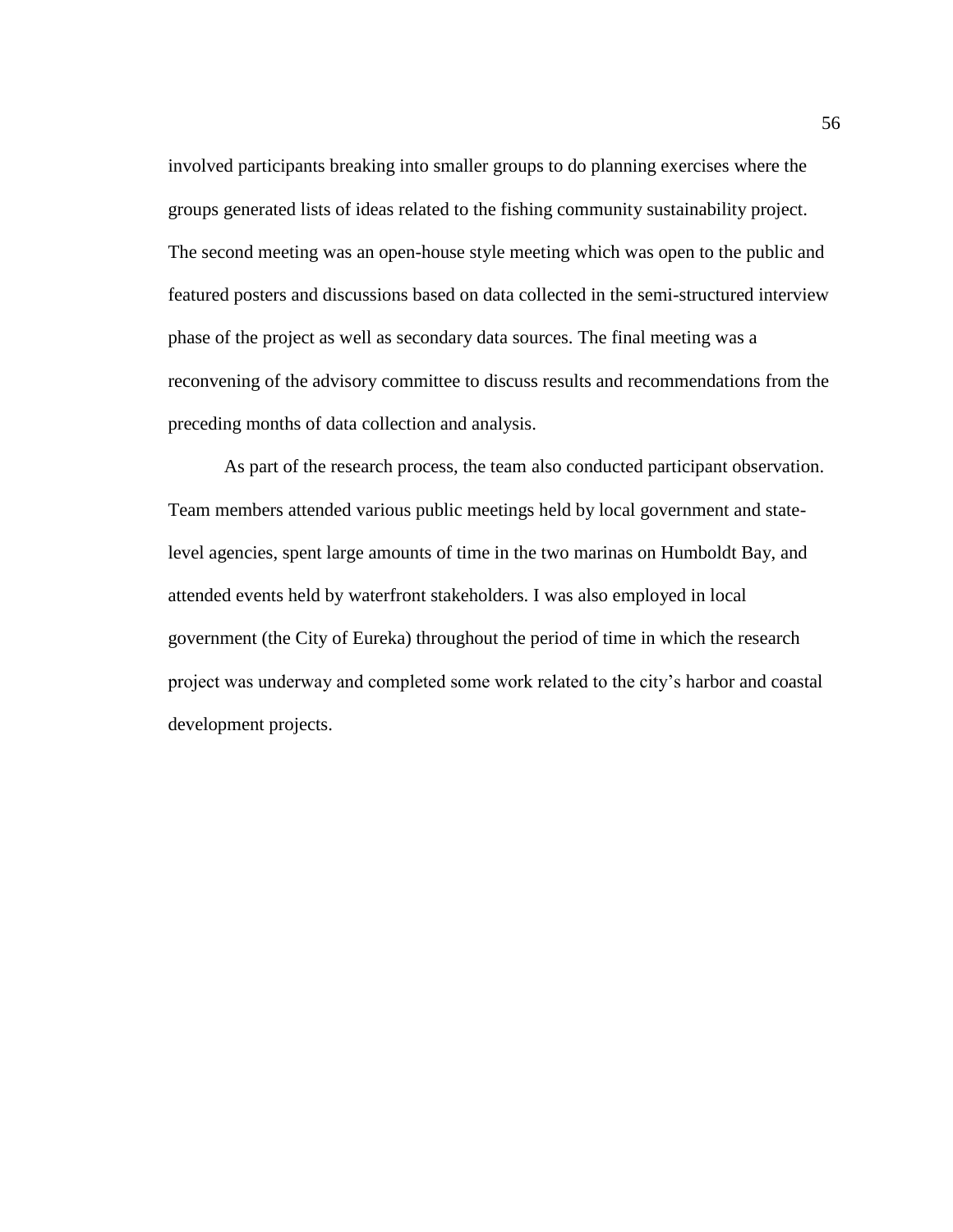# 3.0 Results

The results for this research are broken into the following sections: stakeholder perceptions of challenges created by the regulatory environment, powerlessness, disconnect, and regulatory successes.

## 3.1 Stakeholder perceptions of challenges created by to the regulatory environment

During interviews, many waterfront stakeholders had difficulties outlining port strengths or how they would invest to improve it for the future. Most stakeholders had no difficulty identifying problems. [Figure 77](#page-64-0) shows the top challenges identified in the semistructured interview process. Notably, regulations and agency relationships are explicitly found within the top three results. However, many of the other top choices have a strong regulatory nexus.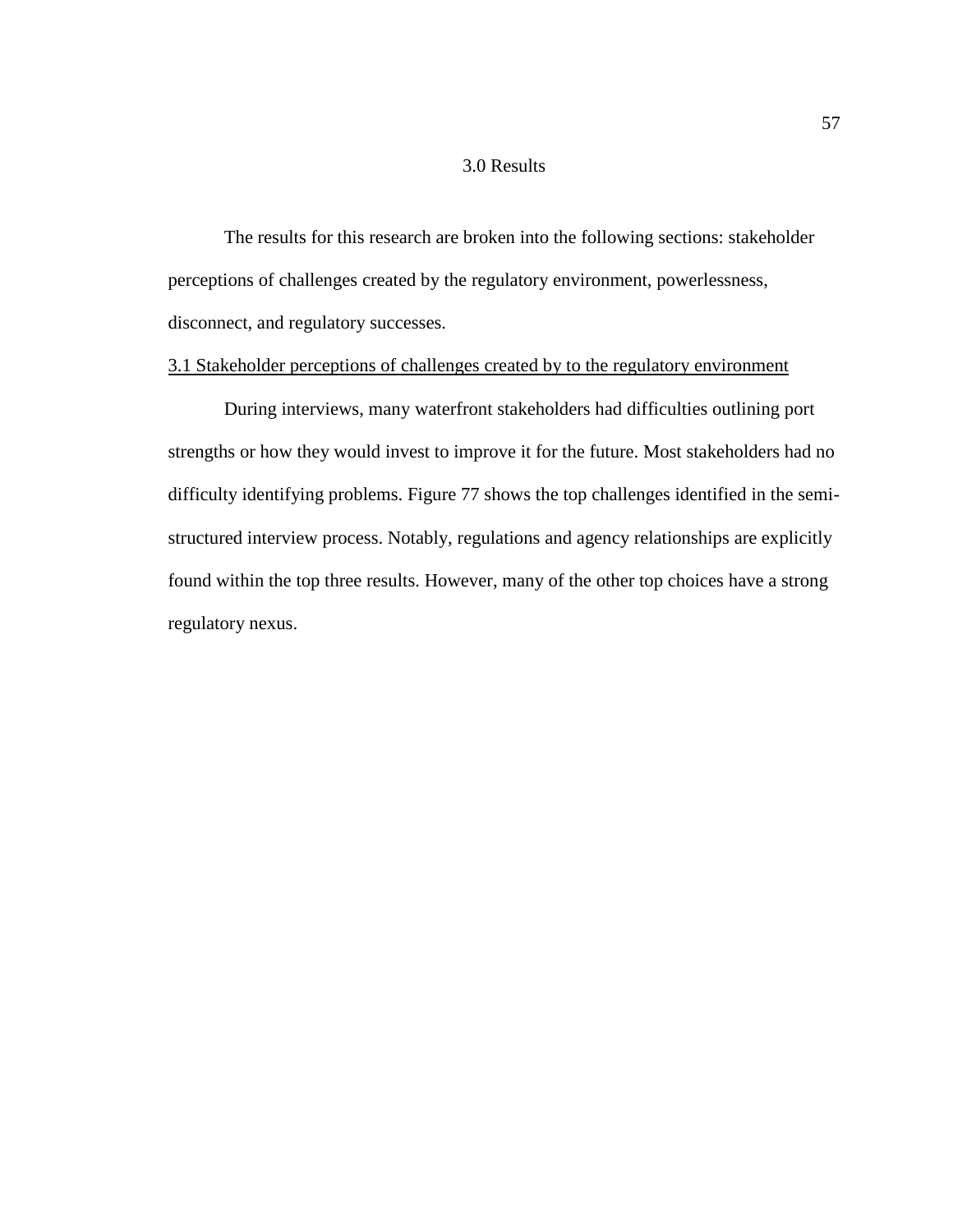

<span id="page-64-0"></span>

Dredging, the number one challenge according to waterfront stakeholders in 2017, was constrained by two things – regulations and money. The dredging of Humboldt Bay is split into two sections: 1) federal navigation channels 2) everything else (marinas, docks, boat ramps, non-federal channels, etc.). Local governments are responsible for the non-federal dredging projects but must get approval from state and federal agencies in order to perform the dredging and disposal of dredge spoils. Regulatory decisions by the EPA stopped local government from being able to move forward with their original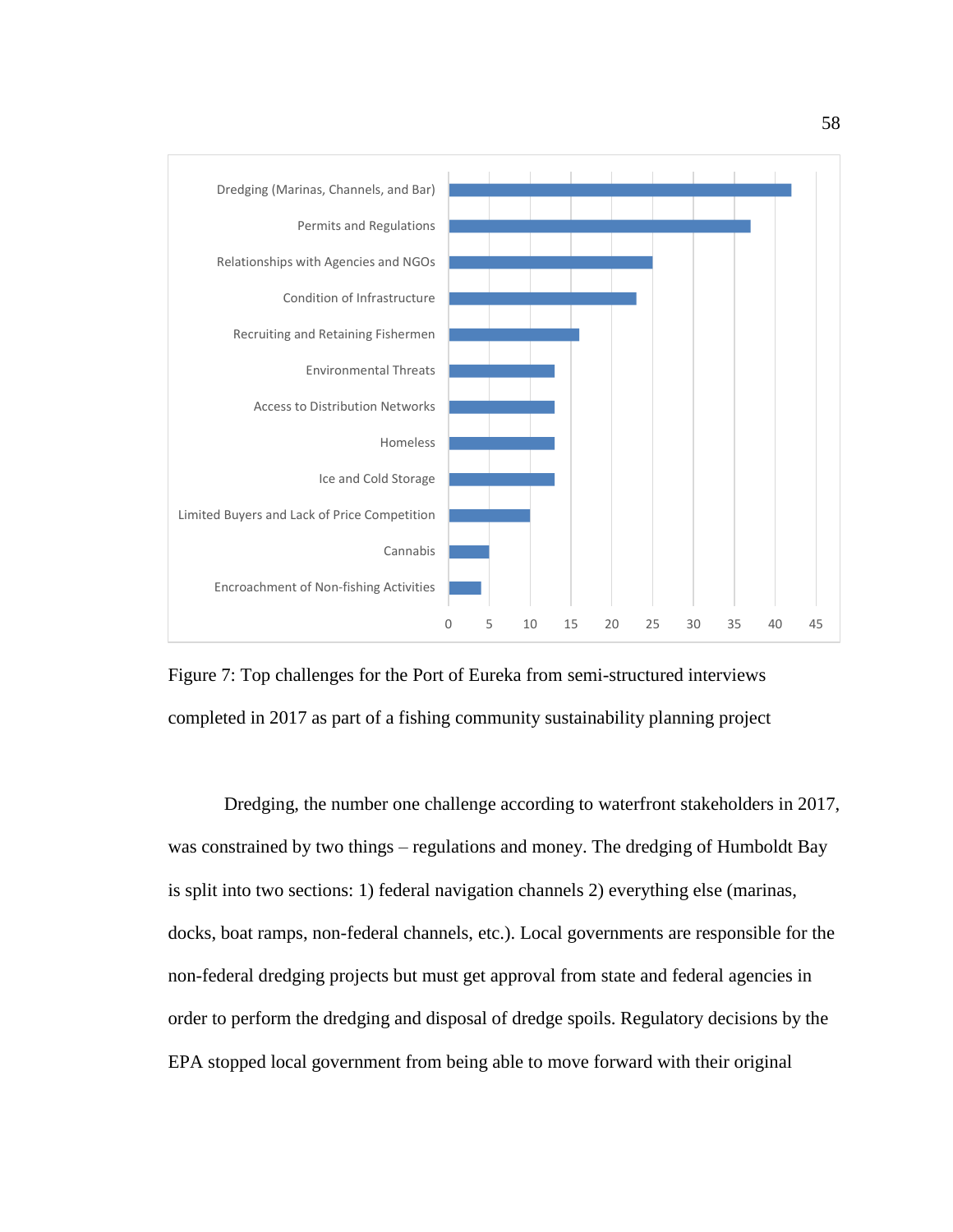dredging plans. Ultimately the City of Eureka was able to partially dredge its portions of the Bay in the fall of 2017 and again in fall 2018, but in a less efficient fashion and at a greater cost than what the city had originally proposed in order to meet the EPA's demands.

Recruitment of fishermen is another challenge with a strong nexus to regulations. Permits have become a barrier to entry for many fishermen. Permits can be difficult to acquire, and if they are available, they are likely to be expensive. If a new fisherman were to have a boat, crew, and gear but no permits they would be extremely constrained in what they are able to fish. Additionally, permits can be difficult to transfer. A young commercial fisherman complained to our researchers that "old men have these very valuable permits" (COMMFISH 6, 2017). Some of those "old men" agree, with one asking, "why should I be able to profit from the sale of my permit when it was given to me for free?" (COMMFISH 3, 2017). Solutions to this problem continue to be elusive with current elected officials wondering "why we did what we did with those permits" (ELECTED 1, 2017).

Cannabis is a unique challenge for Eureka in that the port is in the heart of a region known as the "Emerald Triangle," a tri-county area famous for cannabis production. While cannabis isn't a coastal dependent industry, a large amount of Eureka's industrial and commercial lands that have and could be utilized for the cannabis industry are within the coastal zone and legal cannabis has brought three more state agencies into the port's regulatory mix (Bureau of Cannabis Control, California Department of Public Health, and California Department of Food and Agriculture). The legalization of cannabis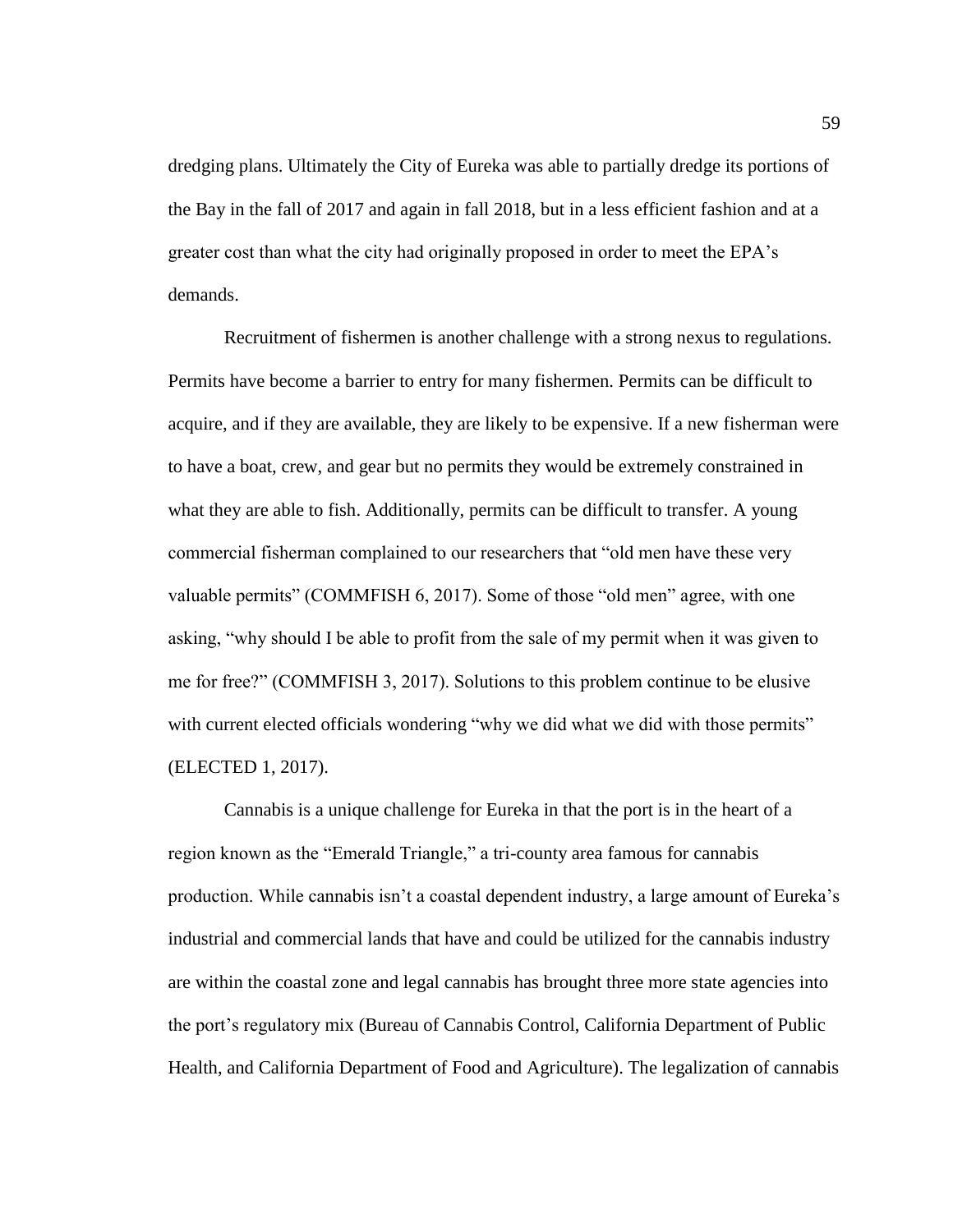in California created pressures on existing businesses and commercial property prices as manufacturers, indoor cultivators, and distributors began to seek space in which to build legal businesses. One local government staffer said that "the weed industry is moving in and willing to pay 20-times more than someone who has been here for 20 years" (GOV 1, 2017). In Eureka cannabis uses are not allowed (with some limited exceptions) by zoning regulations in waterfront commercial or waterfront industrial districts (Eureka Municipal Code, Chapter 158 and Article 30), however some on the working waterfront are concerned that they will be displaced by the financially powerful cannabis industry. Some are also concerned with the potential environmental impacts of cannabis cultivation as related chemicals and sediments flow downstream to the Bay from farms located in rural parts of Humboldt County. Representatives from a local tribal government were very concerned about this threat and their ability to combat it as "we -- the tribe --don't generate as many votes as the marijuana industry" (GOV 6, 2017).

Beyond cannabis, there are other uses which would like to encroach upon parts of the waterfront traditionally held by fishing and coastal dependent industrial interests. Fishermen lobby the Eureka City Council for zoning regulations which protect their ability to fish and restrict the expansion of tourism and residential development into coastal industrial zones. One very politically active commercial fisherman sees the "existing and potential incursion of non-water dependent uses in the CDI (coastal dependent industrial) zoning from C to Commercial Street (the core of the working waterfront for commercial fishing in the city)" as the biggest threat to the persistence of the fishing fleet in the port (COMMFISH 9, 2017). He believes that changes to zoning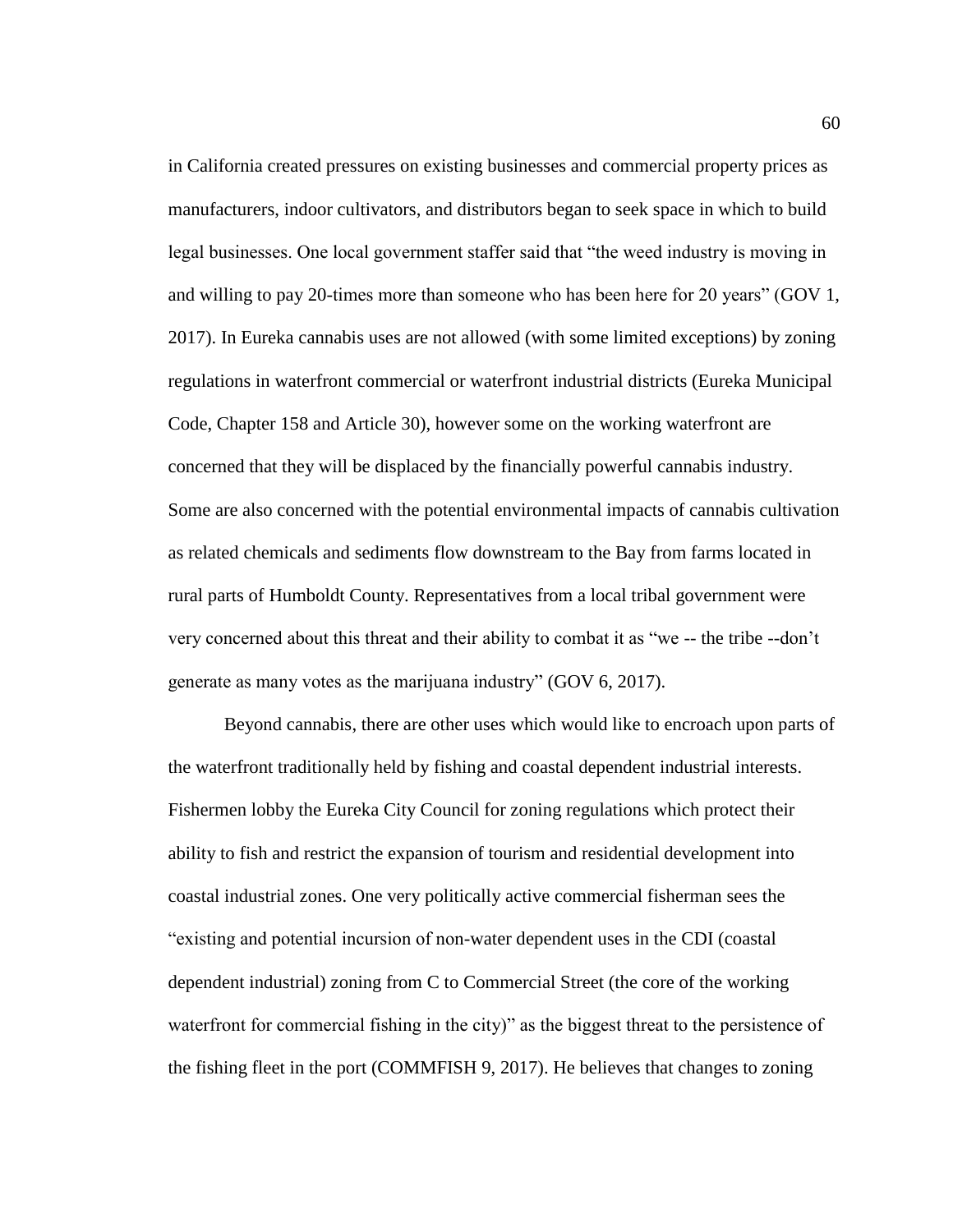regulations by local government could mean permanent displacement from the waterfront. Other fishermen share this concern, particularly in regards to the potential for rezoning of Woodley Island, the location of the commercial marina, to allow more visitor-serving uses (COMMFISH 11, 2017). This concern was also present in a Harbor Revitalization Plan published in 2003 which stated the following "Diversification efforts have succeeded in bringing people and other businesses closer to the water, but they have contributed to a sense among the commercial fishery that it is subject to displacement (pg. 97)."

## 3.2 Powerlessness

At a local scale, fishermen have political capital to expend on influencing developments, regulations, and spending within their sphere of influence (Richmond et al., 2019). Political capital is built through the relationships fishermen have developed with government officials and the public. Fishing is also an element of the community character and sense of place. There is a general political support for commercial fishermen in the port. Once a decision is pushed outside of the fishermen's local sphere of influence, their ability to engage with and influence port decision-makers that reside at regional, state, or federal levels is greatly decreased leaving fishermen to feel powerless to affect actions that impact their livelihoods. Calling back to the metaphor of a "regulatory ghost" introduced earlier in this thesis, these decision makers are perceived to be invisible and inaccessible while having all the power in contrast with the virtually helpless fisherman who has no leverage in the decision-making process.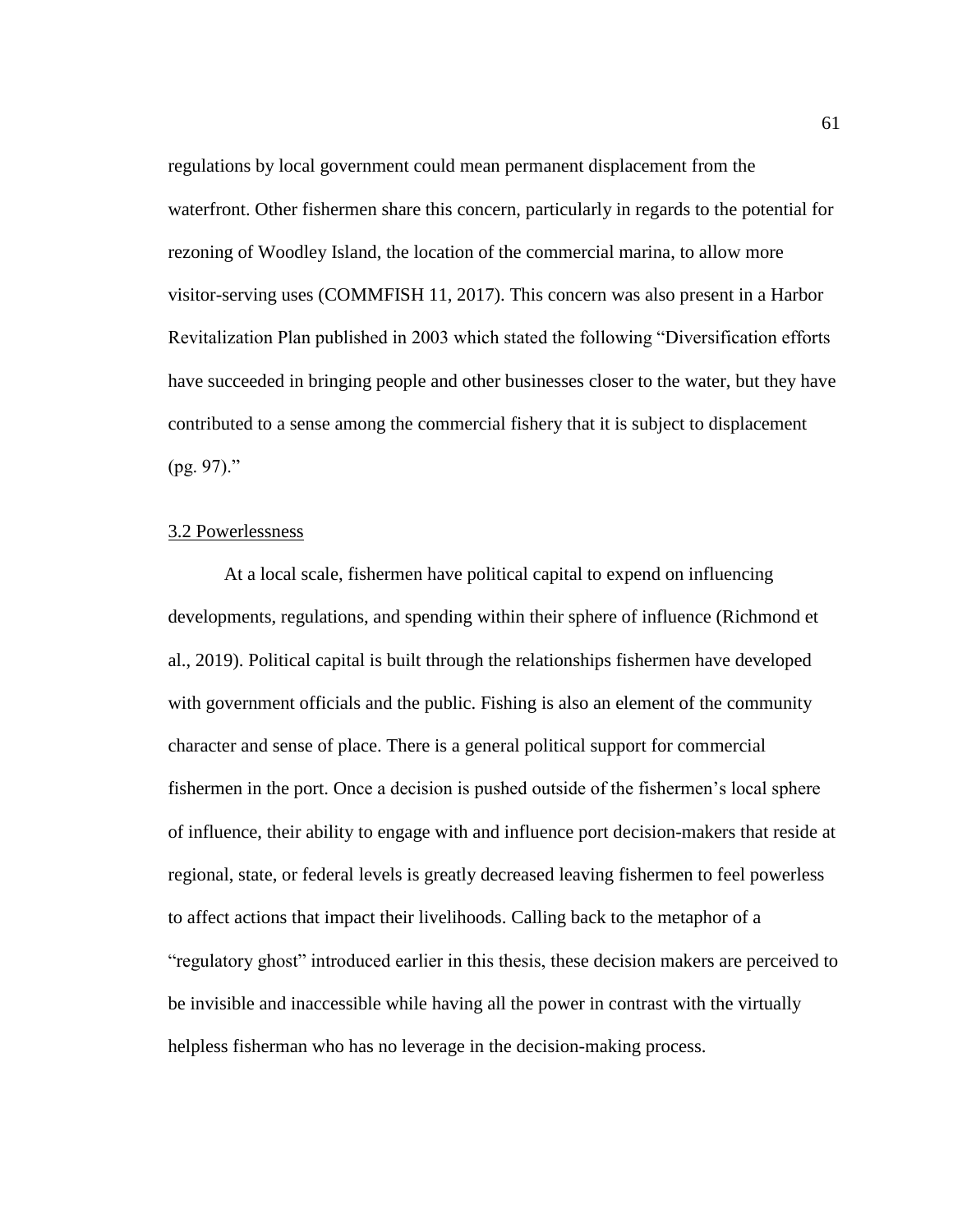Some fishermen have a defeatist attitude and see regulations as the end to their livelihood. Regulatory constrictions or closures for targeted species are seen as a "death nail" (COMMFISH 1, 2017) and fishermen conjecture that "if we get any more regulations, we're dead" (COMMFISH 7, 2017). Regulations are something that happen to fishermen, there is no sense that they have control over the application of these rules to their actions. One commercial fishman told us that "as fishermen we've been kicked every minute of every day" (COMMFISH 11), again showing that fishermen believe regulations are something that happen to them, not something in which they participate.

While fishermen see themselves at odds with regulators, they tend to see environmental groups as having more leverage with agencies. There is a perception that government and environmental groups have grown in power and work together to hold back fishing and waterfront development. A fish processor summarized the situation by saying, "the amount of bureaucracy has grown and grown" while "this whole section of the coast has just been hammered by regulations and environmental groups" (PROCESS 1, 2017). One commercial fisherman saw environmental groups as being very influential over groups like the EPA, Coastal Commission, and California Department of Fish and Wildlife saying that it was an "easy win for environmental groups" when they lobbied government agencies (COMMFISH 1, 2017). Another commercial fisherman viewed environmental groups in a more conspiratorial light saying that "the people who are not on our side, they're conniving devils… they come with lawyers and sue before anything can get started" (COMMFISH 8, 2017).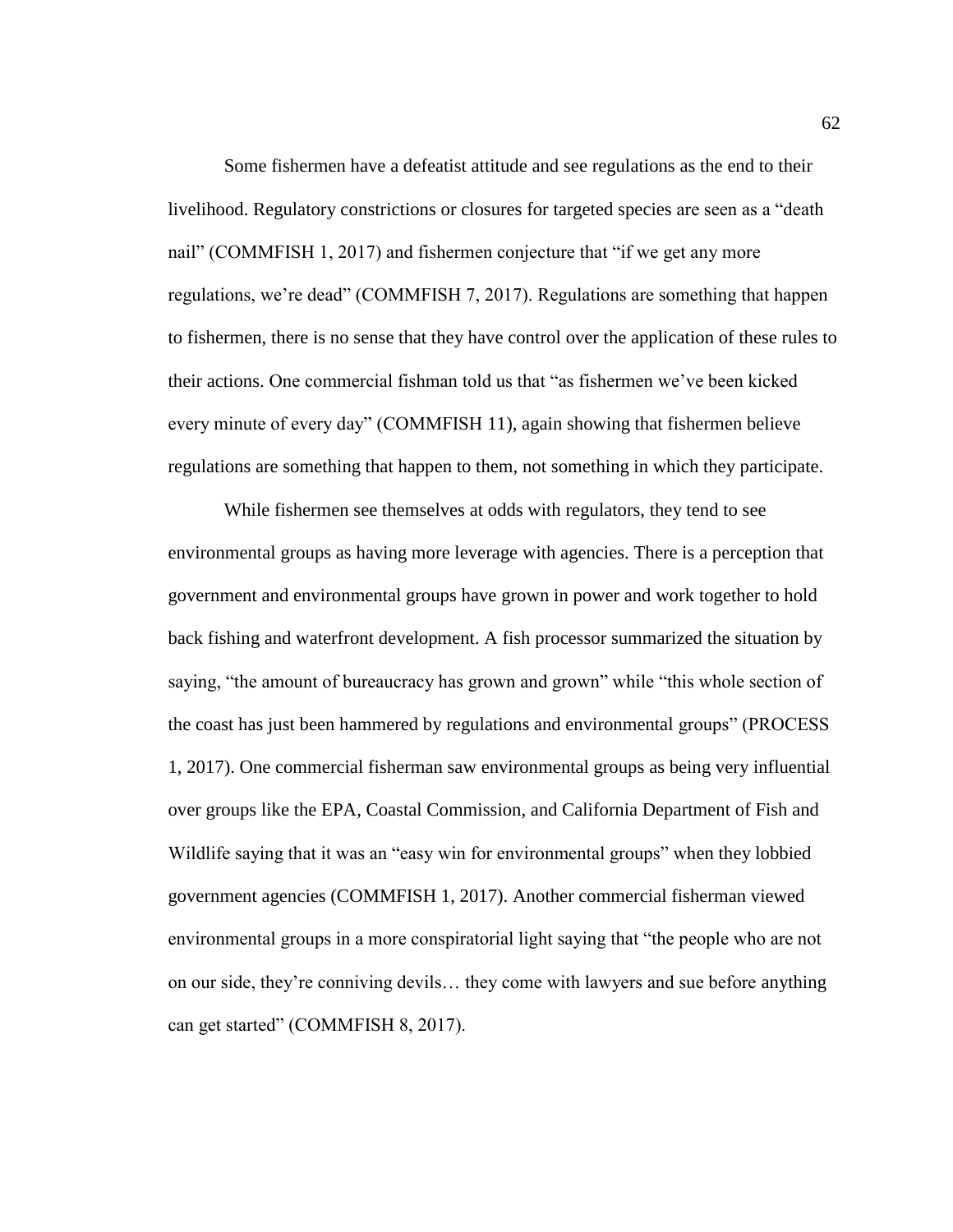Local governments saw environmental groups in a somewhat adversarial light as well. A local government employee felt that "environmental agencies create an animosity between operators and users of facilities" (GOV 1, 2017). An elected official who fears the Army Corps of Engineers may someday stop dredging Humboldt Bay's federal channels told us that if environmental groups get too much influence, "you'll have a lagoon" instead of a deep-water port (ELECTED 3, 2017). Contrary to what many waterfront stakeholders might expect, an environmental advocate had empathy for the fishing community with a feeling that "fishing and mariculture regulations are not grounded in reality. No one knows how decisions are reached and things are really complicated for both industries right now" (NGO 1, 2017).

In our interviews, waterfront stakeholders brought up dual specters in the port's regulatory ecosystem – powerful regulators and influential environmental groups. Fishermen expressed that they felt powerless against these groups once they left the familiarity of local government decision-making bodies. Many fishermen can't visualize scenarios in which they have meaningful leverage over these anonymous, distant, and well-funded adversaries who have an out-sized impact on their livelihoods. Again, threats associated with agencies and environmental groups are being reclassified as ghosts, or in the case of one fisherman "devils" (COMMFISH 8, 2017). Most fishermen don't have relationships with specific people at regulatory agencies or NGOs and perceive a power imbalance which influences how they think about and talk about these waterfront stakeholders.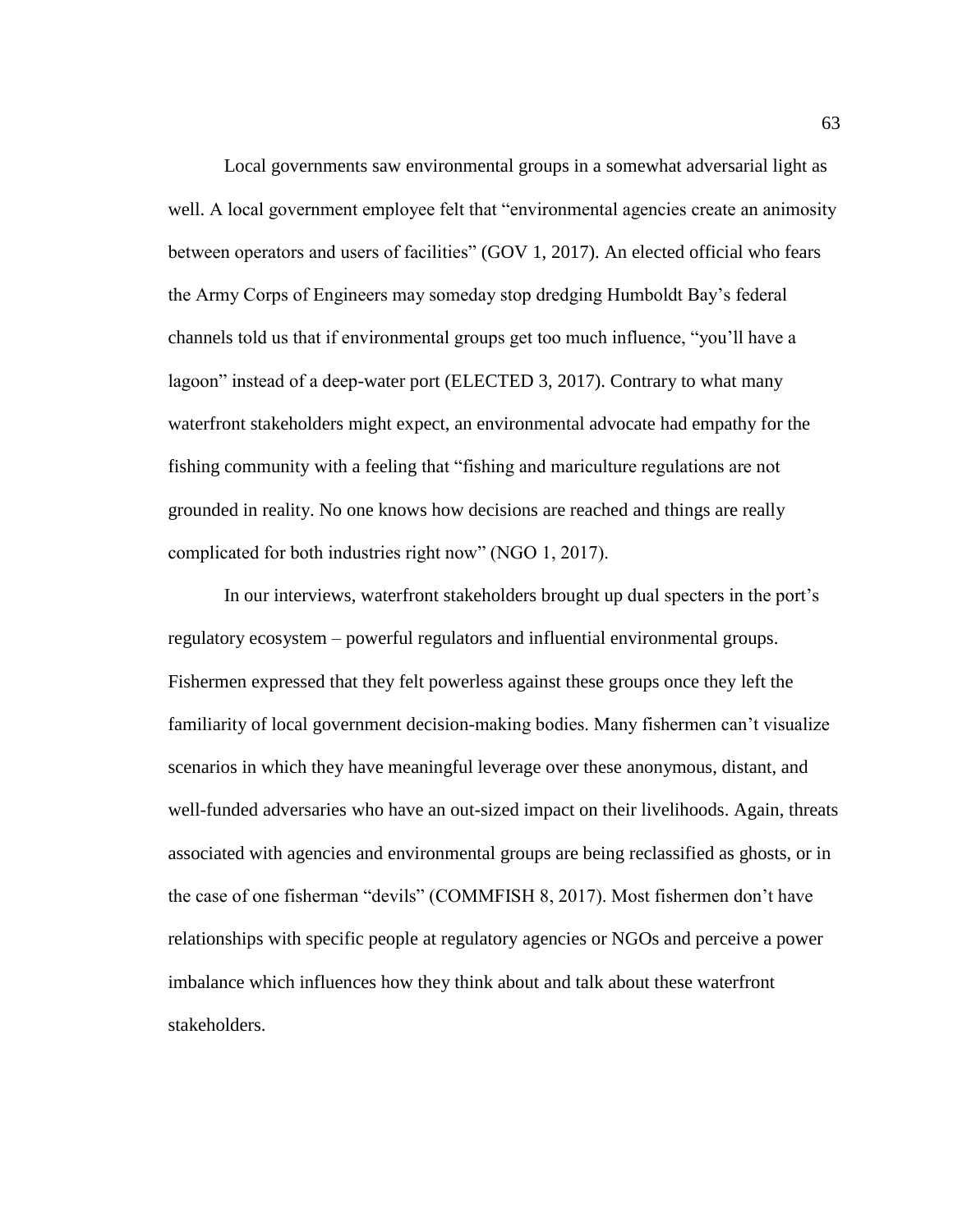# 3.3 Disconnect

Waterfront stakeholders frequently shared with interviewers a feeling that regulators were far away and disconnected from the realities of the Port of Eureka. Many felt disconnected from both the people making regulatory decisions as well as the regulatory processes involved. One fish processor flatly said, "agencies won't come talk to us" (PROCESS 1, 2017). When this disconnect is matched with the amount of power regulators have over the various livelihoods found in and along Humboldt Bay, it causes a great deal of anxiety, uncertainty, and conflict between the regulators and the regulated.

Regulatory bodies at higher and less accessible levels of government ultimately increase the social and political distance between waterfront stakeholders and decisionmakers. Because of Eureka's small population and rural location, many agencies with jurisdiction over the port either lack a presence in the region completely or they have satellite offices with staff that don't have the authority to make big decisions. For instance, an Army Corps of Engineers field office in Eureka is not in a position to override a federal interpretation of what constitutes "waste" when dealing with dredge spoils of different compositions of fine and coarse sediments.

Many of Eureka's decision-makers are located in places such as San Francisco (270 miles away), Santa Rosa (215 miles away), or Sacramento (315 miles away). Frequently, waterfront stakeholders are unaware of who specifically is in charge of making regulatory decisions for the port and how to engage with them. This one place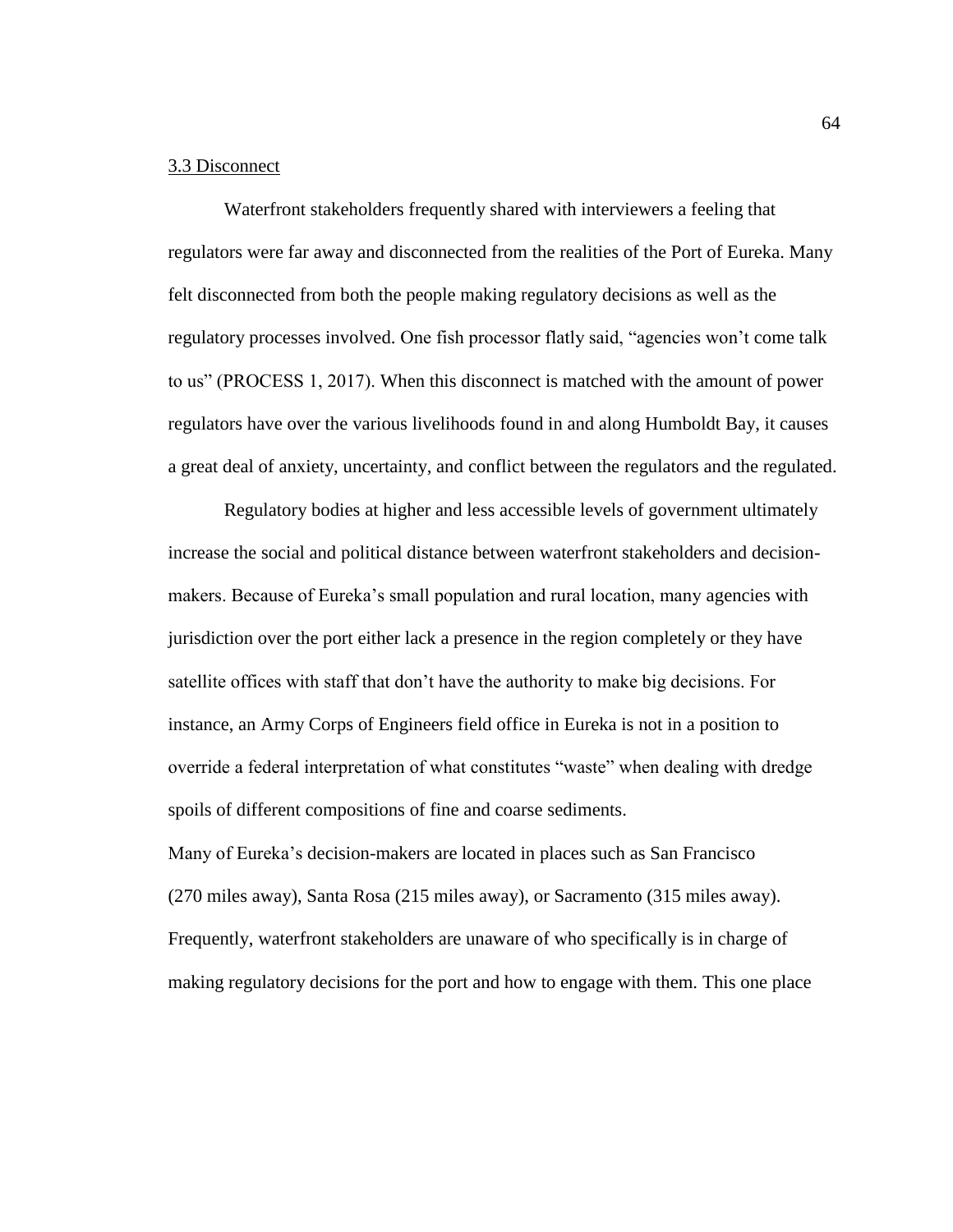where the metaphor of a ghost again enters the conversation among those being regulated.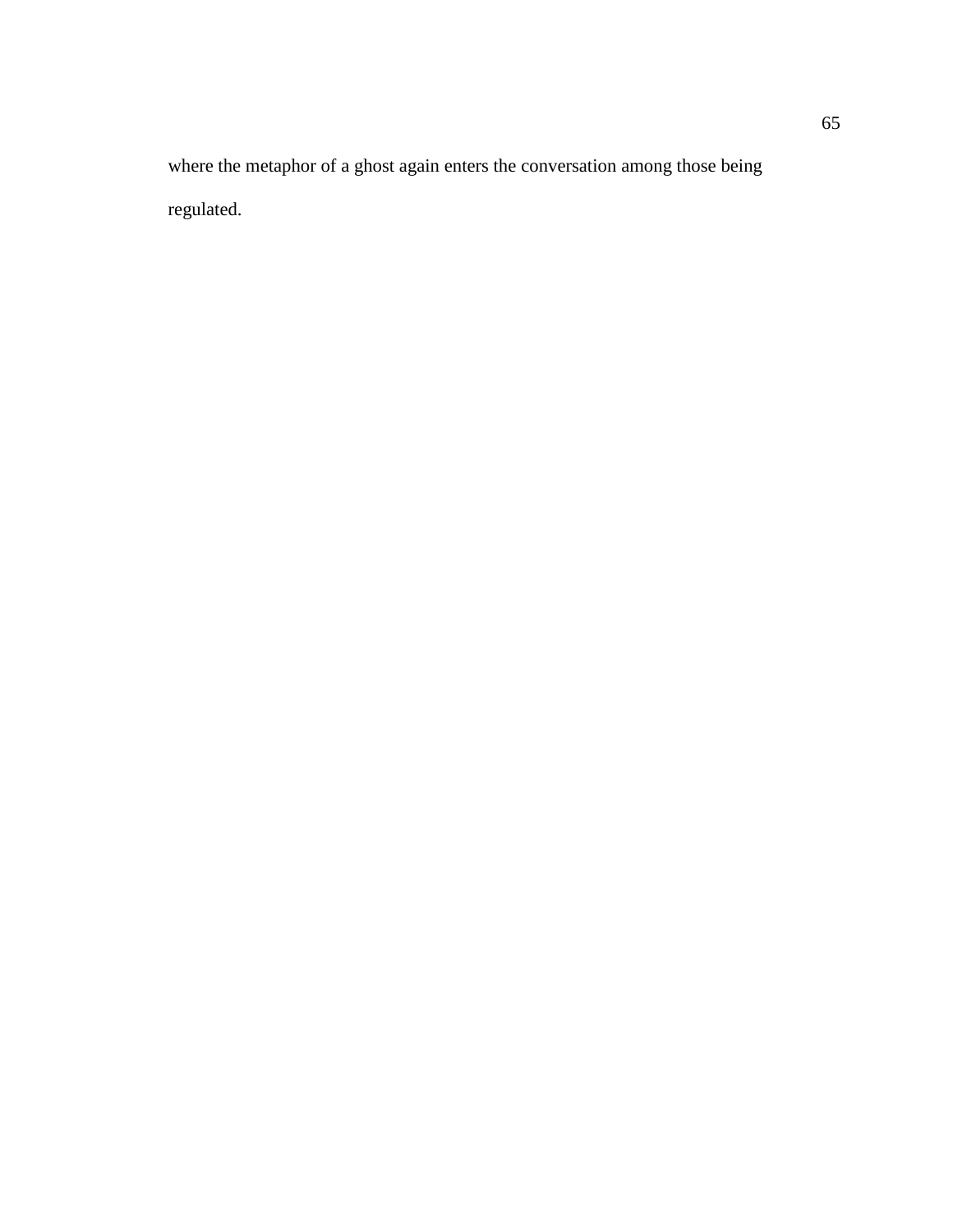[Table 4](#page-72-0) shows a sampling of regulatory agencies with an interest in Humboldt Bay, the location of their local office (if applicable), and the next level up in their organizational hierarchy.

<span id="page-72-0"></span>Besides physical distance, there is a social distance between fishermen and regulators. The fishing fleet largely consists of numerous entrepreneurs running small businesses out on the water. Regulators in the public sector don't necessarily have similar experiences with running a business or even being on the water. A regulatory agency staffer is more likely to be an environmental scientist, natural resources management specialist, or policy analyst than an experienced fisherman. Regulators are in a position of applying laws and regulations to a wide range of situations while meeting the mission of their organization. Fishermen are trying to catch enough fish to make a living. This difference in interests is creates conflict and disconnects between the groups. This disconnect may also be exacerbated by perceptions of differences in values which also have negative impacts on relationships (Davenport et al., 2007).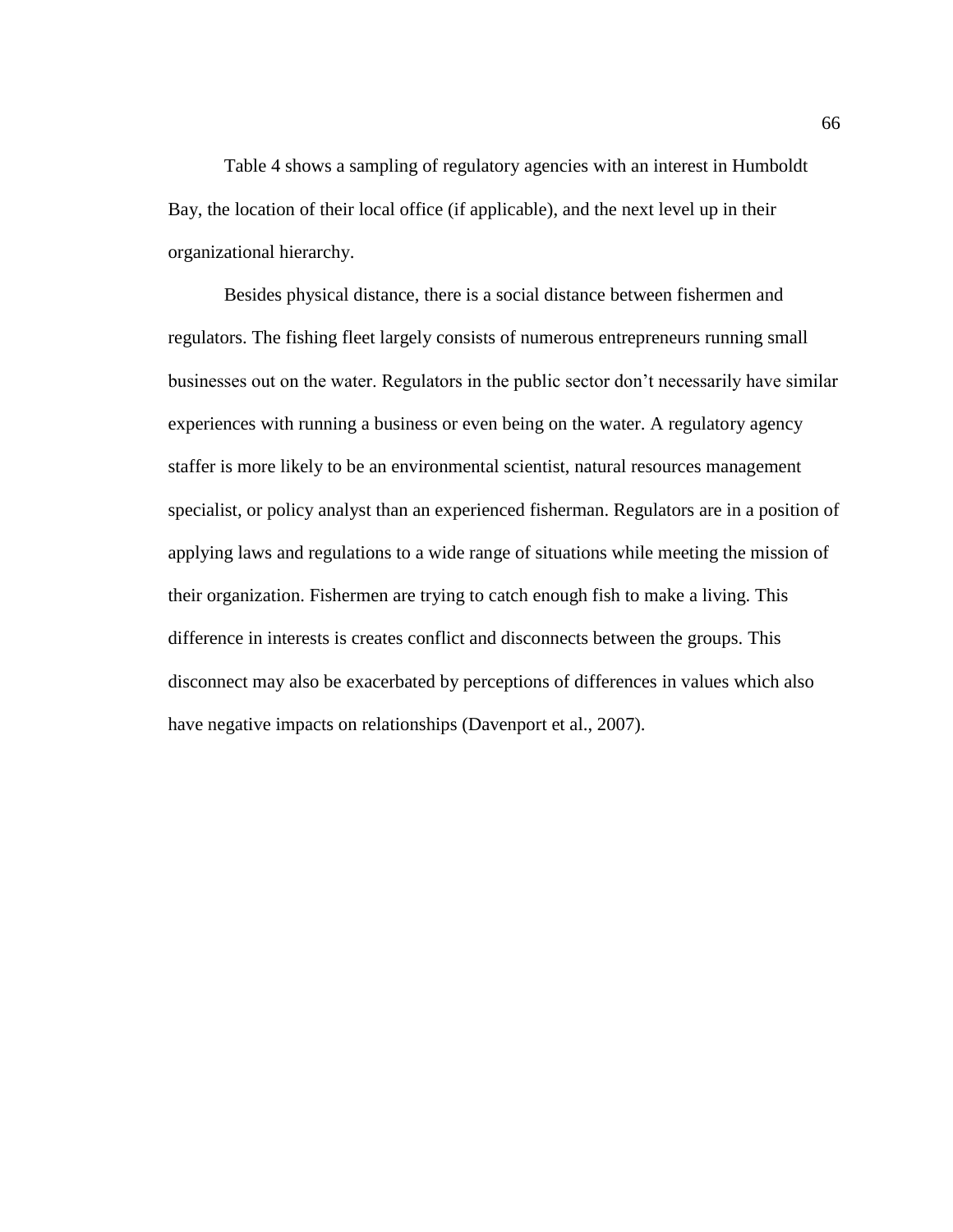Table 4: Selected regulatory agencies connected to the Eureka waterfront with locations

of local offices and higher-level offices

| <b>Agency</b>                   | <b>Local Office</b>                         | <b>State or Regional Offices</b>     |
|---------------------------------|---------------------------------------------|--------------------------------------|
| <b>California Coastal</b>       | <b>North Coast District Office</b>          | State HQ – San Francisco,            |
| <b>Commission</b>               | $-$ Arcata, CA (<10 miles)                  | $CA$ (~270 miles)                    |
| <b>California Department of</b> | Field Office – Eureka, CA                   | Northern Region Main                 |
| <b>Fish and Wildlife</b>        |                                             | Office – Redding, CA                 |
|                                 |                                             | $(-150 \text{ miles})$ ; State HQ –  |
|                                 |                                             | Sacramento, CA (~315                 |
|                                 |                                             | miles)                               |
| <b>California Fish and Game</b> | N/A                                         | Sacramento, CA (~315                 |
| <b>Commission</b>               |                                             | miles)                               |
| <b>National Oceanic and</b>     | Field Office - Arcata, CA                   | <b>West Coast Regional</b>           |
| <b>Atmospheric</b>              | $(<10$ miles)                               | Office – Portland, OR                |
| <b>Administration</b>           |                                             | $(*410$ miles)                       |
| <b>State Water Resources</b>    | N/A                                         | North Coast Regional                 |
| <b>Control Board</b>            |                                             | Water Control Board -                |
|                                 |                                             | Santa Rosa, CA (~215)                |
|                                 |                                             | miles); State $HQ -$                 |
|                                 |                                             | Sacramento, CA (~315                 |
|                                 |                                             | miles)                               |
| <b>State Lands Commission</b>   | N/A                                         | Sacramento, CA (~315                 |
|                                 |                                             | miles)                               |
| <b>US Army Corps of</b>         | Field Office - Eureka, CA                   | District HQ – San                    |
| <b>Engineers</b>                |                                             | Francisco, CA (~270                  |
|                                 |                                             | miles)                               |
| <b>US EPA</b>                   | N/A                                         | Region $9$ HQ $-$ San                |
|                                 |                                             | Francisco, CA $(-270)$               |
|                                 |                                             | miles)                               |
| <b>US Fish and Wildlife</b>     | Field Office - Arcata $\left( < 10 \right)$ | Pacific Southwest Region             |
| <b>Service</b>                  | miles)                                      | HQ - Sacramento, CA                  |
|                                 |                                             | $\left(\sim315 \text{ miles}\right)$ |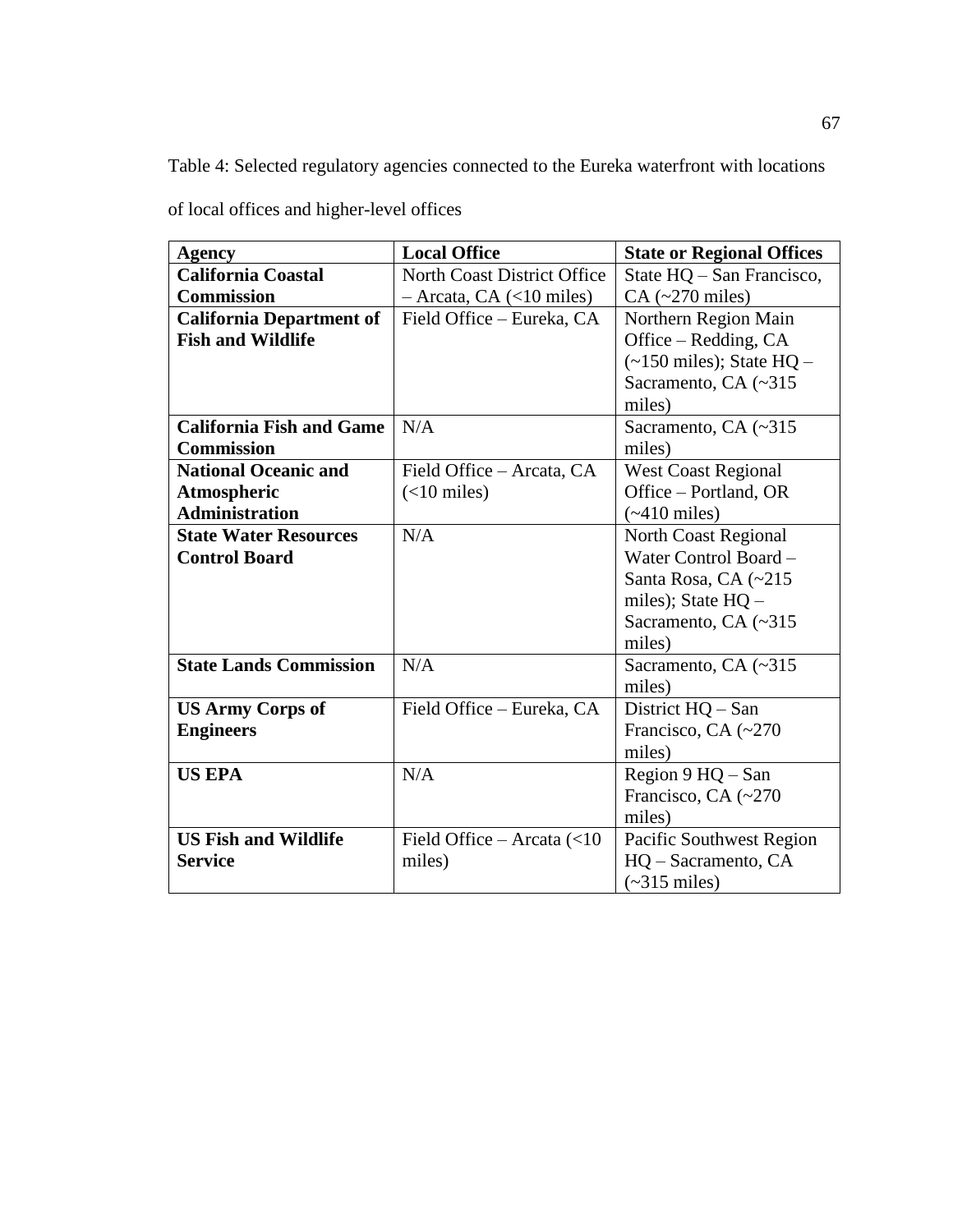Fishing community stakeholders would like to see more present and engaged regulatory agencies at all levels of government. Our interview subjects felt that regulators are not sufficiently present in the port considering the power they hold over the actions that take place there. Some thought that fishery managers should spend time on the water to get more hands-on experience (COMMFISH 4, 2017), while others complained that local harbor commissioners weren't fishing- or water-oriented enough (COMMFISH 5, 2017). Despite these perceptions, within the last five years there have been elected officials with the following professions on the Harbor Commission or Eureka City Council: mariculture business general manager, commercial fisherman, consulting fisheries biologist, and US Coast Guard reservist.

To bridge the existing or perceived disconnects, some stakeholders thought it would be a worthwhile investment to spend funds to educate the public on the fishing industry and how regulations impact the fleet (COMMFISH 5, 2017). Shining a light on fishing, fishermen, regulations, and regulators could go a long way in demystifying the interests of each group and why certain decisions are made.

### 3.4 Regulatory successes

While there is much cynicism related to regulation on the waterfront, it's important to acknowledge that many interview respondents saw the benefit of regulating their industries. Commercial and recreational fishermen, as well as fish processors, believe in the value in regulating fishing. Commercial fishermen remarked that regulations had "made us be more accountable for our fishing practices" (COMMFISH 2, 2017). Older fishing industry professionals understood that previous methods and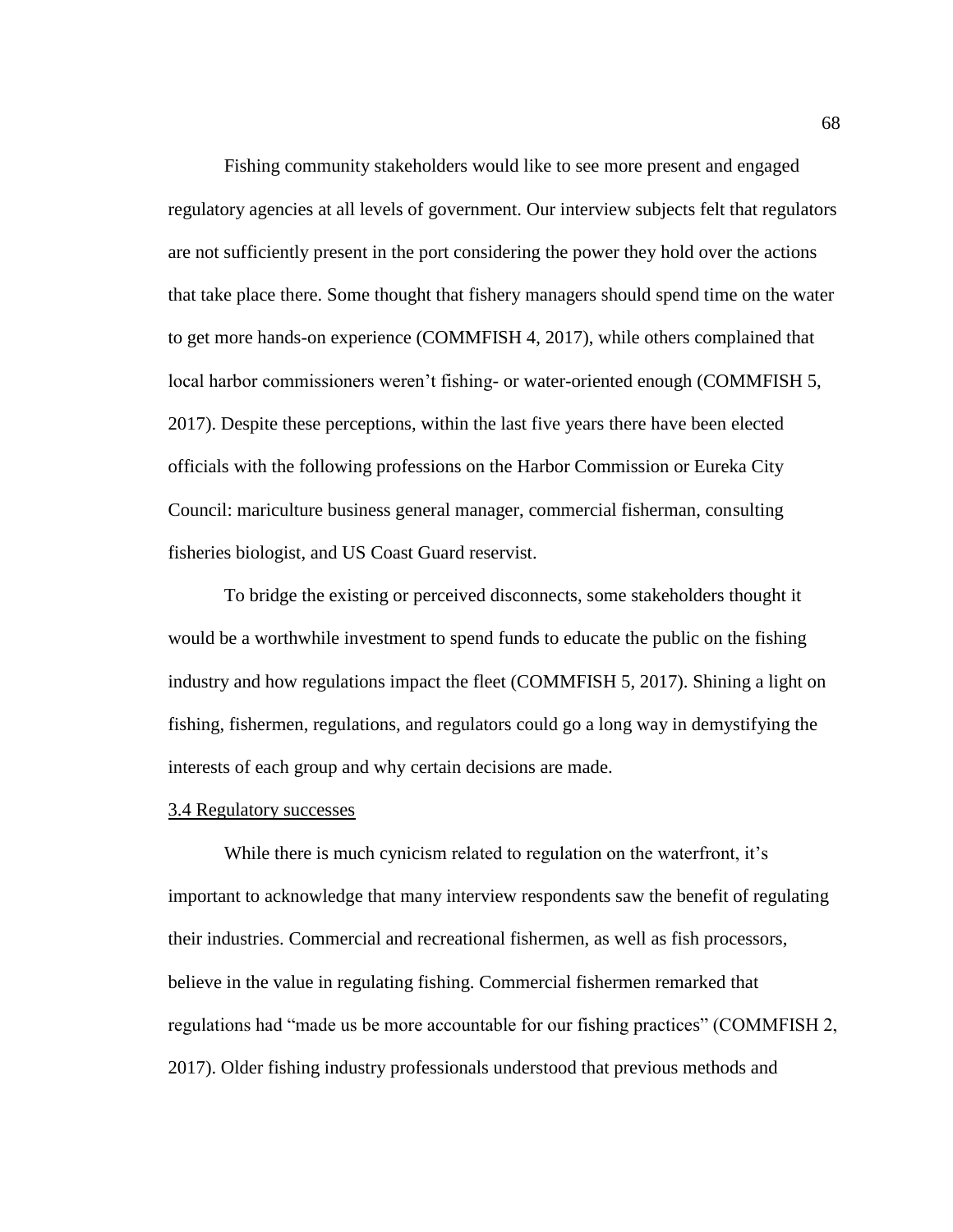volumes of overfishing weren't sustainable and weren't coming back. A fish processor with decades of experience characterized fishing as going from "balls out to oh shit!" (PROCESS 2, 2017) and felt that many regulations should have been enacted earlier to avoid the abrupt decrease in fishing limits.

There were also bright spots related to cooperation between governments and regulators, from the perspective of government staff and elected officials. A state-level government staffer observed that when fishing communities voice concerns, regulators and local governments listen (GOV 2, 2017), while a local government staffer felt the relationship between his agency and the waterfront was the "strongest it's ever been" (GOV 3, 2017). A consultant who formerly worked in local government thought that there was positive engagement with regulatory agencies like the Coastal Commission and the Regional Water Quality Control Board (CONSULT 1, 2017). Staff for local tribes also found that cooperation with agencies has improved over time. There was a feeling that the tribes had "become a trusted partner" (GOV 6, 2017). Discussion of cooperation between the fishing community and city government was largely positive, however interviewees indicated that it was dependent on who was in key elected and staff positions within the city (PROCESS 2, 2017).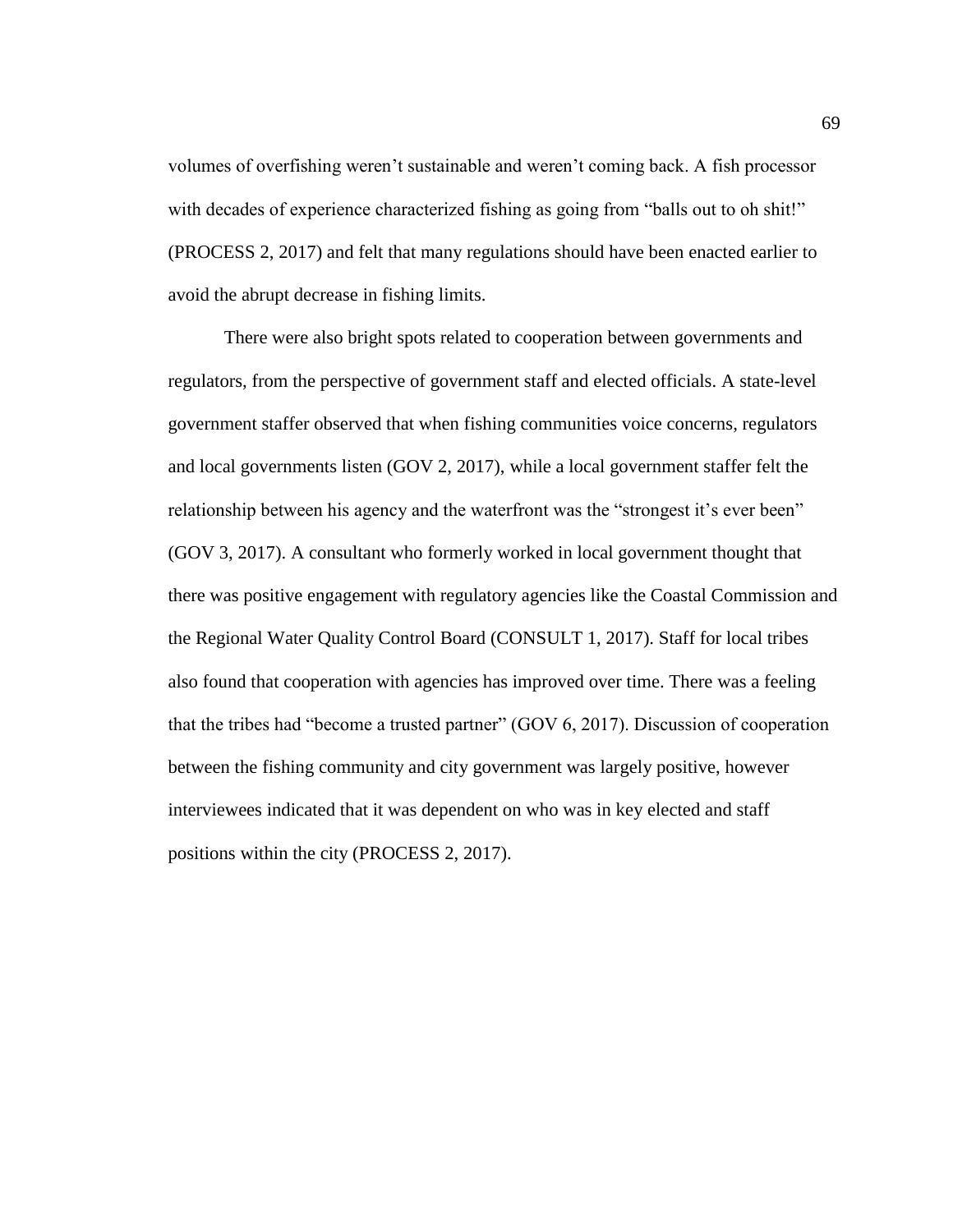# 4.0 Discussion

#### 4.1 Perceptions of the regulatory environment and regulatory ghosts

Almost every action in a port environment is affected by a regulatory network that has local, regional, state, and federal levels of control. Everything from recreational fishing aboard a charter boat to hauling commercial crab pots and habitat restoration projects to dredging of marinas has numerous levels of regulatory restrictions that must be cleared before acting. Waterfront stakeholders perceive the regulatory environment as being overly restrictive although many of the outcomes can be positive to both industry and the general public. At a high-level, I found that stakeholders tended to appreciate the limited development in California's coastal zones, sustainably managed fisheries, and continued access for the public to the coast. It's when regulations begin to hinder individuals from taking specific actions that they begin to chafe at the concept of being regulated. This feeling is evident in a comment from a commercial fisherman who said, "the ocean is healthy, it'd be nice if the guys could make a living" (COMMFISH 7, 2017).

Waterfront stakeholders perceive the regulatory environment as one that is a potential threat to their livelihood, one in which regulators can take things away from them. The regulatory environment is perceived to be full of what fishermen have termed "regulatory ghosts," a metaphor that reflects how fishermen feel about the way they are regulated. Fishermen operate in an environment in which unknown and largely anonymous people have a great deal of power over the activities within the port and little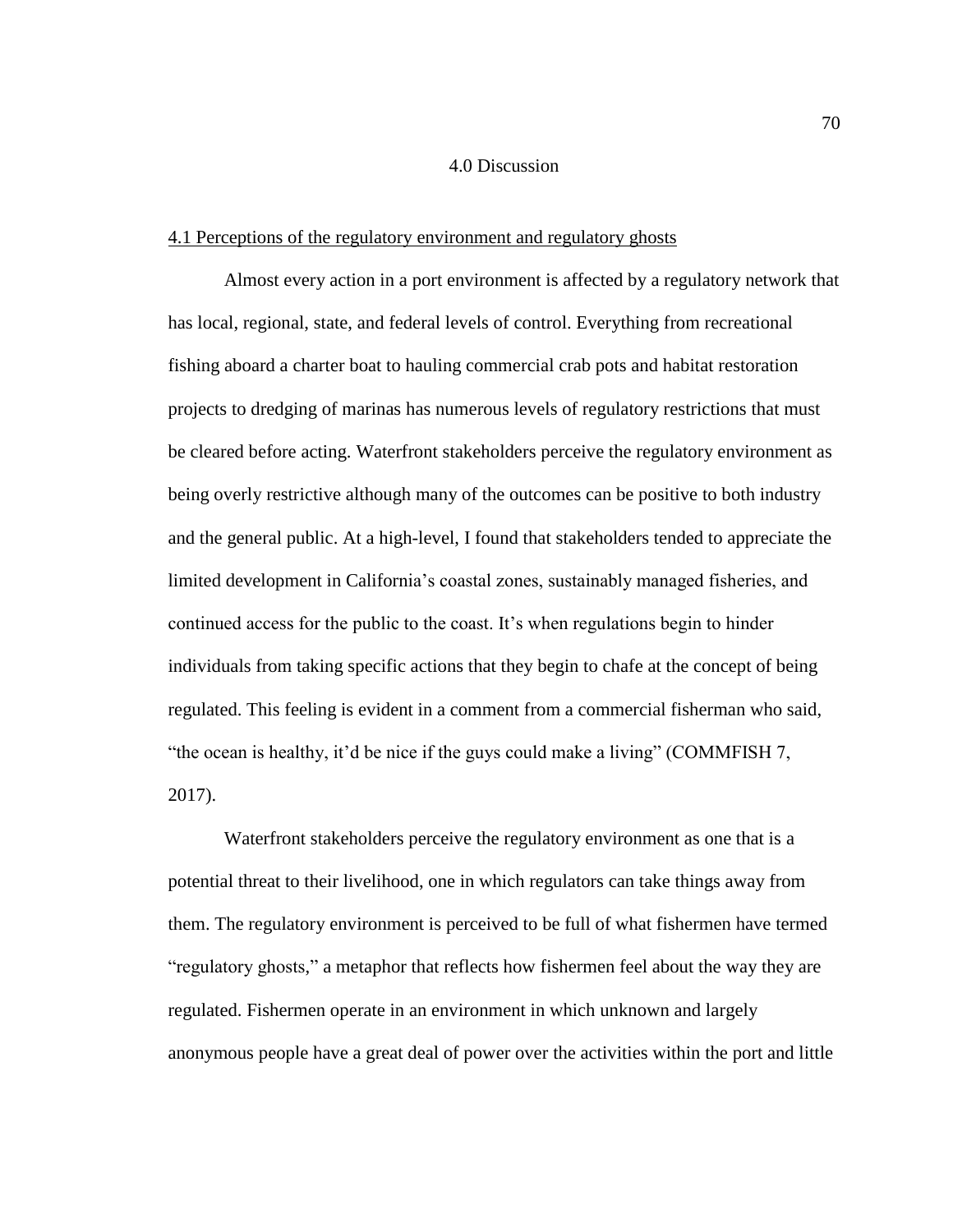responsibility to answer to the individuals within it. The use of a metaphor like regulatory ghosts is instructive. Hitchner et al. (2016) found that "people are more likely to remember words and phrases that evoke clear images and strong emotions than abstract concepts" (p. 213). The introduction of an anonymous regulator into a project or process undertaken by a waterfront stakeholder is likely to be associated with fear, loss, and haunting – all uncomfortable feelings which are difficult to influence or avoid. The perception is that there is no stopping or influencing a regulatory "ghost," all you can do is fear it.

#### 4.2 Exorcising regulatory ghosts and gaining regulatory influence

Waterfront stakeholders want freedom to act and make decisions that benefit their businesses and livelihoods. Many have working relationships with local government staff and elected officials but lose influence once they leave the Humboldt Bay area. This geographic, social, and political distance creates opportunities for disconnects which result in the creation of perceived anonymous adversaries within regulatory systems. The longer a regulator goes without engaging community members, the more sinister it becomes in the minds of those being regulated. I believe the reason that regulatory ghosts are so frightening is that communities feel they have little recourse against decisionmakers and don't know how to influence their actions.

There are ways in which fishermen and other waterfront stakeholders can begin to break down the distance between themselves and regulators while, at the same time, decreasing the perception that the regulatory environment is haunted by ghosts and other apparitions against which they have no control: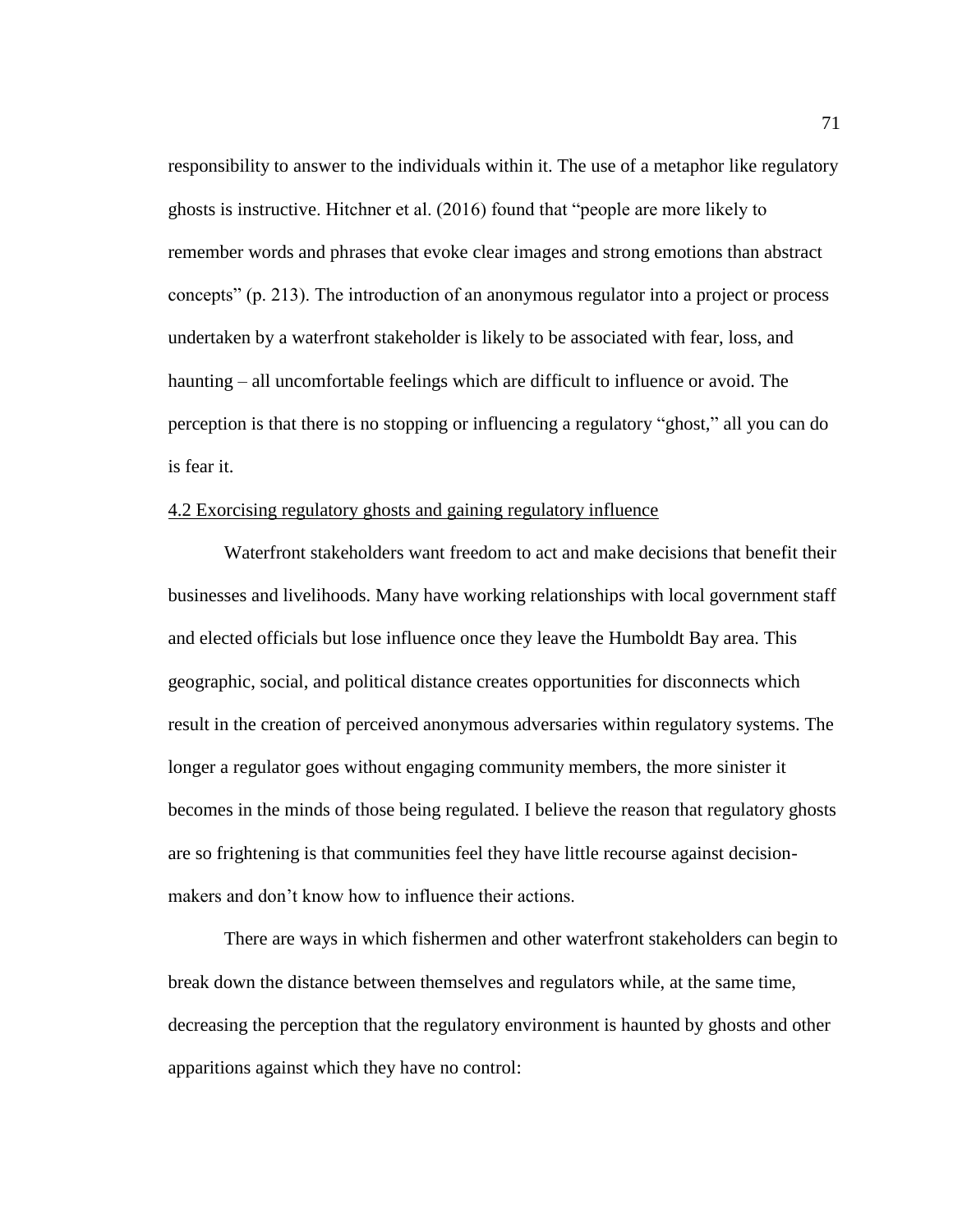**1. Develop small working groups with fishermen and agency staff to build trust**. This recommendation was provided at a public meeting held in 2017 at a location in the City of Eureka. The idea is that the creation of working groups will create opportunities for local waterfront stakeholders and agency staff to mix, get to know each other as people, allow for locals to better understand how government organizations work and what their interests are. This close collaboration would hopefully lead to less fear, less uncertainty, and more collaboration before final decisions are made. Research by Davenport et al. (2007) found that personal relationships are a major basis for trust in regulatory agencies and that increased interaction will increase trust.

**2. Long-term planning that includes agency staff.** The Port of Eureka is not a stranger to public planning processes. At this time (spring 2019), agencies within the region are engaged in numerous planning processes and projects. The fishing community sustainability plan which provided data for this paper is nearing completion, the City of Eureka just adopted a new General Plan and is close to adopting a new zoning code, the City is also completing a waterfront strategic plan to create manufacturing and industrial jobs, and Humboldt County is doing an analysis of coastal dependent industrial lands around Humboldt Bay. All of these planning processes would be strengthened by the inclusion of representatives from agencies that have regulatory jurisdiction over the port and its surroundings. Typically, participation by agencies consists of comments on documents which are then considered by the local government agency going through the planning process. This suggestion calls for more personal interaction which could include regulatory staff participating with the public in engagement events like public meetings,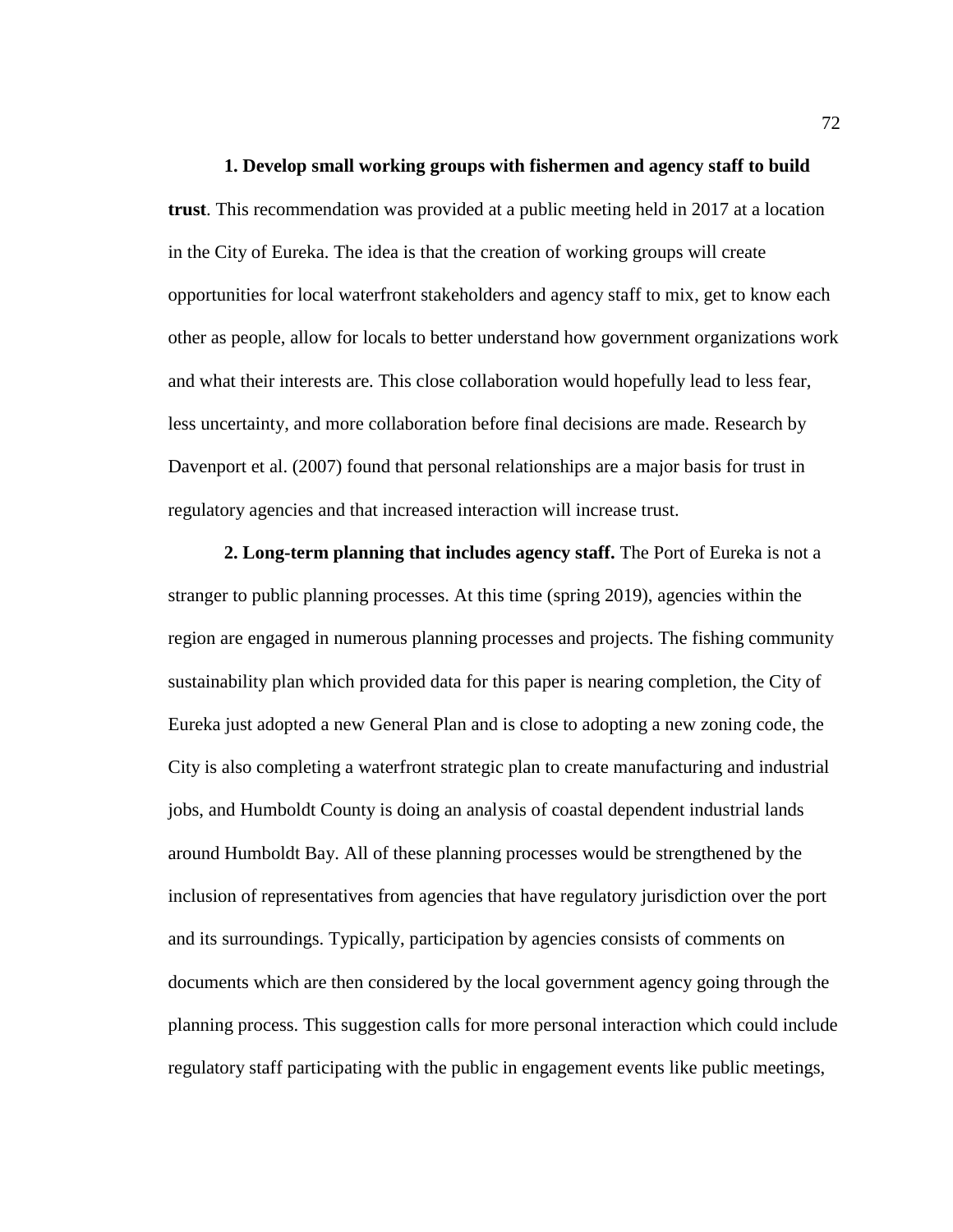workshops, and charettes. This participation humanizes the regulators and gives them new perspective on the people who are regulated by their agencies.

**3. Perform a social network analysis of port relationships with government agencies.** This social network analysis could be used to identify where the disconnects are within the port's regulatory system. I believe that analysis would find strong connections between fishermen, mariculturists, and local government officials. I anticipate that the number and the strength of the bonds would drop precipitously as we move to state, regional, and federal levels of government. If the gaps in connection can be identified, then perhaps waterfront stakeholders can focus their lobbying powers to create relationships with what were previously perceived as regulatory ghosts.

**4. Create a fisherman's or working waterfront citizens academy.** A citizens academy is used in some communities to educate residents on the inner workings of a local government agency (Morse, 2012). This model could be expanded to teach waterfront stakeholders who regulates their port, what their missions/interests are, and how to effectively participate in the public parts of their regulatory processes.

73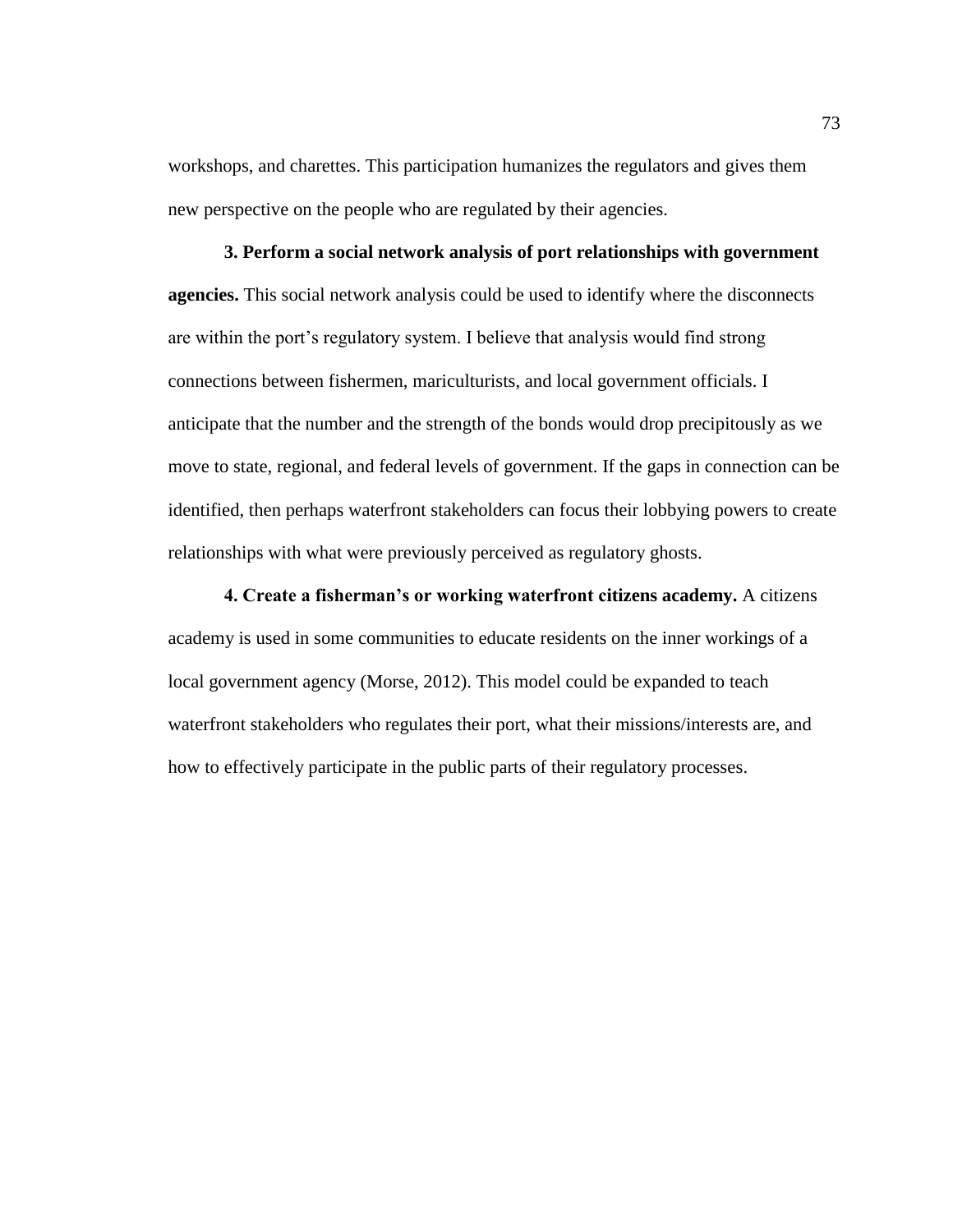# 5.0 Conclusion

This paper analyzed data collected from a strategic planning process with an eye towards fishing community perceptions of regulators and how to influence them. In several occasions, stakeholders brought up the concept of the "ghost" to describe their relationship with regulators who were involved in waterfront projects that affect their livelihoods.

Regulatory ghost is a metaphor that can explain concept of an unknown regulator who makes substantial decisions for a locality without being physically present or interacting with those affected by the outcome. Regulators at higher levels of government frequently oversee large geographic regions and take no or minimal input from the public and lower levels of government. The lack of relationships between agencies and the waterfront decreases trust and dehumanizes both the regulator and those being regulated. Fishermen, feeling frustrated and powerless, perceive these individuals within the regulatory environment who have the most power but the least social connections to their port into metaphorical ghosts.

Having identified the Port of Eureka as being a location haunted by many perceived regulatory ghosts, this paper also laid out recommendations for way to build trust, change perceptions, and demystify the people and processes involved in government decision making. Working groups, long range planning, social network analysis, and citizens academies are all potential avenues to improving the relationships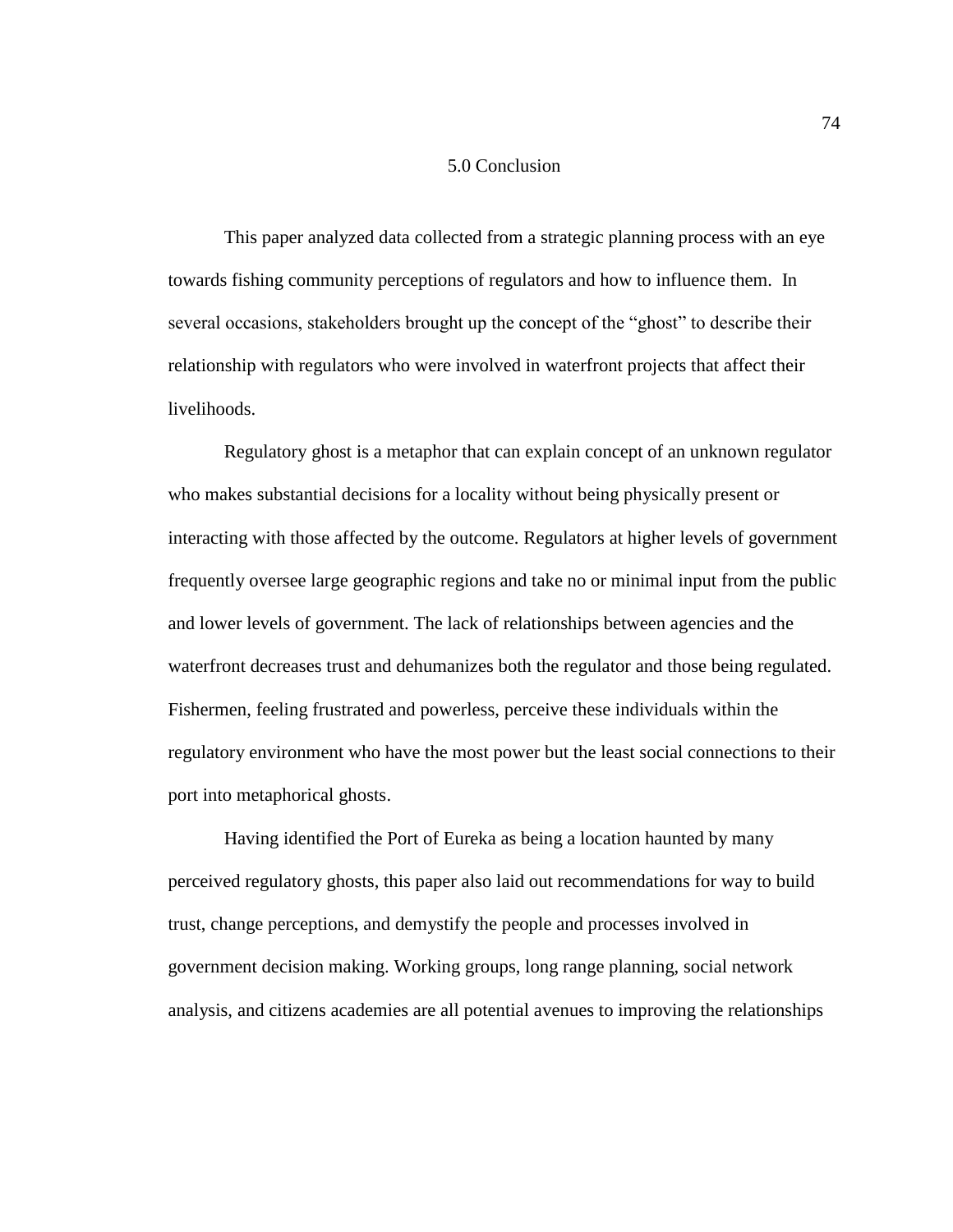and the efficacy of port stakeholders within the regulatory frameworks that govern their livelihoods.

While this research found waterfront stakeholders experiencing many challenges, including feelings of powerlessness and disconnectedness, it also found evidence of cooperation and successes in the regulatory environment. If waterfront stakeholders can work together to understand and engage their regulatory agencies, I believe that they will be able to increase their power and connectedness in ways that benefit the port and the fishing community. There is difficulty in engaging regulators, the existing bureaucracy can be difficult to navigate and governments can be slow to adapt to changing needs, however, I believe that the perception of powerful and disconnected ghosts in regulatory systems can be defeated with strategic action and stakeholder education.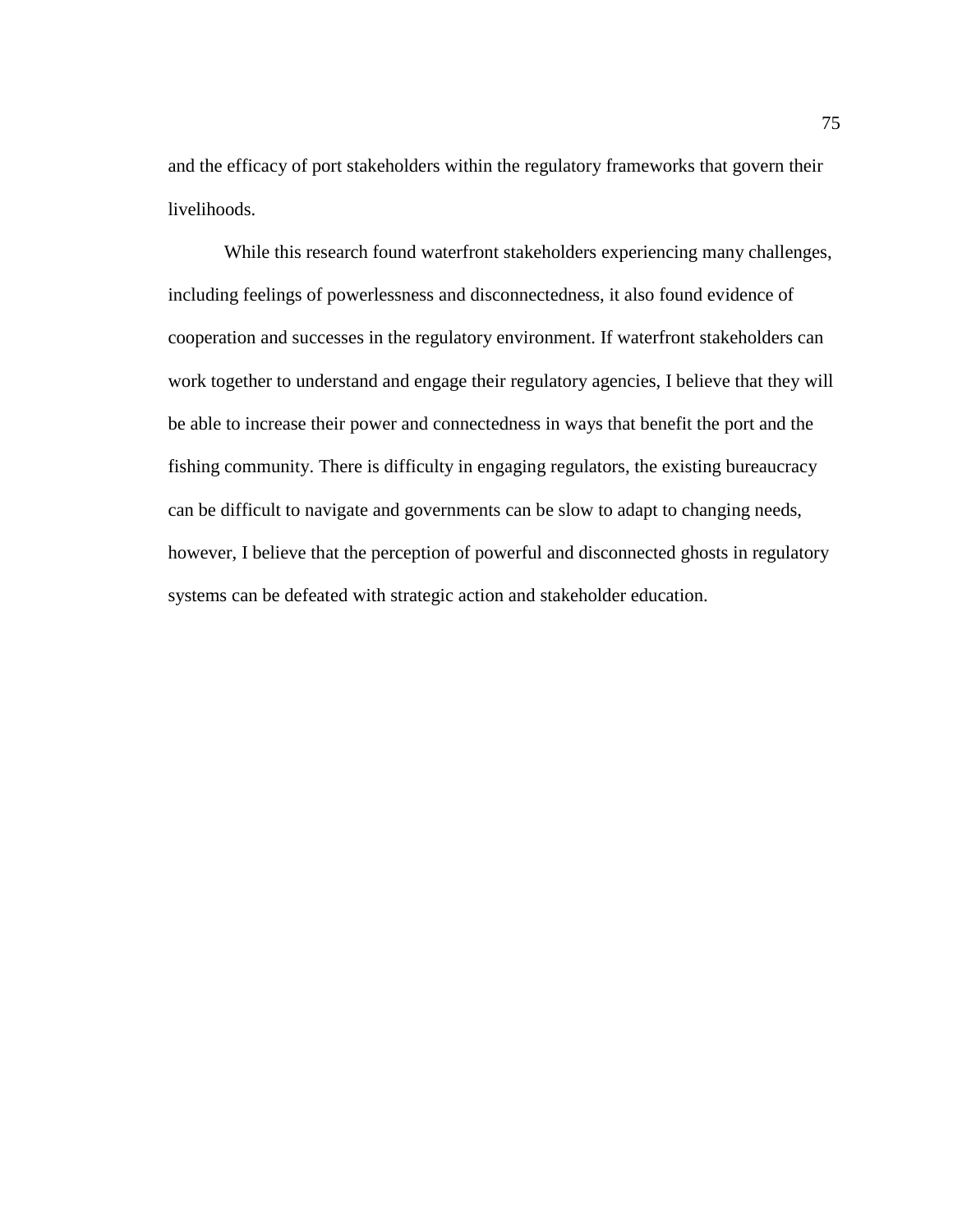# **CONCLUSION**

Fishing community sustainability is important because it not only impacts the social systems many coastal towns are built upon, but it also has economic and environmental impacts which are felt on a much larger scale. Additionally, fishing communities are complex socioeconomic and socioecological systems that can be difficult to engage with because of high levels of distrust caused by many years of real and perceived losses, powerlessness, and a disconnect from the institutions that govern them. This research uses an economic development framework, the Community Capitals Framework (CCF), and matches it with fishing community sustainability planning to lay out new ways to evaluate sustainability in a fishing community. The work done in the Port of Eureka, discussed here and in Richmond et al. 2019, provides an easy to understand and repeatable pathway for researchers and planners to conduct their own assessments. The recommendations in this thesis can be used to demystify political processes, reduce fears of the mythical "regulatory ghost", and create a foundation for successful and sustainable community planning. By promoting more engagement with fishing communities through pro-active, bottom-up planning processes that are futurefocused there is a chance that relationships can be created, fostered, and repaired between fishermen and regulatory agencies.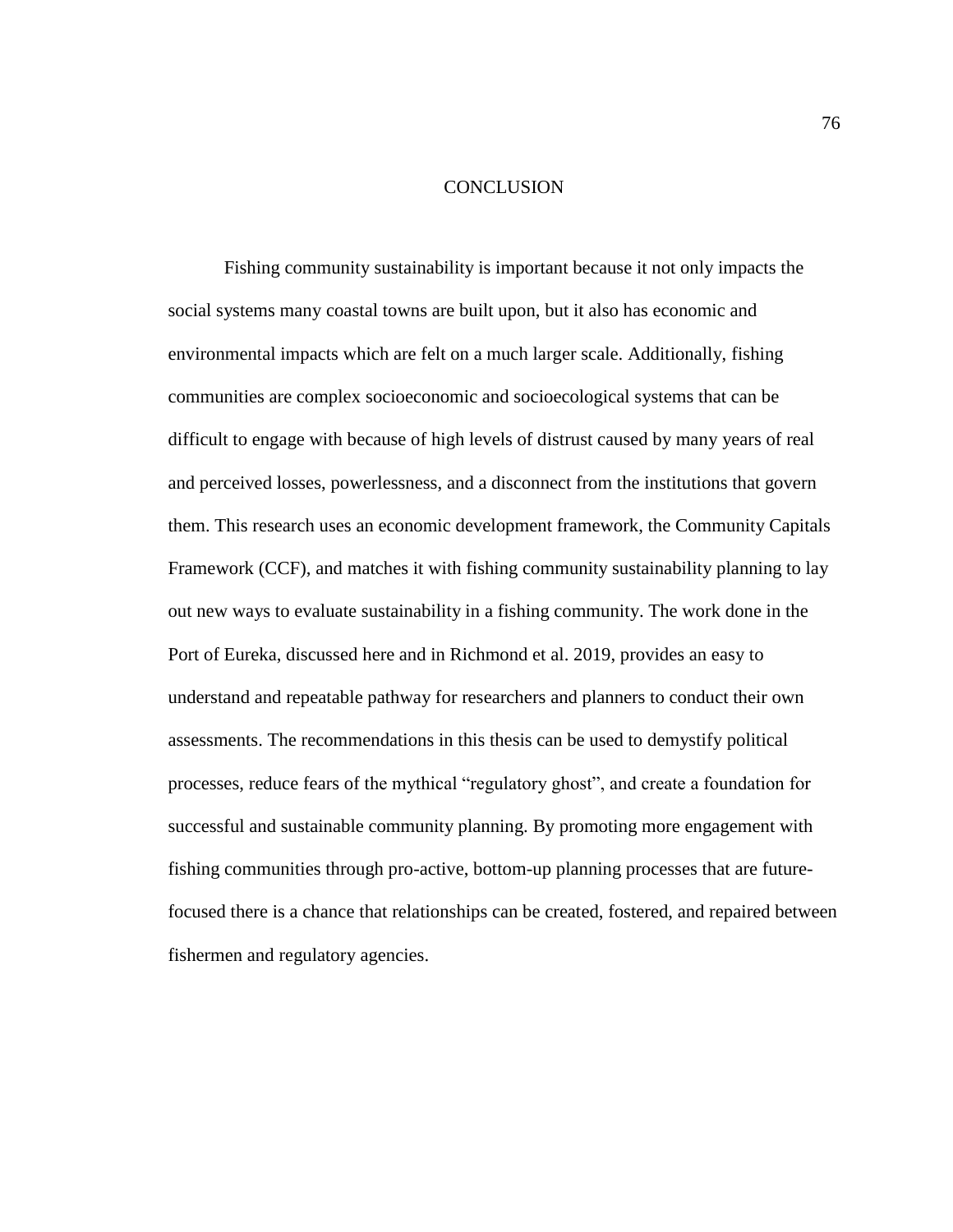### REFERENCES

- Acheson, J. (1981). Antropology of fishing. *Annual Review of Anthropology, 10*(1), 275- 316.
- Agardy, T., DiSciara, G., & Christie, P. (2011). Mind the gap: addressing the shortcomings of marine protected areas through large scale marine spatial planning. *Marine Policy, 35*(2), 226-232.
- Anderson, J. (2015). *Humboldt Bay: Sea Level Rise, Hydrodynamic Modeling, and Inundation Vulnerability Mapping.* McKinleyville. Retrieved from http://humboldtbay.org/sites/humboldtbay2.org/files/Final\_HBSLR\_Modeling\_In undationMapping\_Report\_150406.pdf
- Bennett, N. (2016). Using perceptions as evidence to improve conservation and environmental management. *Conservation Biology, 30*(3), 582-592.
- Burns, R. (2017, May 3). *EPA Rejects Eureka/Harbor District's Plan to Dump Dredge Spoils on the Beach*. Retrieved November 17, 2018, from Lost Coast Outpost: https://lostcoastoutpost.com/2017/may/3/epa-rejects-eurekaharbor-districts-plandump-dredg/
- California Department of Fish and Game. (1973). The Natural Resources of Humboldt Bay.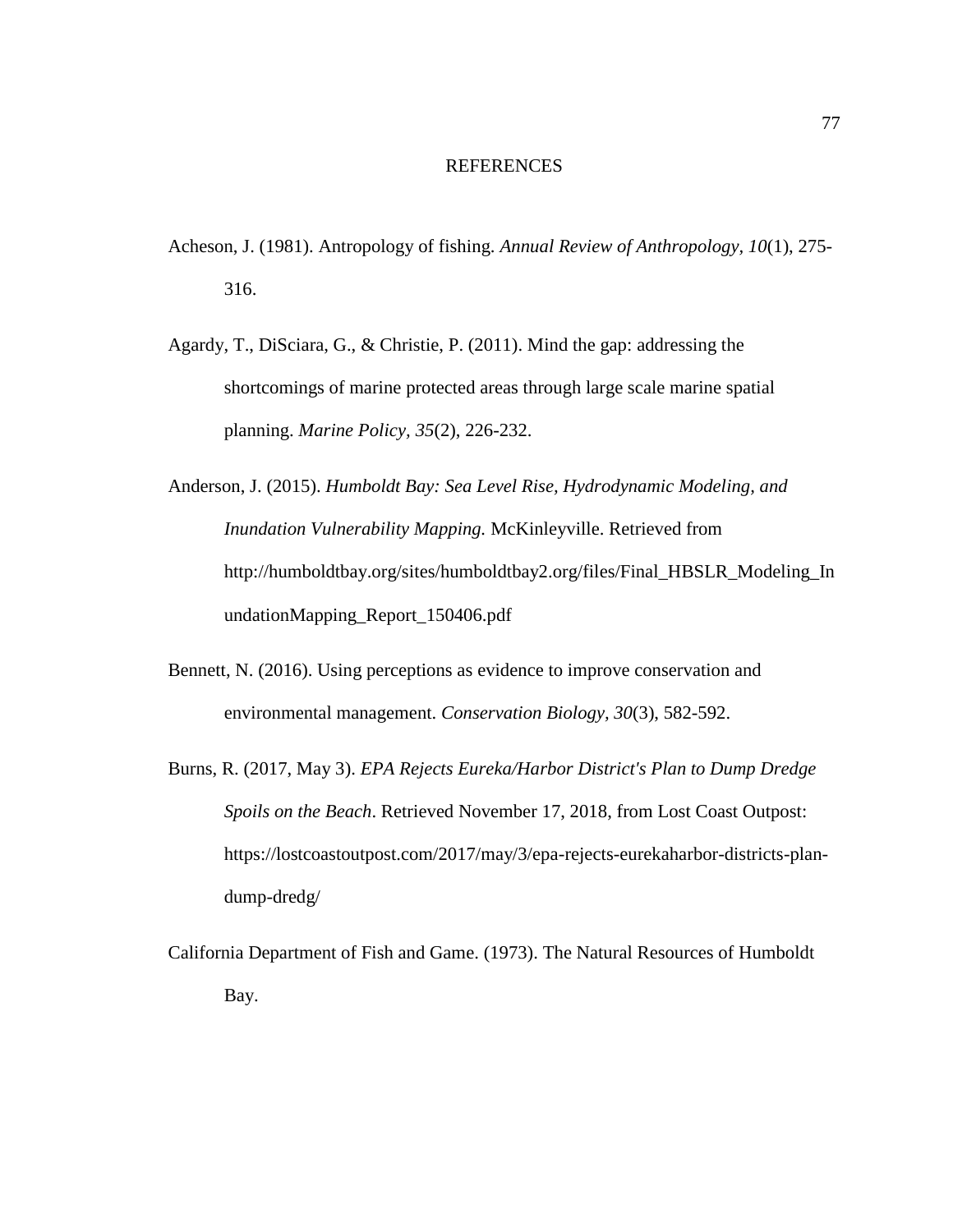California Department of Public Health (CDPH). (2016). *Domoic Acid - Frequently Asked Questions.* Sacramento, CA: CDPH. Retrieved from https://www.cdph.ca.gov/Programs/CEH/DFDCS/CDPH%20Document%20Libra ry/FDB/FoodSafetyProgram/DomoicAcid/FAQ.pdf

CalTrans. (2017, November 27). *Freight Planning Fact Sheet - Port of Humboldt Bay.* Retrieved from CalTrans: http://dot.ca.gov/hq/tpp/offices/ogm/ships/Fact\_Sheets/Port\_of\_Humboldt\_Bay\_F act\_Sheet\_073012.pdf

Carothers, C. (2015). Fisheries privatization, social transitions, and well-being in Kodiak, Alaska. *Marine Policy, 61*, 313-322.

City of Eureka. (1966). Eureka Area General Plan 1965-1990.

City of Eureka. (2018). 2040 General Plan.

- Clay, P., & Olson, J. (2007). Defining fishing communities: Issues in theory and practice. *Annals of Anthropological Practice, 28*(1), 27-42.
- Clay, P., & Olson, J. (2008). Defining" fishing communities": vulnerability and the Magnuson-Stevens fishery conservation and management act. *Human Ecology Review, 15*(2), 143-160.
- Cochrane, K. (2000). Reconciling sustainability, economic efficiency and equity in fisheries: the one that got away? *Fish and Fisheries, 1*(1), 3-21.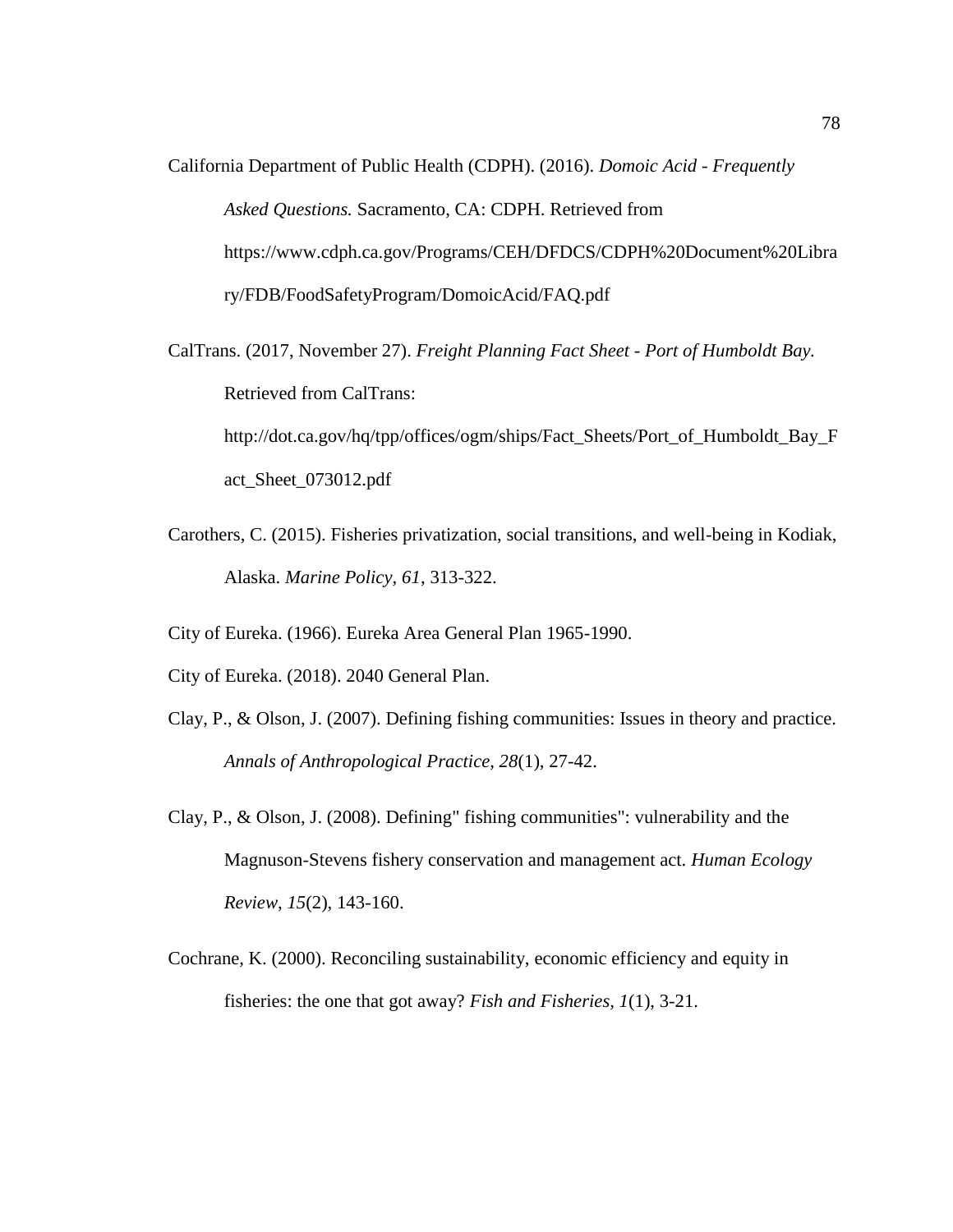- Colburn, L., & Jepson, M. (2012). Social indicators of gentrification pressure in fishing communities: A context for social impact assessment. *Coastal Management, 40*(3), 289-300.
- Crowe, J., & Smith, J. (2012). The influence of community capital toward a community's capacity to respond to food insecurity. *Community Development, 43*(2), 169-186.
- Davenport, M., Leahy, J., Anderson, D., & Jakes, P. (2007). Building trust in natural resource management within local communities: a case study of the Midewin National Tallgrass Prairie. *Environmental Management, 39*(3), 353-368.
- Donkersloot, R., & Carothers, C. (2016). The graying of the Alaskan fishing fleet. *Environment: Science and Policy for Sustainable Development, 58*(3), 30-42.
- Emery, M., & Flora, C. (2006). Spiraling-up: Mapping community transformation with Community Capitals Framework. *Community Development, 37*(1), 19-35.
- Eureka Chamber of Commerce. (1962). Economic Survey of Humboldt County.
- Fey, S., Bregendahl, C., & Flora, C. (2006). The measurement of community capitals through research. *Online Journal of Rural Research & Policy, 1*(1).
- Fisher, W., Hackett, S., Smith, W., Tyburczy, J., & Richmond, L. (2018). The future of Humboldt Bay's oyster industry: Threats and opportunities survey results from oyster farmers.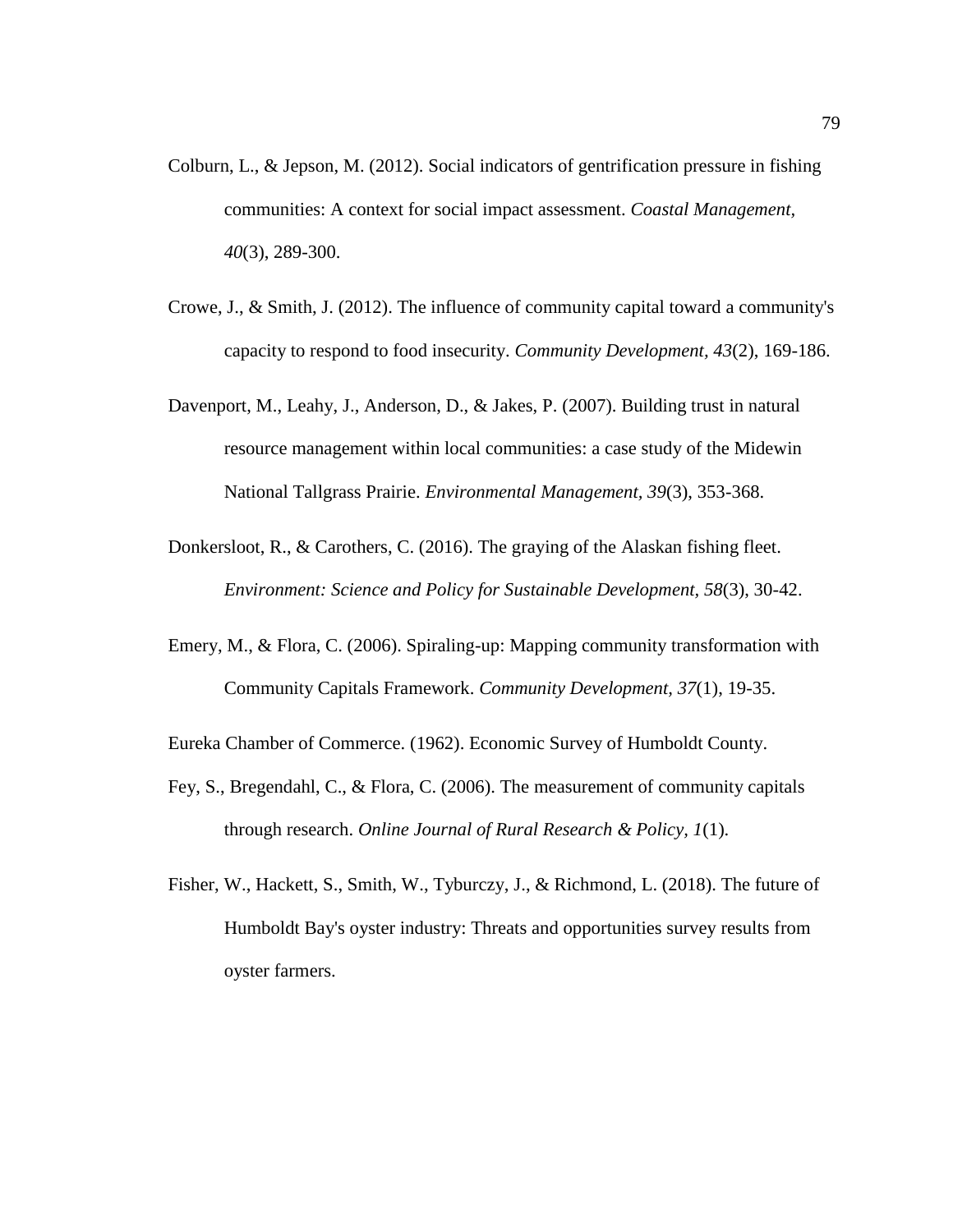- Fisher, W., Hackett, S., Smith, W., Tyburczy, J., & Richmond, L. (2018). The future of Humboldt Bay's oyster industry: Threats and opportunities survey results from oyster farmers. *(In Review)*.
- Flora, C., Flora, J., & Gasteyer, S. (2015). *Rural communities: Legacy + change.* Westview Press.
- Gale, R. (1991). Gentrification of America's coasts: Impacts of the growth machine on commercial fishermen. *Society & Natural Resources, 4*(2), 103-121.
- Greenway Partners. (2015). *Regional Cold Storage Facility Technical Study.* Eureka, CA. Retrieved from https://greenwaypartners.net/wpcontent/uploads/2016/11/EurekaColdStorageTechStudy\_FINAL.pdf
- Gutierrez-Montes, I., Emery, M., & Fernandez-Baca, E. (2009). The sustainable livelihoods approach and the community capitals framework: The importance of system-level approaches to community change efforts. *Community Development, 40*(2), 106-113.
- Hackett, S., Richmond, L., & Chen, C. (2017). *Socioeconomics of North Coast fisheries in the context of marine protected area formation.* Arcata, CA.
- Helliwell, V. (2009). Fisheries management for California Dungeness crab adapting to change. *Coastal Management, 37*(5), 491-500.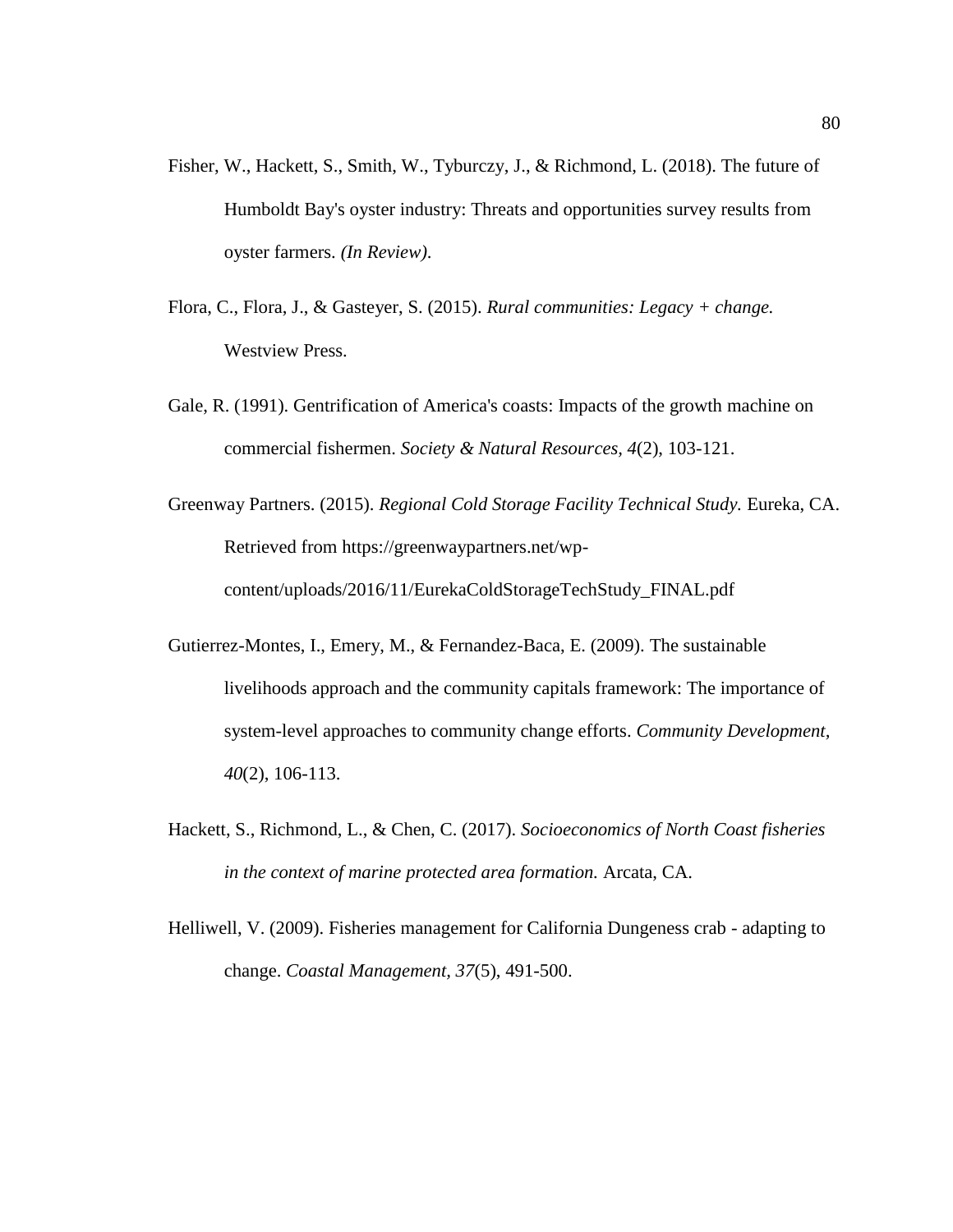- Hitchner, S., Schelhas, J., & Brosius, J. (2016). Snake oil, silver buckshot, and people who hate us: Metaphors and conventional discourses of wood-based bioenegery in the rural southeastern United States. *Human Organization,* 75(3), 204-217.
- Holling, C. S. (1973). Resilience and stability of ecological systems. *Annual review of ecology and systematics, 4*(1), 1-23.
- Hoyle, B. (2000). Global and local change on the port-city waterfront. *Geographical Review, 90*(3), 395-417.
- Humboldt Bay Harbor, Recreation and Conservation District (HBHRCD). (2016). *Final Environmental Impact Report for the Humboldt Bay Mariculture Pre-Permitting Project.* Eureka, CA. Retrieved from http://humboldtbay.org/sites/humboldtbay2.org/files/HB%20Mariculture%20PreP PrePermit%20-%20Final%20EIR%20-%20February%209%202016\_Reduced.pdf
- Humboldt County Chamber of Commerce. (1947). An Economic Survey of Humboldt County, California.
- Jacob, S., Farmer, F., Jepson, M., & Adams, C. (2001). Landing a definition of fishing dependent communities: Potential social science contributions to meeting National Standard 8. *Fisheries, 26*(10), 16-22.
- Jentoft, S. (2000). The community: A missing link of fisheries management. *Marine Policy, 24*(1), 53-60.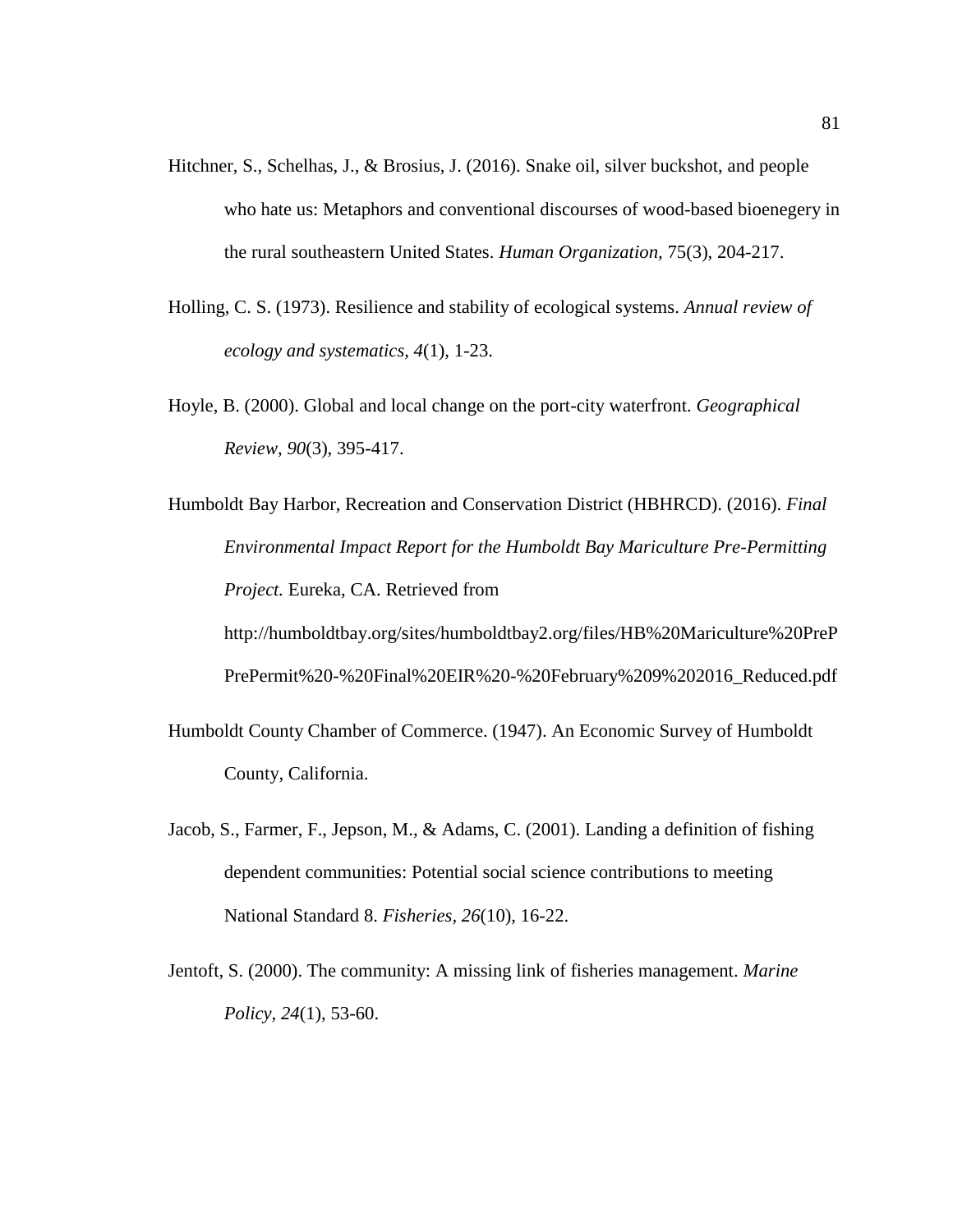- Kent, K., & Himes-Cornell, A. (2016). Making Landfall: Linkages between fishing communities and support services. *Coastal Management, 44*(4), 279-294.
- Laird, A. (2013). *Humboldt Bay Shoreline Inventory, Mapping and Sea Level Rise Vulnerability Assessment.* Retrieved from http://scc.ca.gov/webmaster/ftp/pdf/humboldt-bay-shoreline.pdf
- Lisa Wise Consulting (LWC). (2018). *Fishing Community Sustainability Plan for the Port of Eureka.* Arcata, CA: Humboldt State University.
- Magis, K. (2010). Community resilience: an indicator of social sustainability. *Society and Natural Resources, 23*(5), 401-416.
- McKnight, M., Sanders, S., Gibbs, B., & Brown, R. (2017). Communities of place? New evidence for the role of distance and population size in community attachment. *Rural Sociology, 82*(2), 291-317.
- Molm, L., Takahashi, N., & Peterson, G. (2000). Risk and trust in social exchange: An experimental test of a classical proposition. *The American Journal of Sociology, 105*(5), 1396-1427.
- Morse, R. (2012). Citizens academies Local governments building capacity for citizen engagement. *Public Performance & Management Review, 36*(1), 79-101.
- Ordonez-Gauger, L., Richmond, L., Hackett, S., & Chen, C. (2018). It's a trust thing: Assessing fishermen's perceptions of the California North Coast marine protected area network. *Ocean & Coastal Management, 158*, 144-153.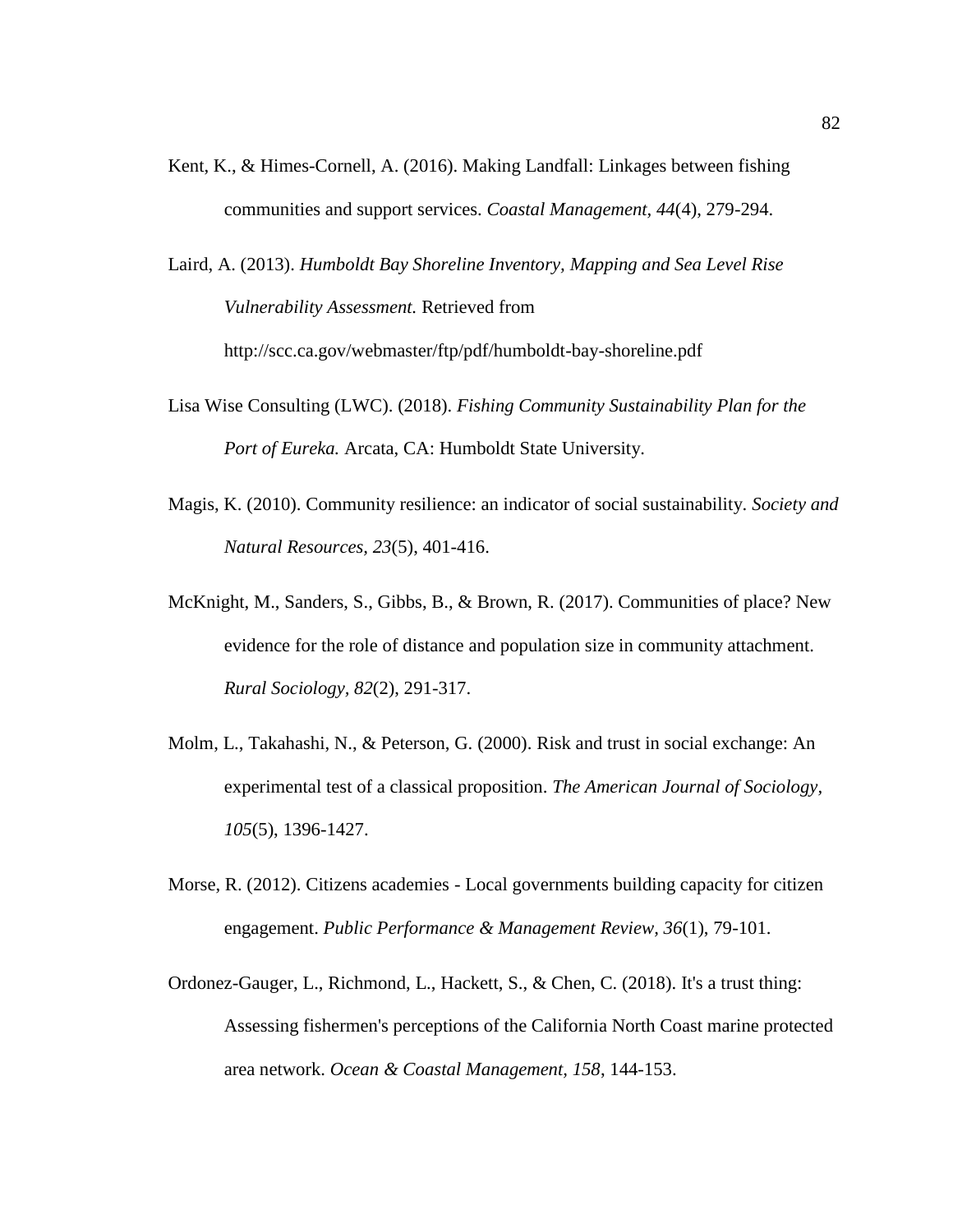- PB Ports & Marine, Inc. (2003). *Port of Humboldt Bay Harbor Revitalization Plan.* Eureka, CA. Retrieved from http://humboldtbay.org/sites/humboldtbay2.org/files/Port%20of%20Humboldt%2 0Bay%20Harbor%20Revitalization%20Plan%20Feb%202003.pdf
- Petrillo, J. (1985). *The Urban Edge - Where the City Meets the Sea.* California State Coastal Conservancy.
- Pigg, K., Gasteyer, S., Martin, K., Keating, K., & Apaliyah, G. (2013). The Community Capitals Framework: An empirical examination of internal relationships. *Community Development, 44*(4), 492-502.
- Pitzer, K., & Streeter, C. (2015). Mapping community capitals: A potential tool for social work. *Advances in Social Work, 16*(2), 358-371.
- Pomeroy, C., Thomson, C., & Stevens, M. (2010). *California's North Coast fishing communities historical perspective and recent trends.* La Jolla, CA: California Sea Grant College Program.
- Pomeroy, C., Thomson, C., & Stevens, M. (2010). *California's North Coast fishing communities: Historical perspective and recent trends.* La Jolla, CA: California Sea Grant College Program.
- Pomeroy, R., Mascia, M., & Pollnac, R. (2007). Marine protected areas: the social dimension. In *FAO expert workshop on marine protected areas and fisheries management: review of issues and considerations.* FAO Rome.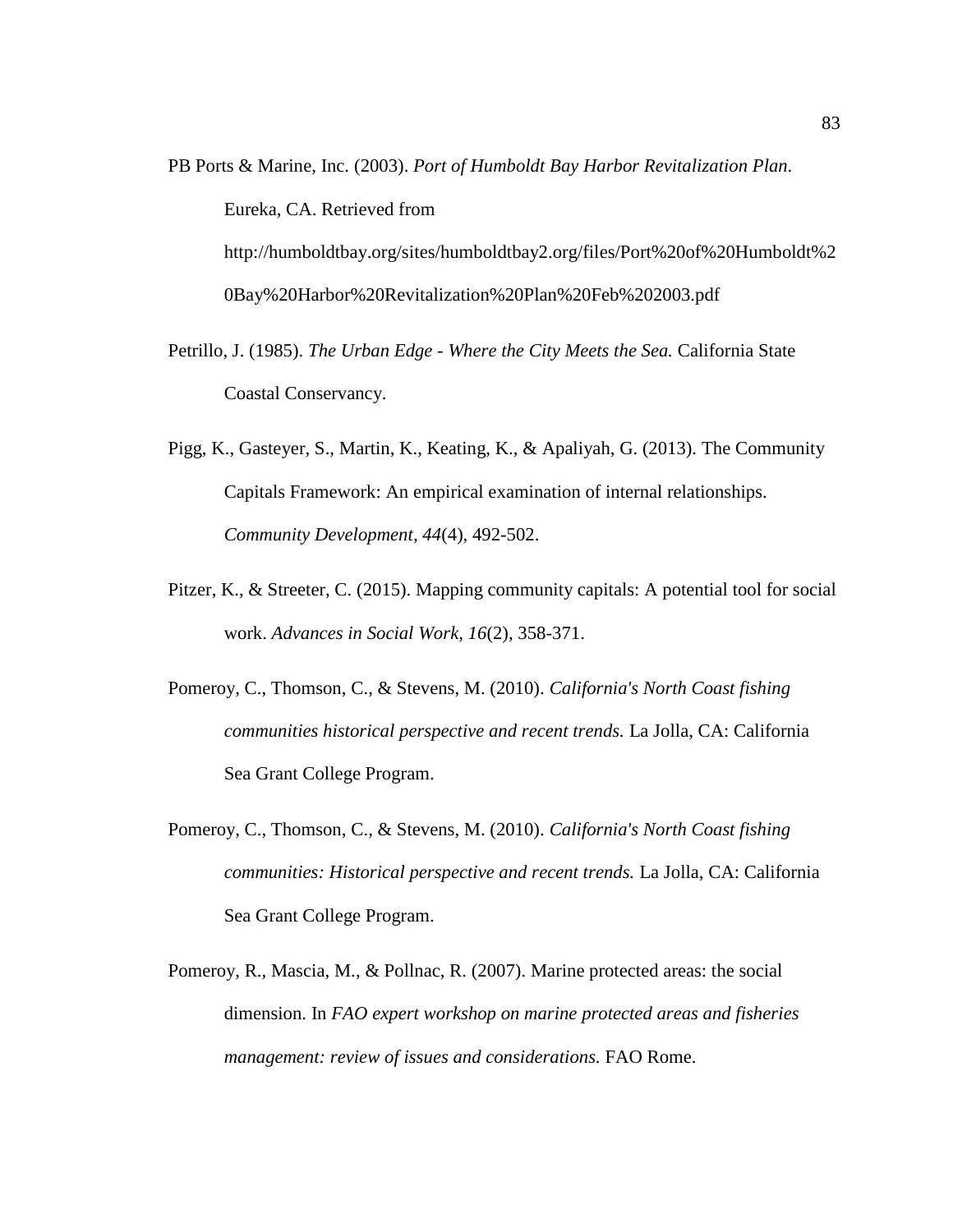- Pretty, J. (2003). Social capital and the collective management of resources. *Science, 302*(5652), 1912-1914.
- Richmond, L., Dumouchel, R., Pontarelli, H., Casali, L., Smith, W., Gillick, K., . . . Suarez, A. (2019). Fishing Community Sustainability Planning: A Framework and Examples from the California Coast. *Sustainability, 11(7).*
- Richmond, L., Fisher, W., Smith, W., Hackett, S., & Tyburczy, J. (2018). *Humboldt Bay Shellfish Mariculture Business Survey: Assessing economic conditions and impact.* Arcata, CA: Humboldt State University.
- Ridings, C., Gefen, D., & Arinze, B. (2002). Some antecedents and effects of trust in virtual communities. *Journal of Strategic Information Systems, 11*, 271-295.
- Robards, M., & Greenberg, J. (2007). Global constraints on rural fishing communities: Whose resilience is it anyway? *Fish and Fisheries, 8*, 14-30.
- Rousseau, D., Sitkin, S., Burt, R., & Camerer, C. (1998). Not so different after all: A cross-discipline view of trust. *Academy of Management Review, 23*(3), 393-404.
- Russell, S., Sparks, K., Arias-Arthur, A., & Varney, A. (2014). *The Pacific Groundfish Fishery Social Study, an Initial Theme Based Report.* Seattle, WA: NOAA Fisheries, Northwest Fisheries Science Center.

Scofield, W. (1954). Fish Bulletin No. 96. California Fishing Ports.

Select Committee on Rural Economic Development. (1998). Economic decline of north coast fisheries: Overview and strategies for the future.